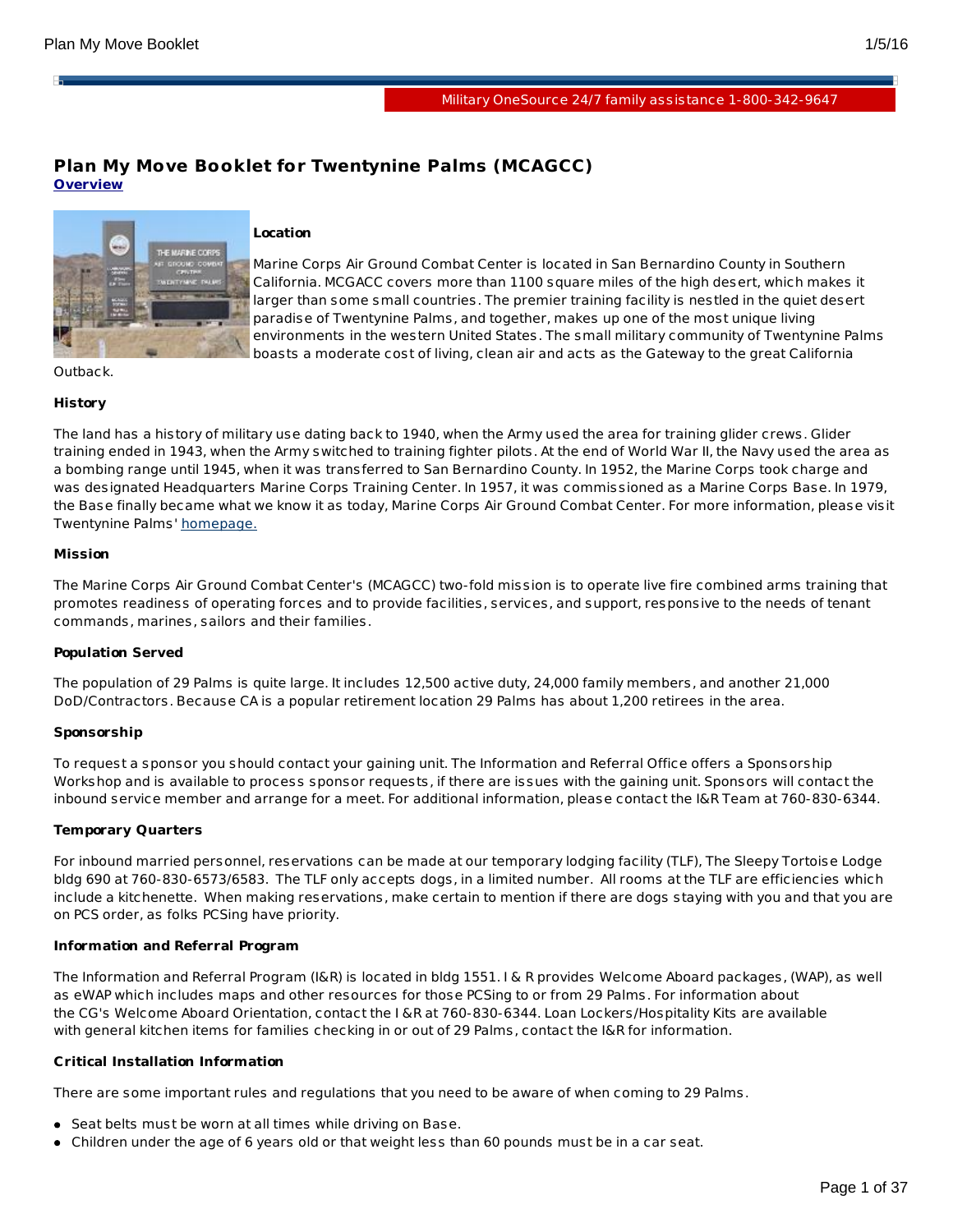- A hands-free cell phone device must be used while while driving a vehicle on or off base and texting while driving is also prohibited.
- Regarding base housing, certain dog breeds are not allowed in base housing. Please check directly with the Housing Office at 760-830-6611 for specifics.

## Telephone Access

The telephone information number to obtain command listing and phone numbers to the various facilities aboard MCAGCC is 760-830-6000 DSN 312-230-6000.

All official activities aboard the Combat Center have an area code and prefix of 760-830-xxxx, unless otherwise noted. All offbase, local activities have an area code of 760.

## Base Newspaper

The OBSERVATION POST is published every Friday and is distributed to housing and other key locations throughout the Base. The Observation Post provides the Combat Center with important military news and useful advertising information.

# **Sponsorship**

Settling into your new location and your new unit takes time. Military [OneSource](http://www.militaryonesource.mil/) is designed to assist you with information about your new location. Additionally each of the military Services has a Sponsorship Program which is very helpful in providing new unit information. If you want to learn how to be a sponsor, you can take a short [training](http://apps.militaryonesource.mil/MOS/f?p=ESAT:WELCOMEP) module found on Military OneSource, or if you are a Sponsor, you can use the [eSponsorship](http://apps.militaryonesource.mil/esat) Application & Training a secure website designed to train you on your sponsorship duties and provide sample materials for your use when communicating with your newcomer.

The purpose of the Sponsorship program is to:

- Provide a sense of belonging
- Ease the transition for inbound service members or civilians and their family members
- Increase productivity
- Reduce culture shock
- Help newcomers make informed decisions
- Cultivate new friendships
- Improve morale

A sponsor is someone from your new unit who is assigned to assist you in settling into your new location. You must request a sponsor through your unit. You can learn more about the sponsorship program and how to apply through your Relocation Assistance Services or the Army Community Service at your new installation.

Your gaining unit will appoint your sponsor in writing. He/she will be the same or close to your rank and the same marital status, if at all possible. This person will be knowledgeable about the local community and the installation; available to assist you and your family for at least two weeks post arrival, and be someone who is positive and outgoing.

A sponsor's duties include:

- Contacting you and your family by letter of introduction or e-mail upon learning of your assignment to the installation.
- Following up with a personal phone call after contact has been made.
- Sending information about the installation/area which you may require, or putting you in touch with the resources on the web and at the installation that provide current, complete and up-to-date information such as those provided by the Relocation Services.
- Answering any questions which you or your family may have, or, again, providing the proper resources to answer those questions.
- Confirm transportation and lodging arrangements.
- Assisting with obtaining a Post Office Box for your mail.
- Meeting you and your family upon arrival.
- Accompanying you to your check in point for the unit.
- Introducing you to the Family Center and loan closet
- Providing essential service locations such as commissary, exchange, gas station, and bank.
- Being available when you arrive at your installation to meet you, show you around, and help you through in-processing.

If you have not been assigned a sponsor, or have not been contacted as of yet, request one by contacting your gaining command or unit. If after contacting your new command you find difficulties in obtaining a sponsor, contact your Relocation Assistance Personnel for additional help with your move.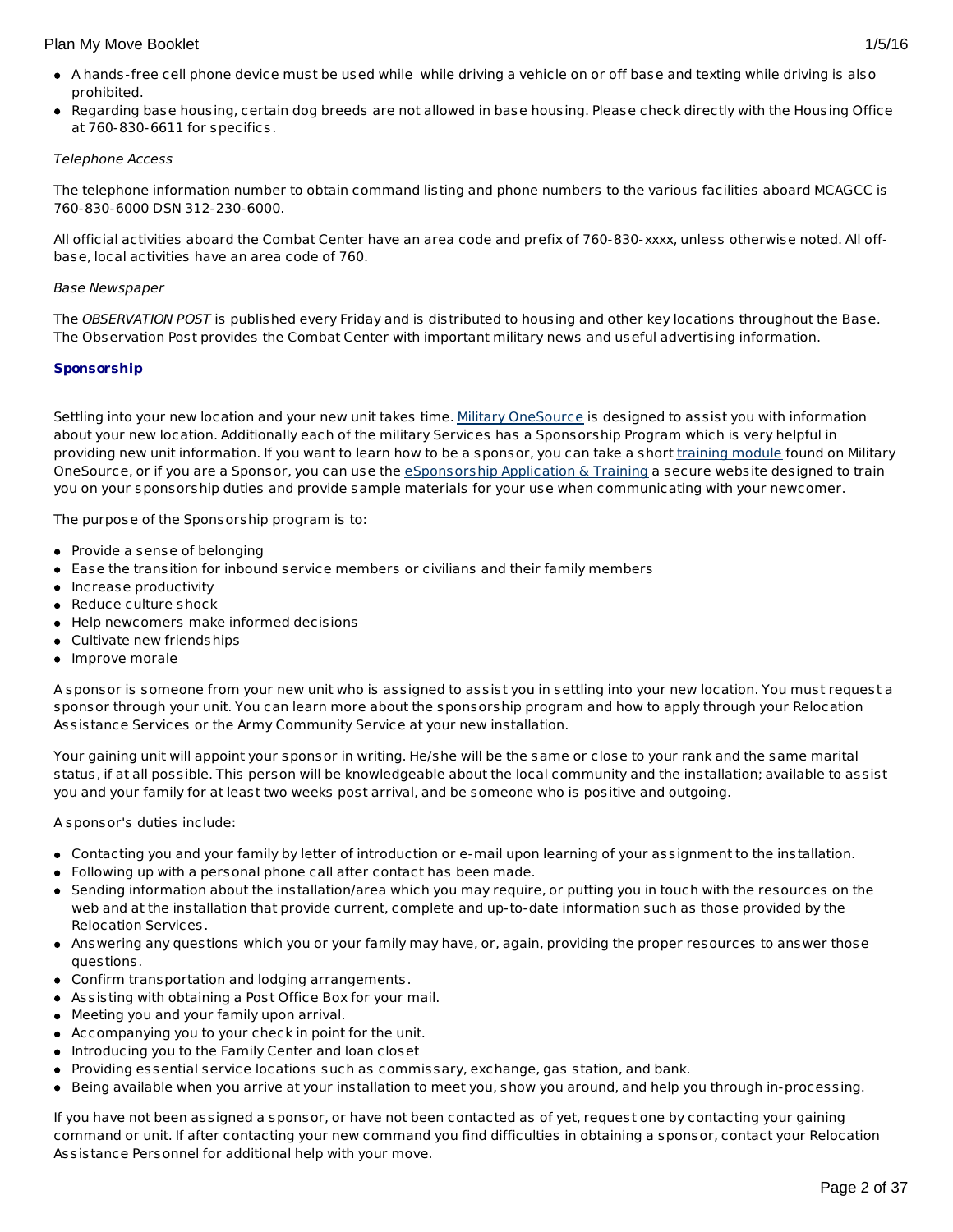- **Army and Defense Logistics Agency:** AR 600-8-8 outlines procedures for DA Form 5434, Sponsorship Program Counseling and Information Sheet. Sponsorship is mandatory for first term Soldiers. All Soldiers, private through colonel (excluding those completing Advanced Individual Training (AIT) and those PCSing to long term schools) and civilian employees through grade 15 may participate in the advance arrival sponsorship program. Reactionary Sponsorship is available for individuals arriving at an installation without a sponsor. Contact the gaining unit to request a sponsor.
- **Air Force:** Gaining Unit Commander Support Staff/Military Personnel Section will assign a sponsor upon receipt of assignment notice. Assigned sponsor will then make contact with the inbound member.
- **Navy:** OPNAV INSTRUCTION 1740.3C prescribes procedures regarding Command Sponsor and Indoctrination Programs. This Program is designed to facilitate the adaptation of Sailors and their families into new working and living environments, to minimize the anxiety associated with a Permanent Change of Station (PCS) move, and afford Sailors and their families the greatest opportunity for a successful and productive tour of duty.
- Command sponsor and indoctrination responsibilities begin upon receipt of PCS orders and continue until the Sailor has become an integral part of the new command and is fully cognizant of all policies, programs, services, and responsibilities available through the command. Commanding Officers shall establish a Command Indoctrination Program to include the delivery of the Navy Pride and Professionalism training per this instruction. COs should ensure all incoming personnel receive command indoctrination training within 30 days of arrival or within 3 drill weekends
- Enclosures (1) and (2) of OPNAVINST 1740.3C outline responsibilities and provide guidance for these programs. Assistance to local commands regarding the Command Sponsor Program is through the Fleet and Family Support Center (FFSC) Relocation Assistance Program staff.
- **Marine Corps:** Gaining Unit Commander will assign a sponsor on request. Overseas commands should assign a sponsor [automatically,](http://www.militaryonesource.mil/12038/MyDoD/Spons Request Form.doc) however if one is not assigned, send a request to the gaining command using the Sample Sponsorship Request form.

Sponsors' responsibilities and abilities to be available will vary from installation to installation, depending upon the priority which the installation and unit commanders give to the program; however, the Services are making the Sponsorship program a priority as research has shown the many benefits of good sponsorship to service, family members and youth.

# **Youth Sponsorship**

The Youth Sponsorship Program depends on the availability of youth who volunteer to become sponsors. The Youth Services topic should explain the Youth Sponsorship program at your new installation, but if it does not answer all of your questions, contact your Relocation Manager to inquire about the program and acquiring a youth sponsor.

# **Directions to Installation**

# **Directions to Twentynine Palms, CA Marine Corps Air Ground Combat Center (MCAGCC)**

If you are coming in on Interstate 40 East, get on Highway 95 South at Needles, CA to Highway 62 West (29 Palms Highway) at the Vidal Junction. Take Highway 62 West to Adobe Road in 29 Palms then turn right. Adobe Road runs into the main gate.

#### Airport Transportation

The Combat Center is located approximately 60 miles from Palm Springs Airport (PSP). The only public transportation from the airport to the Combat Center is the Morongo Basin Transit Authority (MBTA) bus service. Please call 1-800-794-6282 (in CA only) for more information.

#### Additional Area Airports

Other Airports utilized are Las Vegas (3 1/2 hours drive time); Ontario (2 1/2 hours drive time) and Los Angeles (3 1/2 hours drive time). There is a Marine Liaison at Los Angeles; call 310-363-1997.

Whatever form of transportation you use, request a receipt to turn in with a travel claim. Make sure you agree upon a fare before departing the area and get a receipt upon arrival.

#### Arriving at Front Gate

If you arrive at the front gate with a valid DoD sticker, proceed to your unit to begin in processing. If you do not have a valid DoD sticker then you must present your ID card, a valid state drivers license, proof of insurance and valid vehicle registration for a temporary vehicle pass and then proceed to your unit for in processing.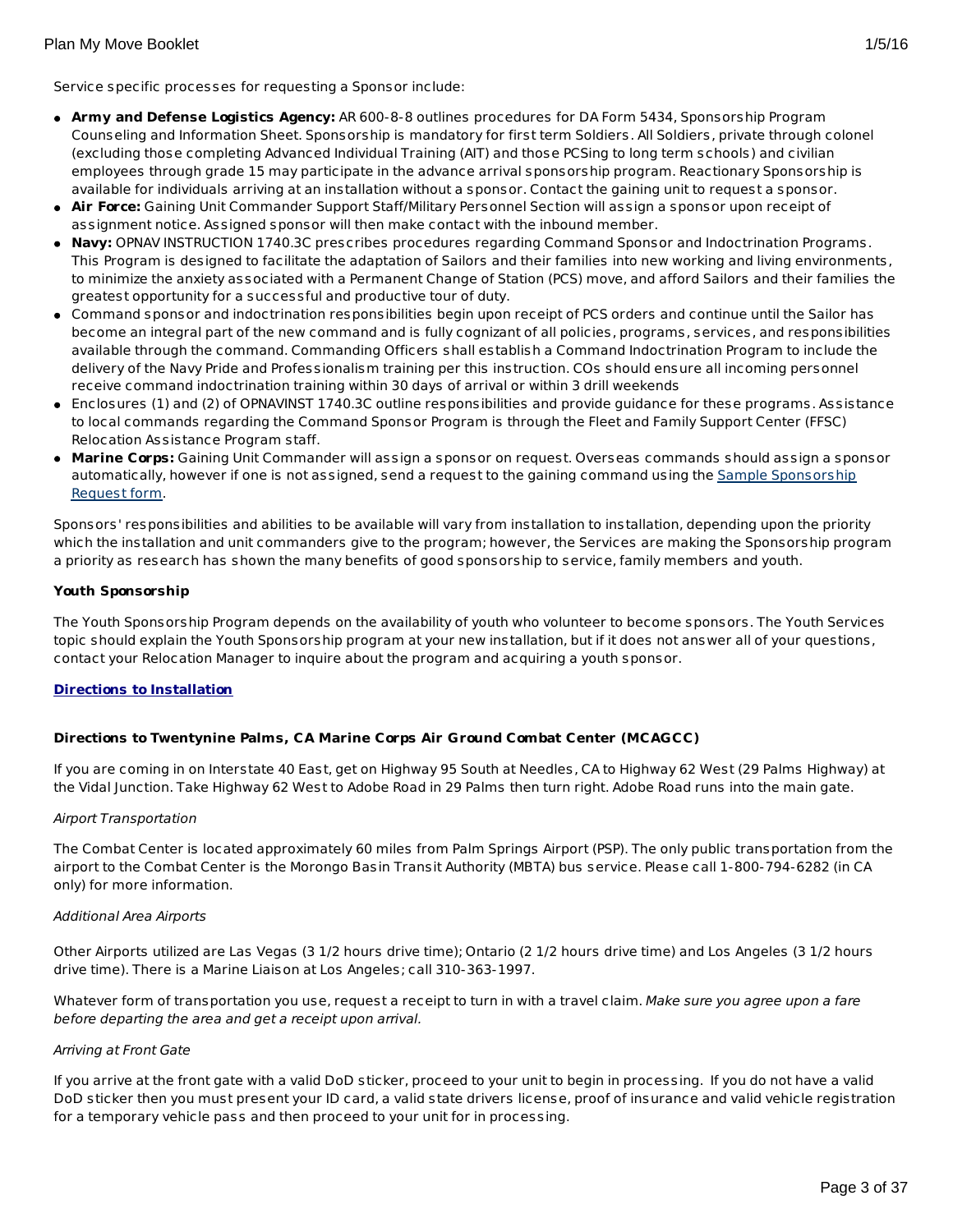## **Check-in Procedures**

All Marines (other than C&E students) reporting aboard the Combat Center, must check in at IPAC (Installation Personnel Administration Center), Bldg 1450; 760-830-1818.

C&E students and Permenent Personnel are required to report to Customer Service Center bldg 1865; 760-830-5992.

All Naval personnel assigned to Fleet Marine Force (FMF) units (with orders to Detachment, 1st Marine Division), will report to NAVPERS Office bldg 1525; 760-830-5707. Navy personnel assigned to the Naval Hospital Twentynine Palms (NHTP) will report to bldg 1145, the Naval Hospital; 760-830-2190.

# **Travel Planning**

All personnel checking into MCGACC should make reservations for temporary lodging at the Sleepy Tortoise Lodge, the Temporary Lodging Facility aboard the base. Reservations can be made as soon as you know the dates of your arrival. The summer months are extremely busy for PCS moves, so plan ahead. To make your reservation, contact the Sleepy Tortoise Lodge at 760-830-6573.

Inbound personnel should also notify their Sponsor to let them know when you plan on arriving in Twentynine Palms. Your Sponsor will be able to meet you when you arrive and assist you in settling into your new community.

#### **What to do if you Get Married Enroute**

You must notify your Command upon checking-in if your marital status has changed since your last duty station. You will need a copy of your marriage license and your spouse will need a photo ID.

## **Relocation Assistance**

#### **Programs and Services**

If a permanent change of station, or PCS, is in your future, you may have questions about moving. As part of the Military and Family Support Center, the Relocation Assistance Program provides services and resources to help make this transition as smooth as possible. Here's what they offer:

- **Individual PCS planning** Most relocation programs offer one-on-one consultation. In particular, those making their first military move, those making their first overseas move or those with challenging or complex situations should contact the relocation assistance office.
- **[MilitaryINSTALLATIONS](http://www.militaryinstallations.dod.mil) and Plan My [Move](http://apps.militaryonesource.mil/MOS/f?p=PMM:ENTRY:0)** For managing and planning your move, you may want to take advantage of these DoD-sponsored online relocation tools. You can estimate expenses, locate forms for housing and property shipments, and create a moving calendar.
- **Loan closet** Where available, loan closets offer basic household goods while your personal property is in transit. Typical items include pots and pans, dishes, silverware, irons, ironing boards and infant or toddler car seats. Generally, towels and bed linens are not available, so these should be packed in your express shipment.
- **Workshops and briefings** Workshops vary from installation to installation, but you may find classes on purchasing real estate and renting, budgeting and finance, moving with children or general moving preparation.
- **Pre-departure briefings** These briefings may be called Smooth Move or PCS Briefing, and they provide essential information to prevent you from making uninformed and costly decisions before your move.
- **Settling-in services** Welcome wagon services, local area tours (with child care sometimes provided), or basic household items to use until your goods arrive may be a part of your installation's settling-in services. Overseas arrival services may include introductory language classes and cultural awareness training.
- **Foreign-born spouse support** Whether your question concerns immigration and naturalization, learning the English language or how to use local transportation, the relocation program provides assistance, classes and referrals.
- **Emergency assistance** From time to time, emergencies occur while moving. The Relocation Assistance Program office has the resources to provide emergency financial assistance and referrals.

#### **Installation Specific Information**

The Relocation Assistance Program is like having a good friend at 29 Palms. Our knowledgeable and experienced staff are here to provide support, information and assistance to you.

We are here to answer your questions and ensure that the transition for every member of your family is smooth one. We know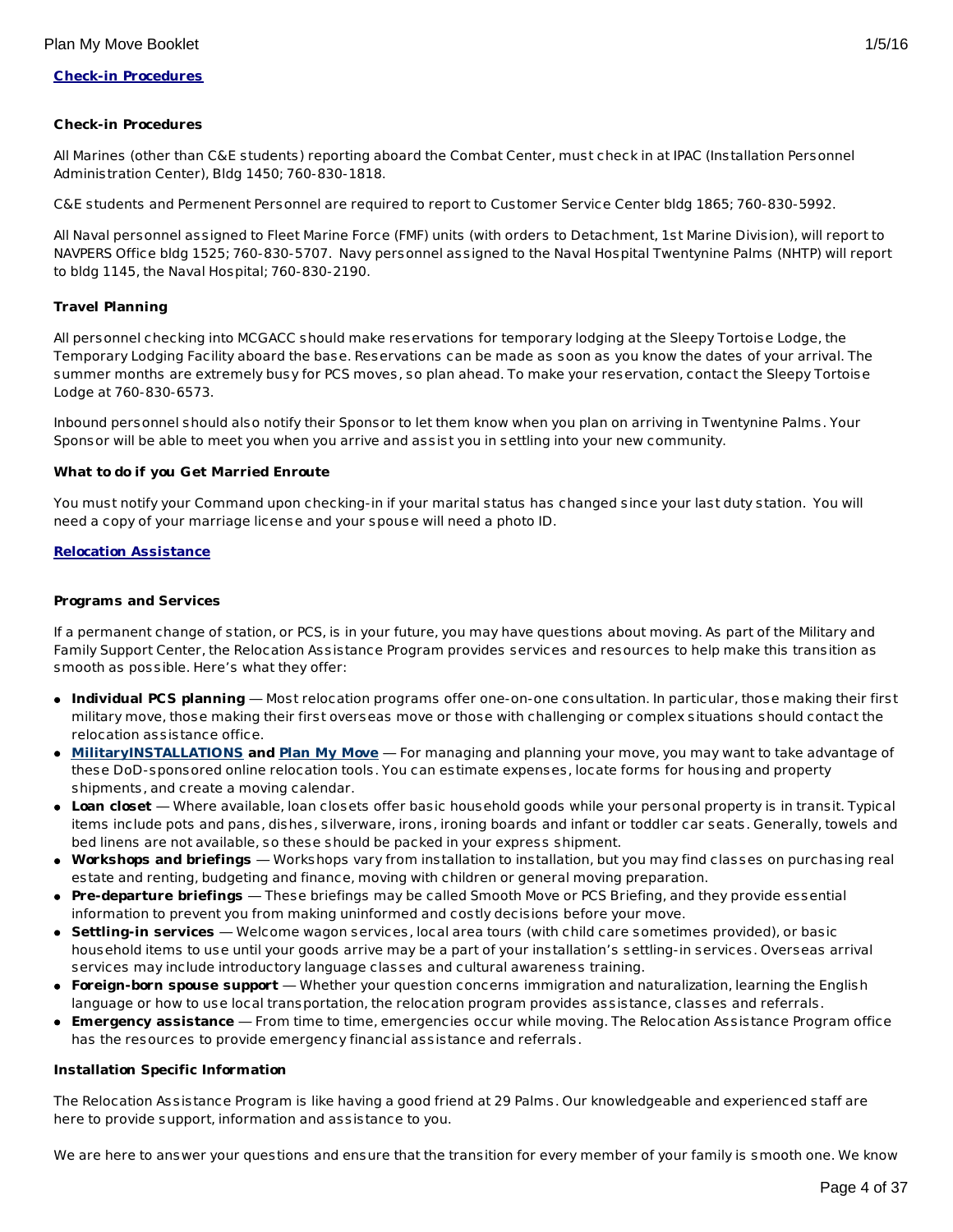all too well that your move affects your kids, and we can help them also. Just stop by and ask.

We provide Hospitality Kits with the following items ( silverware, pots and pans, coffee makers, toasters, dishes, glasses, cooking utensils, iron and ironing boards) which are loaned to incoming families awaiting their DMO shipments and outgoing families who have shipped their household good to their next duty station

You can forward your mail to your new Command until you get a permanent mailing address or you can obtain a P.O.Box at 29 Palms Post Office. Fill out an appllication at your local Post Office (form 1093), and they will then forward it to 29 Palms branch with your check for \$31.00 (for six months). Don't forget to send out change of address forms. Please verify the current cost of a P.O. Box in 29 Palms by calling 1-760-367-1161.

The Relocation Assistance Program at Community Support is ready, willing and able to answer any and all of your questions to assist you in your relocation process. Each Command will establish its own separation procedures.

Call Community Support to chat with a Relocation Specialist who can answer your questions and provide insight and helpful guidance regarding your PCS to (or from) Twentynine Palms, CA.

# **Emergency Assistance**

## **Planning for Emergencies**

We know all too well that emergencies can happen en route to a new duty station. If you experience an "in transit" emergency, contact your new unit. If you are near a military installation you can contact the Information and Referral area of that installation for guidance and referrals.

## **American Red Cross (ARC)**

The American Red Cross is available for emergencies and their telephone number is usually listed in the telephone directory. You can call their emergency assistance number at 1-877-272-7337. You can also contact your nearest Navy Marine Corps Relief Society. They can help with emergency financial assistance and also notification of others in an emergency.

If non-emergency medical assistance is required, be sure that you call for pre-authorization from TRICARE.

In 29 Palms, the American Red Cross is located in Bldg 1551 - The Village Center and can be reached at 760-830-6685. If you need to reach your family in times of emergency, call the ARC at 1-877-272-7337.

# **Navy-Marine Corps Relief Society (NMCRS)**

NMCRS is a nonprofit charitable organization designed to provide emergency financial services for active duty service members and dependents aboard MCGACC. Interest-free loans and/or grants are available in the event of an emergency such as:

- Funeral expenses
- Medical/dental bills
- **Emergency transportation**
- Food, rent, utilities
- Disaster relief assistance
- Essential vehicle repairs
- Unforseen family emergencies

Contact NMCRS at 760-830-6323 to schedule an appointment or to learn more about their emergency services.

#### **Information & Referral**

For more information on Emergency Assistance, contact the MCAGCC Information & Referral Office. The I&R representative will be able to refer you to an emergency relief agency that best suits your needs. The I&R office can be reached at 760-830- 6344.

#### **Victim Advocate**

For immediate emergency assistacne, please call the Military Police at the numbers listed below or call the Vicitm Advocate on call number at 760-799-0273.

Military Police commercial emergency numbers: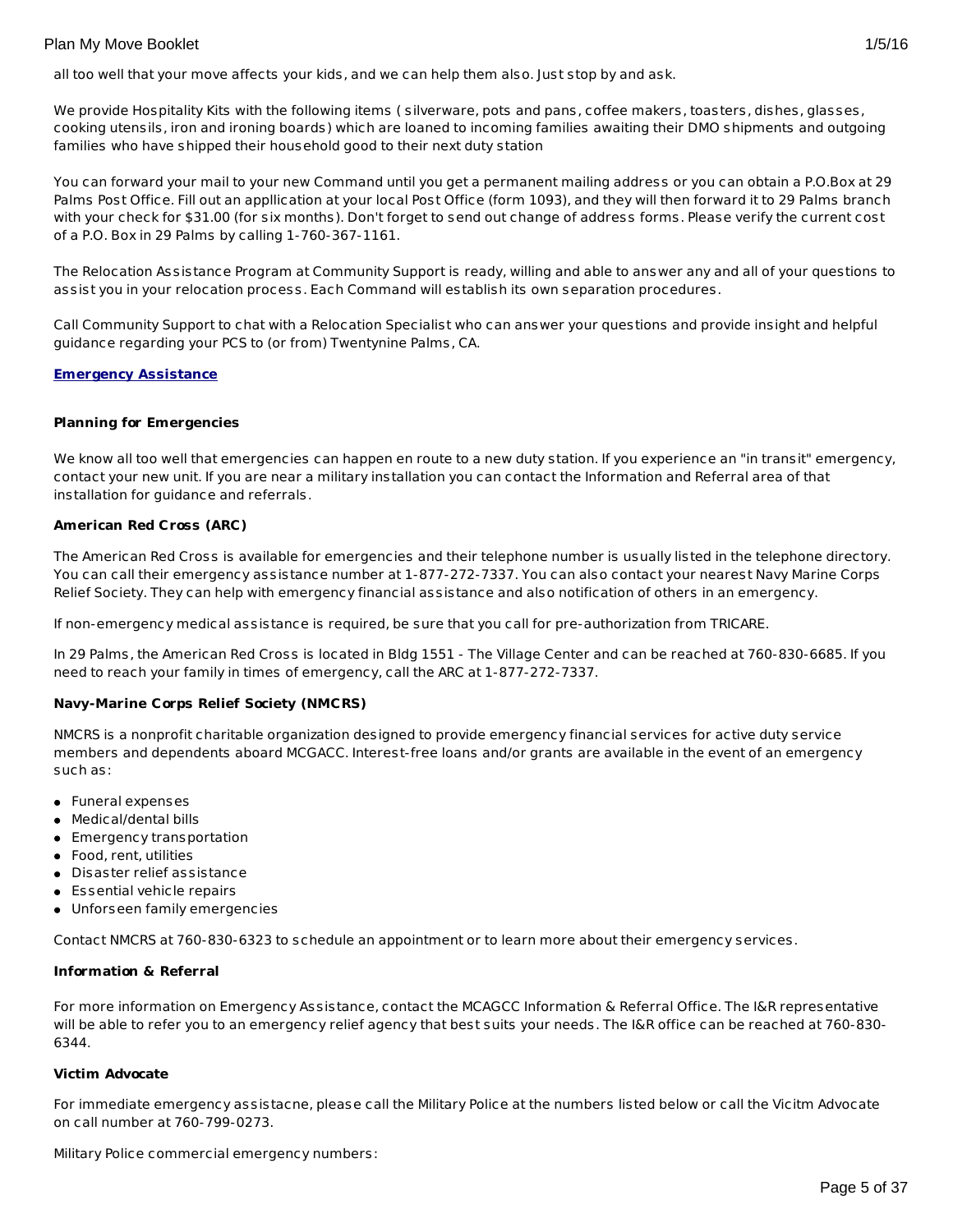- If calling from a hard wired telephone (civilian or military) on base the number is 911.
- $\bullet$  If calling from a cell phone; 760-830-3333 or 3334.
- All numbers will reach the MCAGCC Fire Department dispatcher which is our emergency response coordinator.

We a have government housing that is physically located off base. Normally it falls within the jurisdiction of the San Bernardino County Sherriff and here again using a hard wire phone and dialing 911 will reach their emergency response coordinator. If you dial 911 using a cell phone you would reach the local California Highway Patrol office.

# **Motor Vehicles**

## **Registration & Licensing Requirements**

California State law requires you to have sufficient liability insurance and a valid driver's license in order to operate a vehicle. The term "vehicle" generally includes automobiles, motorcycles, vans, trailers and boats regularly parked or garaged overnight. Further, your vehicle must be properly registered. Access complete information on insurance, driver's licensing, and where and how to register your vehicle by visiting the State [Department](http://www.dmv.ca.gov/) of Motor Vehicles website.

#### **State Laws**

You and your passengers must always wear seatbelts while driving, you will be ticketed and issued heavy fines if seatbelts are not secured. State law requires that all children under 6 years of age be properly restrained in child seats. Some states also require younger, smaller children to sit in the back seat.

Motorcycles and their operators are subject to special laws. If you own and operate a motorcycle, you must comply with those laws. Visit the State Department of Motor Vehicles website for more information.

Many States and local jurisdictions have strict laws about the use of cell phones and other digital devices while driving. Research these laws on the State Department of Motor Vehicles website. Tickets will be issued and fines assessed for violating these laws. Play it safe and always use a "hands free" device if you must use a cell phone or other PDA while driving. Hands-free devices must be used while operating a motor vehicle on ALL military installations worldwide.

#### **Registering Vehicles on Base**

Smog Inspection-- All personnel registering a vehicle with the Provost Marshal's Office (PMO) will have to show proof that the vehicle has been tested and has passed the California Vehicle Smog Inspection. Changes to the Federal Clean Air Act have required the State of California to enforce the State Inspection/Maintenance program on all vehicles registered for over 60 days at military facilities.

Valid California registration will be proof that the vehicle has passed the state program. Owners of vehicles registered out of California must produce an inspection certificate issued by a Certified California Smog station or California referee.

Vehicles that fail the inspection and cannot be repaired will be issued a one time, two year waiver. PMO will issue a two year base sticker based on this waiver. Vehicles that fail the inspection and can be repaired will be issued a "failure" notice. PMO will issue a one time, 60 day vehicle pass to allow the owner time to repair the vehicle and have it re-tested.

Existing vehicle registrations will be valid until they expire. This policy applies to all personnel, civilian and military, who are assigned here 60 days or longer. Combat Center Order (CCO) 6280.2 addresses this issue in detail.

Owners of motor vehicles must present the following in order to register their vehicle on base:

- valid driver's license
- current vehicle registration
- proof of an auto insurance liability policy with a minimum coverage of 15-30-5 (in thousands), which is mandatory under California law
- Marines and Sailors under the age of 26 must have completed a DOD-sanctioned driver improvement course

Motorcycles -- In addition to the above, a DoD Motorcycle Safety Course must be completed prior to registering a motorcycle aboard the Combat Center.

You can reach the Vehicle Pass and Installation Access Card section at the Visitors Center bldg 901 at 760-830-6794/7700.

#### California Driver's License

Active duty military are exempt from having a California Driver's License, but you must have a valid driver's license from another state in order to operate a vehicle. Dependants must get a California license if they are working in California. If the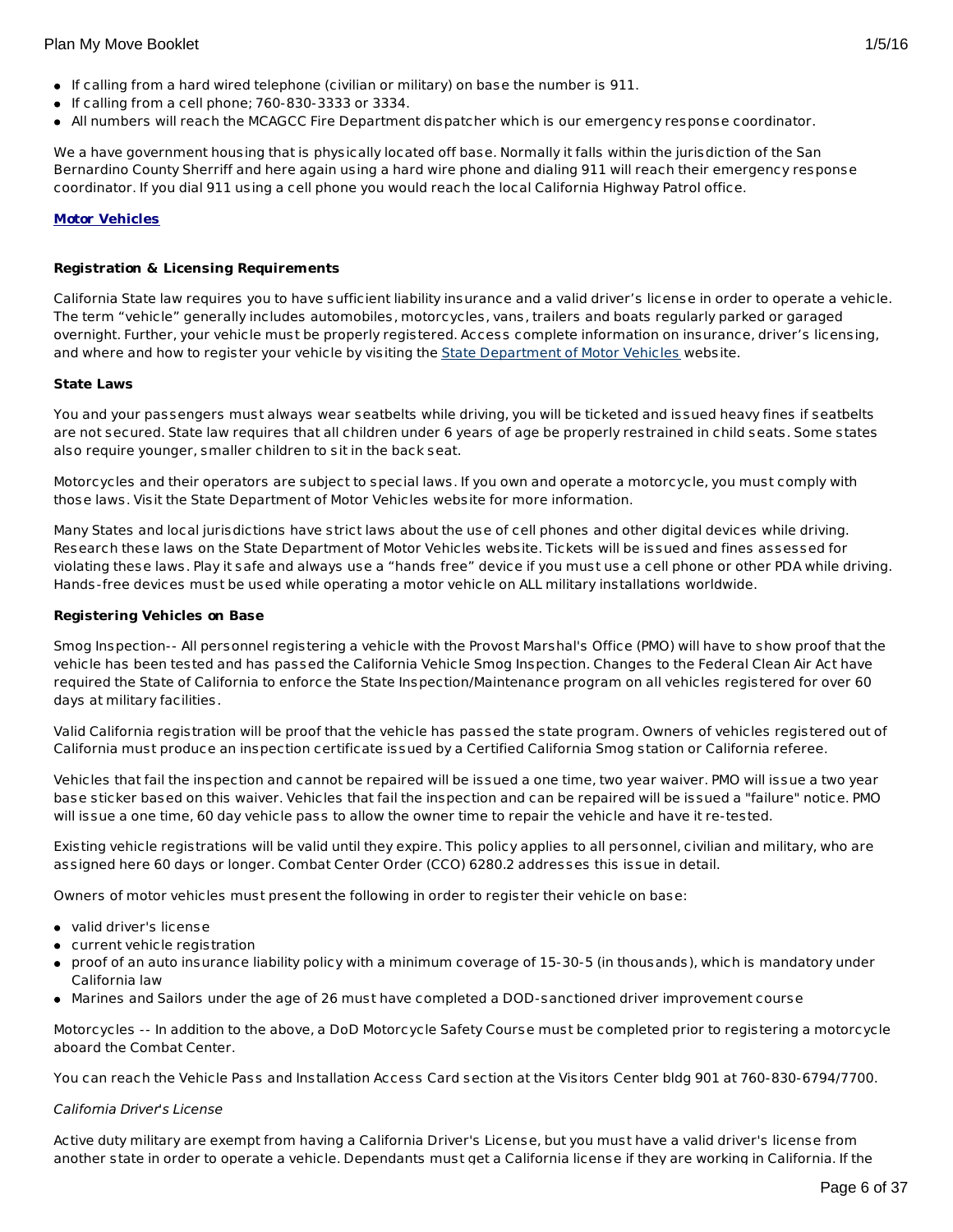## **Loan Closet**

## **Items Available**

Loan Locker kits contain kitchen items only; i.e. pots, pans, dishes, cookware, etc. The kits are pre-assembled and are checked out as a complete kit. Kits are based on the number of people in your family.

Although the Relocation Assistance Program does not have linens, beds, chairs, tables, etc. for loan, Outdoor Adventures at 760-830-7235, Building 1262, does have these items for check out at very reasonable fees.

#### **How to Borrow**

To check out gear from this the loan locker, paperwork and information must be filled out completely. Therefore, clients utilizing this service must have their information ready and available. Contact the Relocation Assistance Program at 760-830- 4028 and DSN 312-230-4028 for more information and hours of availability.

#### **Housing - Overview**

#### **Government Housing**

There are ten family housing areas located both aboard the Combat Center and out in 29 Palms community. There are 2304 home/apartments for married and bachelor personnel. Married personnel arriving in Twentynine Palms for permenant duty should report to the Family Housing Office bldg 1003 at 760-830-6611 prior to executing any commitment of private or commercial rental agreement.

## Privatization

Lincoln Property Company provides property management for Military Family Housing aboard 29 Palms.

#### **Eligibility**

All officer and enlisted personnel accompanied by their bona fide family members are eligible to apply for Military Family Housing.

#### Availability

The wait times for family housing vary, depending on rank and number of dependents. The summer months are usually very busy and wait times can vary greatly as compared to other times during the year. Wait times vary from 30 days to twelve months

#### Single Service Member Housing

Bachelor housing is available to single active duty service members and geographical bachelors. All bachelor housing is controlled by the commands. You will be assigned to bachelor housing when you check in to your new unit.

#### Exceptional Family Member Housing

Service members who have special housing needs for Exceptional Family Members can request assistance from the Exceptional Family Member Program Coordinator. Call 760-830-7740 for more information.

#### **Non-Government Housing**

Currently, there is a shortage of available off-Base housing in the Morongo Basin (Twentynine Palms, Joshua Tree, Yucca Valley.) We strongly suggested that you make liaison with the Housing Office, prior to your arrival at 29 Palms, to determine current wait times for base housing and to obtain referrals regarding off-base housing. Their number is 760-830-6611 DSN 312-230-6611. Please note, the summer months are usually very busy and wait times can vary greatly as compared to other times during the year. Other options for off-base, non government housing can be found in the nearby towns of Joshua Tree and Yucca Valley.

Housing Referral Office (HRO) -- Your contact for any problems you may encounter (discrimination complaints, tenant/landlord disputes, or any questions/problems about off base housing) is the HRO. Staff are available to assist you in a person to person basis to make your move to this installation an easy and pleasant one. They can provide a list of rentals with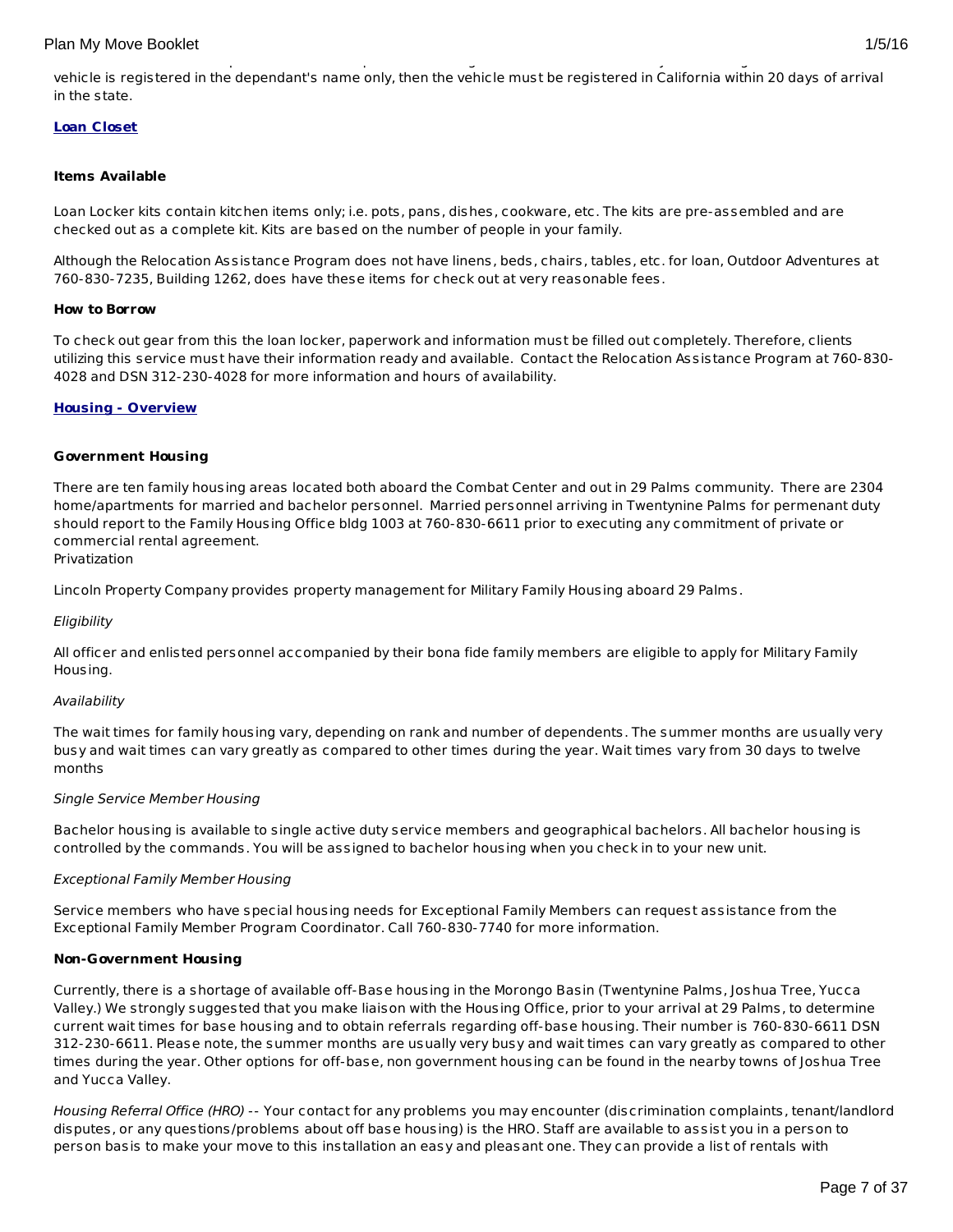corresponding locator maps and give you information regarding the area in which rentals are located.

## Rental and Purchase Options

If base housing is not available when you check in or if you prefer off-base housing, contact the Housing Referral Specialist for assistance. The Housing Referral Specialist has access to all real estate listings in the high desert and can search for listings according to your specific needs (size, cost, etc.). Call 760-830-1706 for more information.

## RV Park

The Combat Center has 83 RV spaces available for daily, monthly and yearly rental. Contact the Twilight Dunes RV park office at 760-830-6583 located in bldg 690 for current rates. Pets are to be on a leash and supervised while in the RV park.

## **Housing - Temporary**

## **Temporary Lodging Facility (TLF)**

The Sleepy Tortoise Lodge is aboard the Combat Center and has 35 rooms with queen and double size beds available. Many of the rooms can accommodate up to six people. All rooms have a full kitchenette with cooking and dining utensils. High speed internet access is also available. A continental breakfast is available on a daily basis contact the front desk for information.

For room rates availability and length of stay information contact the Sleepy Tortoise Lodge bldg 690 at 760-830-6573/6583.

#### Pets

The Sleepy Tortoise Lodge is a dog friendly facility "ONLY" room rate and availablity of pet rooms are available upon request. Please notify the TLF staff upon reservation if a dog will be accompanying you during your stay.

#### **Reservations**

Contact the Sleepy Tortoise Lodge at 760-830-6583 or DSN 312-230-6583 or visit their [website](http://www.mccs29palms.com/) for more information.

#### **Housing - Government**

#### **Family Housing**

Currently, there are 2304 home/apartment units for married and bachelor personnel stationed at Twentynine Palms. These units are spread out over ten family housing areas located aboard the Combat Center and out in the 29 Palms community. Married personnel arriving at Twentynine Palms for permanent duty should report to the Family Housing Welcome Center prior to executing any commitment of private or commercial rental agreement. The housing office number is 760-830-6611or DSN 312-230-6611.

#### Privatization

Lincoln Property Company provides property management for Military Family Housing aboard 29 Palms.

# **Eligibility**

All officer and enlisted personnel accompanied by their bona fide family members are eligible to apply for Military Family Housing.

#### Availability

The wait times for family housing vary, depending on rank and number of dependents. The summer months are usually very busy and wait times can vary greatly as compared to other times during the year.

Approximate wait times for Military Family Housing are as follows:

- Junior Enlisted 2 bedroom 90 days
- Junior Enlisted 3 bedroom 30-60 days
- NCO 2 bedroom 3-4 months
- NCO 3 bedroom 9+ months
- NCO 4 bedroom 12 months
- Staff NCO 2 bedroom 0-30 days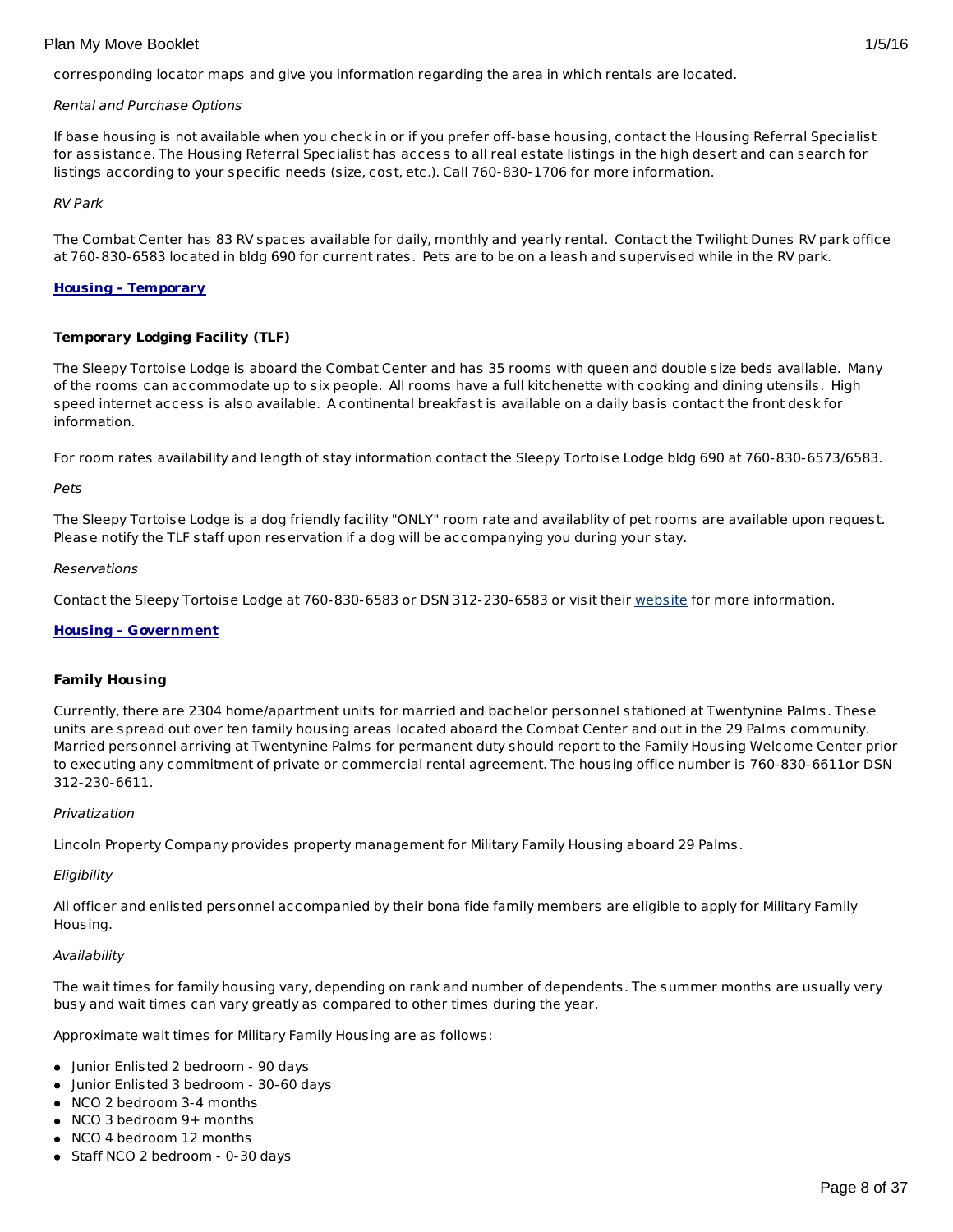- Staff NCO 3 and 4 bedroom 90+ days
- Staff NCO 5 bedroom 6-10 months
- Company Grade 3 and 4 bedroom 0-30 days
- Field Grade 3 and 4 bedroom 5-12 months
- **Senior Grade 4 bedroom 10 months**

# Application

You will need the following in order to apply for base housing:

- DD Form 1746 (Application for Assignment to Housing)
- A copy of orders showing your detachment date.
- Certification of bona fide family members. Examples of bona fide family members are those individuals listed on an Emergency Data application (Page 2), NAVPERS 1070/602, a NAVCOMPT 3072, Dependency Action Status; a Record of Emergency Data or DD DD1172, Application for Uniformed Services Identification card (DEERS Enrollment).

## **Single Service Member Housing**

Bachelor housing is available to single active duty service members and geographical bachelors. All bachelor housing is controlled by the commands. You will be assigned to bachelor housing when you check in to your new unit.

## **Household Goods - Overview**

## **Arranging Household Goods Shipments**

As soon as you are alerted to your upcoming Permanent Change of Station (PCS) move, you can start getting your house and family ready. Clean up and get rid of junk. Hold a yard sale or take serviceable items you no longer need to a thrift shop or donate to charity. Get important family records together in one place.

If you are going overseas, you should begin to plan what items you will take in your unaccompanied baggage, in your household goods shipment, and what might need to go into permanent storage. Remember, in overseas areas, the electric current is different and houses are generally much smaller than U.S. standards and cannot handle large furniture.

#### Household Goods Shipping Process

The Defense Personal Property System (DPS) is the online system you will use to manage your household goods shipment. [Move.mil](http://www.move.mil/) explains this new process and provides access to DPS.

#### Shipping Pets

Planning for shipment of your pet includes researching airline requirements and quarantine restriction laws in your new location. You will need to check with the airlines on the requirements for size, weight, number of animals, kennel construction, documentation and season of the year limitations. Occasionally, small pets can be shipped on military flights but availability and regulations are always changing, as well as fees. Search [Move.mil](http://www.move.mil/dod/travel_information/pets.cfm ) for general information on shipping pets.

Many international locations have strict importation laws including extended quarantines and restrictions on breeds or types of animals that can be brought into the country. Carefully research these rules as they could impact your moving schedule. Not only do overseas locations have strict rules but many locations in the United States have restrictions on certain breeds as well. Review your destination installation's Shipping Pets article for details found on the left hand tool bar on [MilitaryINSTALLATIONS](http://www.militaryinstallations.dod.mil/).

#### "It's Your Move" Armed Forces Members

Review "It's Your Move" Armed Forces Members, Part IV, [Attachment](http://www.transcom.mil/dtr/part-iv/dtr_part_iv_app_k_1.pdf) K1 for detailed information on weight allowances, valuable tips, household goods shipping process, storage, shipping your automobile (POV - Privately Owned Vehicle), arrival and delivery of household goods shipments, claims process, and the customer satisfaction survey.

# **Household Goods - Shipping Pets**

# **Marine Corps Official Pet Policy**

The United States Marine Corps has set official policy on types of dogs allowed in installation housing and other rules surrounding pets on base. You must read this [policy](http://www.militaryonesource.mil/12038/Plan My Move/USMC pet policy 8 09.pdf) before you plan your move, if you plan to live in government housing.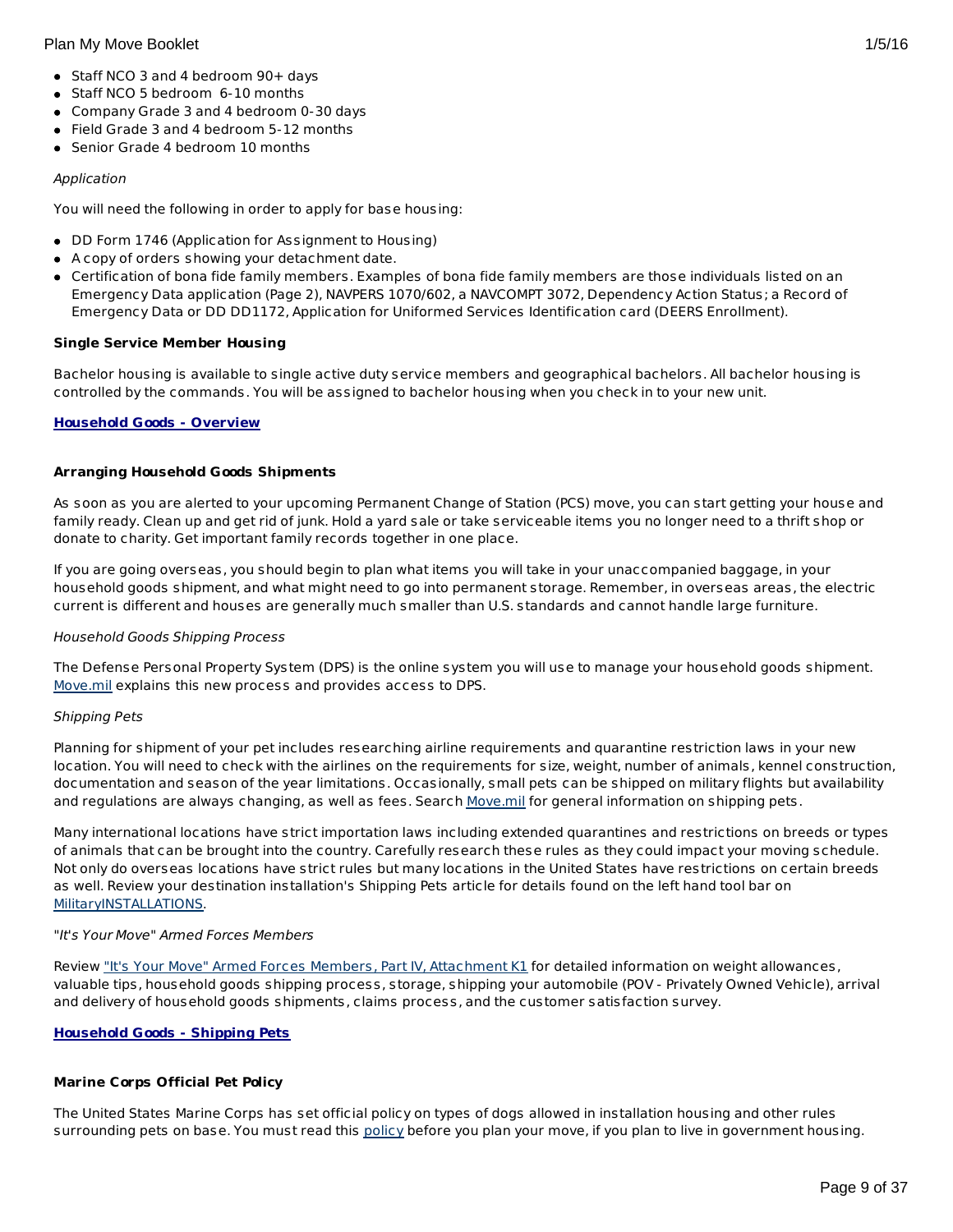# **Boarding**

Boarding is available aboard MCAGCC for horses only. Mares and geldings are accepted, but stallions are not permitted. The self-care boarding facility has a monthly fee. Please contact the stables at 760-830-7235 for that and more information on boarding requirements. The self-care boarding facility includes 24X24 partially covered stall, a tack locker in a locked tack room, round pen, mini-arena, a pasture with pond, covered shoeing area, wash racks and miles of trails.

Pet boarding for dogs, cats and other household animals are not available aboard the Combat Center. Check local listings for facilities near the Combat Center. A limited number of rooms are available for dogs "ONLY" at The Sleepy Tortious Lodge for information on fees and availability contact them at 760-830-6573.

## **Transportation**

There are no travel entitlements for pets on official travel orders. Space Available flights accept up to two pets (cats and dogs only with total weight not to exceed 100 pounds including cages) on AMC flights. If you are flying to Twentynine Palms on a commercial airline, please contact the airline to determine specific transportation requirements.

If you are traveling to the desert by car, please remember that it gets very hot in the desert. It is unacceptable to leave pets unattended in a vehicle when temperatures can climb to over 100 degrees.

## **Quarantine**

Contact the Base Veterinary Services for specific quarantine requirements. Call 760-830-6896 for more information.

## **Vaccinations, Licensing, and Registration**

The California Department of Health Services requires all dogs over four months old to have a certificate of current rabies vaccination stating the type, manufacturer and lot number of rabies vaccine used and date of administration. All cities and counties in California have dog control ordinances. It is strongly recommended that cats be rabies immunized, especially if they have access to outdoors. Cats, pet birds and pet rabbits must be healthy on admittance into the state. Parakeets may not be brought into the state for the purpose of sale. Pet ferrets are prohibited in California.

All pets living aboard the Combat Center must be registered and have a MICRO Chip. For assistance contact the Veterinary Services aboard the Combat Center at 760-830-6896.

#### **Veterinary Services**

Veterinary Services aboard MCGACC offers sick call and vaccination appointments for the pets of active duty and retired service members. Please call 760-830-6896 for more information.

#### **Education - General Overview**

## **Introduction**

Schools attended by children living aboard MCAGCC fall under the Morongo Unified School District (MUSD). There are no DOD schools. MUSD has 1,100 employees who provide services to 9,301 students in the high desert of San Bernardino County.

Currently, MUSD has eleven elementary schools, two middle schools, two comprehensive high schools, two continuation high schools, two state preschool programs, and a special education preschool program. Striving to meet the needs of a diverse student body, the District provides a wide array of programs, including special education, English Language Learners Program, athletics, advanced placement, GATE, and many others.

The emphasis on learning requires an outstanding instructional staff. Teachers are encouraged to develop and maintain their career skills and are assisted in doing so. For post-graduate study, advanced classes are offered locally through Chapman and National Universities, California State University at San Bernardino has a satellite campus in Palm Desert and Cal State Coachella Valley campus is under construction. The University of California at Riverside, the University of Redlands, and Loma Linda University are less than a two-hour drive away and are popular with the MUSD staff.

For more information on class sizes, grading systems, etc. please see the MUSD [website](http://www.morongo.k12.ca.us/) or visit the Great [Schools](http://www.greatschools.net/) website.

For more information, refer to the Education - Training (College/Technical) article.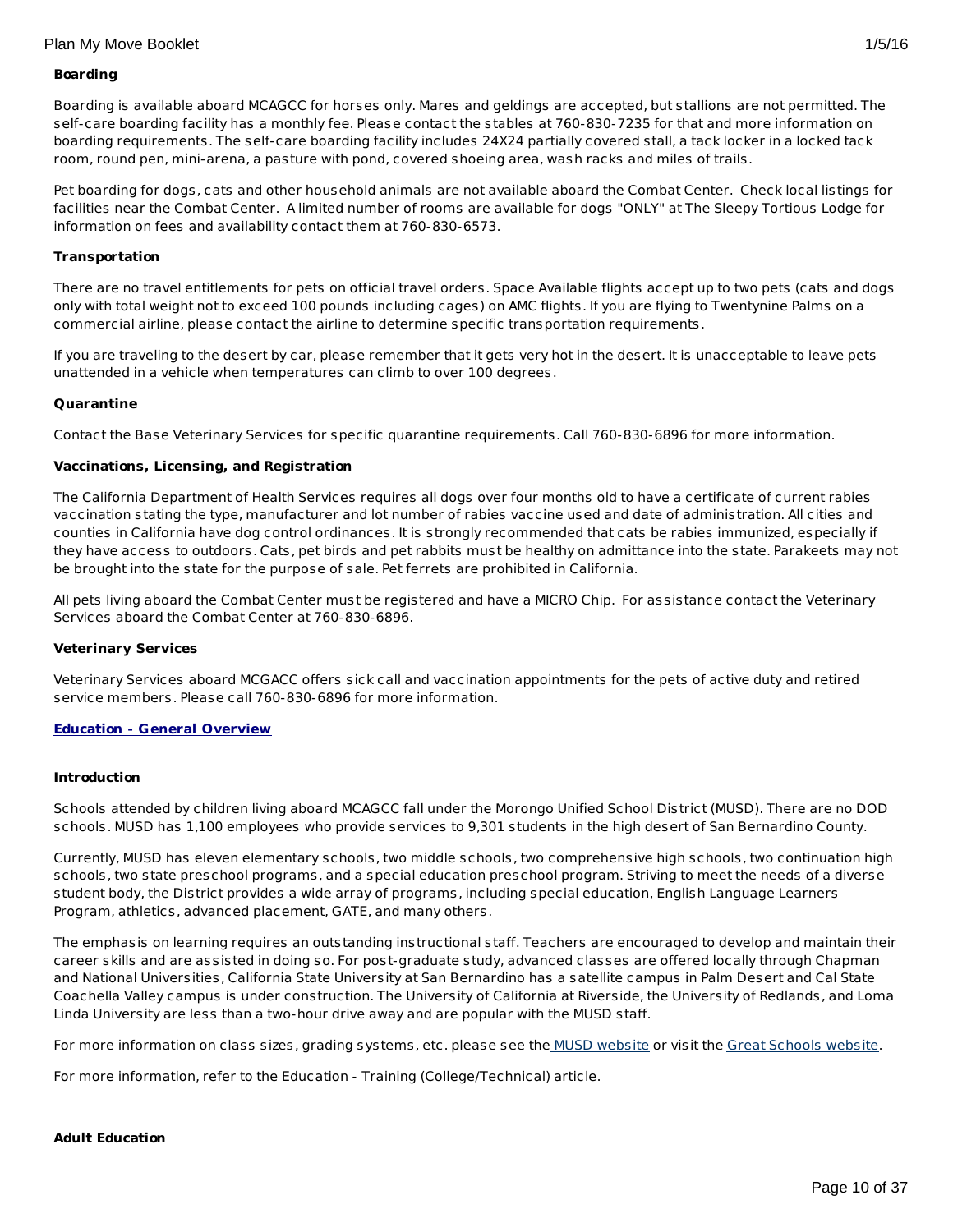The Combat Education Center is located in bldg 1530 on 6th Street at 760-830-6881.

# **Education - Training (College/Technical)**

#### **Installation Education Center**

The Combat Center Education Center is located in bldg 1530 on 6th Street at 760-830-6881. They have weekly briefs on the GI Bill $^{\circledR}$  and tuition assistance you can also contact them for financial aid and information about college's in the area.

#### **Testing**

A full-service program is available to base personnel through the Defense Activity for Non-Traditional Education Support (DANTES) Program. The College Level Examination Program, DANTES Subject Standardization Test, Excelsior College Examinations, ACT and SAT tests are all available. The Education Center can order and administer many certification and licensing examinations at no charge, including Praxis Series examination for elementary and secondary education students. The Educatin Center also maintains a Military Classification Testing Program that includes the Armed Forces Classification Test, the Defense Language Proficiency Test and the Defense Language Aptitude Battery. Test are administered at scheduled times.

#### Military Academic Skills Program

The Military Academic Skills Program is designed to improve learning abilities in the areas of math, communications and English. This no-cost program provides all books, supplies, and other materials. Commanding Officers may refer students or service members may refer themselves. Completion of the program is expected to improve scores on ASVAB, which helps with lateral moves and increased performance upon return to their respective units. Family members are eligible to participate on a space available basis.

#### United States Military Apprenticeship Program

United States Military Apprenticeship Program and the US Department of Labor, Bureau of Apprenticeship and Training, have agreed that a number of military skills can lead to certification of completion of apprenticeship in jobs comparable to civilian fields. To qualify for this program, servicemembers must be on active duty, have a high school diploma or GED equivalence, be designated in a job speciality with approved apprenticeable skills and meet the requirements for the journeyman rating, applicable to the trade. A current list of related civilian trades approved for the USMAP are listed on the USMAP Website.

#### College Classes

The Combat Center has Copper Mountain College and National University aboard the installation offering classes during the week in the early evening hours. Degrees are available at all levels, from Certificate programs through Graduate level in 20 different areas of study. Both facilities offer classes in an accelerated format. Programs, course descriptions and financial aid information are available at both the Education Center and at each institution.

#### Tuition Assistance

California Career School also offers a program where you can qualify to become a Commercial Truck Driver. This program is also covered by tuition assistance.

The Tuition Assistance program which is available to active duty service members has a yearly entitlement available. This entitlement can pay 100 percent of the cost of tuition, contact the Education Center at 760-830-6881 for all the details.

The Education Center has qualified career counselors who provide counseling to service members, family members and civilians. It is a DANTES testing site and offers high school equivalency tests, tests for college credit, undergraduate admissions tests, gradute admissions tests and certificate exams. It also offers Military Classification Tests such as AFCT, DLAB and DLPT. The resource library has up-to-date school references and scholarship and financial aide information.

The MCCS Education Center is fully staffed and very knowledgeable in all facets of continuing education, college planning, as well as military education and testing.

#### **Library**

#### **Marine Corps Library Programs**

The United States Marine Corps General Library program supports the quality of life and well-being of Marines and their families amidst diverse circumstances. Lifelong Learning Headquarters (LLHQ) extends library services to remote Marines,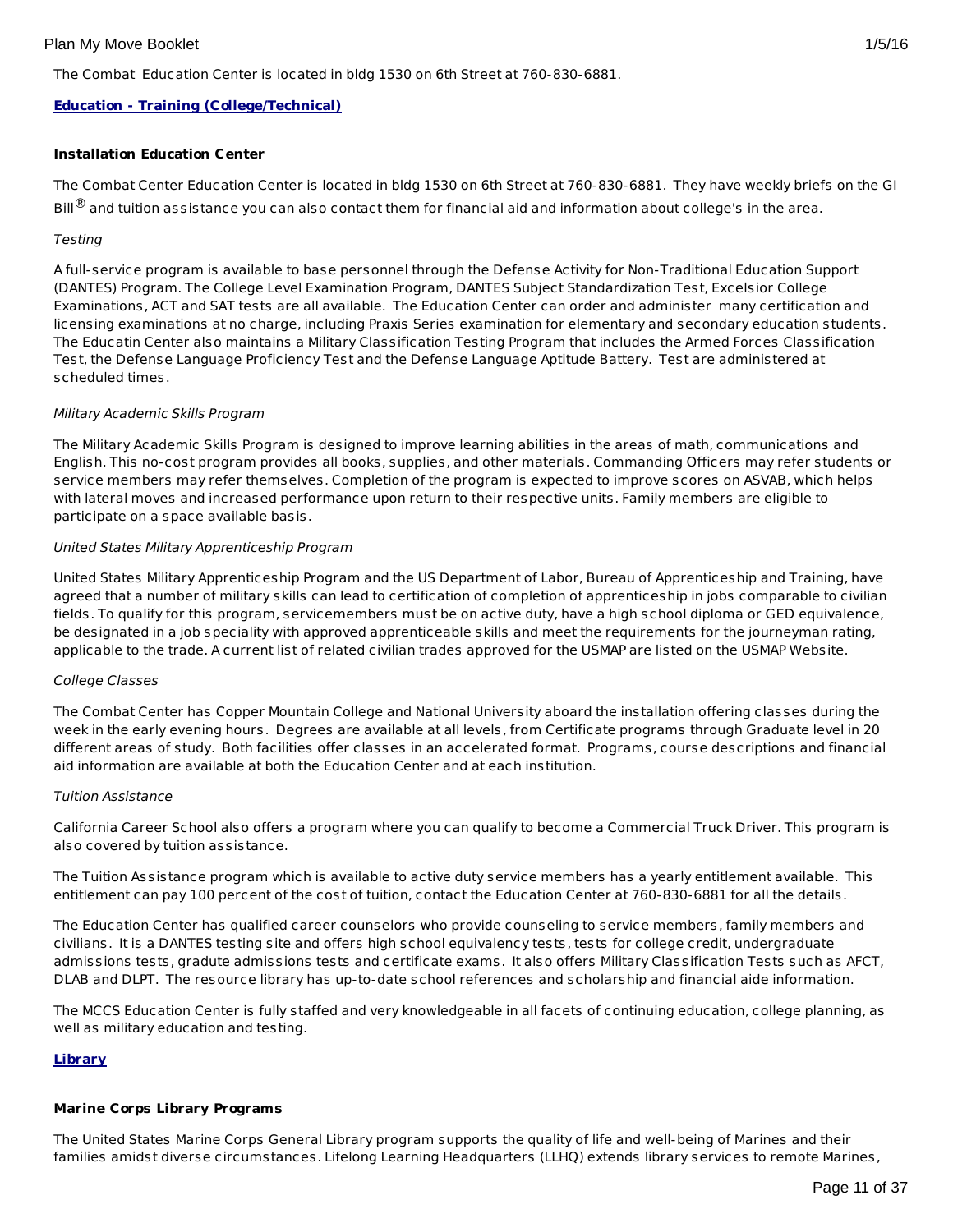coordinates policy, and manages reporting requirements for the installation General Libraries. Sixteen General Libraries and 11 branch libraries provide collections of 60% professional and academic materials and 40% leisure reading to eligible patrons. An Integrated Library System and General Library websites provide online access to additional resources and services.

On installations, General Libraries play an important role in the professional life of Marines and the family life of their dependents. Collections include academic and professional research resources so that Marines can readily locate professional reading titles, earn college degrees or certifications, update their promotion package, prepare for retirement, and expand future career opportunities. Several on-base colleges offer orientation classes in library research skills at installation libraries. Voluntary Education and General Libraries work in cooperation to meet the needs of Marines receiving tuition assistance. Materials for Marines preparing for CLEP and DANTES tests are in high demand, and library computers are often used to take practice tests. An Inter Library System (ILS) extends the use of each General Library's collection. The system supports remote access to databases and the General Libraries' electronic catalogs. It provides an online public catalog for locating and delivering interlibrary loan materials that meet a scholar's demands, a historian's needs, or a hobbyist's interests.

On-base General Libraries extend opportunities for community sharing, learning environments, and entertainment for single Marines, families on base, and families of deployed Marines. A thematic summer reading program has been standardized to support mobile military children. Library events that vary by base have included science experiments, multicultural activities and refreshments linked to book displays, or a private webcam meeting with a family member in combat.

Lifelong Learning Headquarters procures online databases to provide academic research, professional resources, and recreational material that is available anytime, anywhere for Marines and their families. On the General Library's website, GALE resources offer five full text newspapers and over eighteen collections of databases that cover needs such as academic research, health, criminal justice, and elementary through high school interests. [Tutor.Com](http://www.tutor.com/military) Live Homework Help provides online tutors for students from elementary grades through introductory college courses for a broad range of subjects including writing, mathematics though calculus, science, and history. General Librarians support cultural awareness and OCONUS families by registering library patrons for Rosetta Stone, web-based foreign language lessons. Links to NKO, MilitaryOneSource, and websites provide access to Tumblebooks, ebooks and additional databases.

Marine Corps General Libraries are award winning. More than half a dozen Librarians in the General Library program have won prestigious National Parks and Recreation Association - Armed Forces Recreation Society awards. Three of the Marine Corps General Libraries have been awarded Premiere General Library certificates from DoD and are the only Premiere Libraries within DoD. One of those libraries was elected the 2006 Federal Library/Information Center of the Year (large library category) by the Federal Library and Information Center Committee of the Library of Congress. Every success of the program is the outcome of dedication to sustaining and improving the quality of life for Marines and the Marine Corps community.

# **Military OneSource On-Line Library**

Our mobile military members often don't have the resources of a brick and mortar library on hand to provide entertainment, learning or solace. The Online Library provides those resources while the members are in transit or deployed. One-stop shopping for all library resources in print, electronic and downloadable format are available online, 24/7. The library provides recreation, lifelong learning, reference, and career resources for all ages and interests. **All resources including audio and eBooks are free. Resources are available anywhere in the world where there is access to the internet.**

Military [OneSource](http://www.militaryonesource.mil) On-Line Library provides 24/7 access to library materials that include:

- Ability to download free books from thousands of fiction and non-fiction titles, including animated children's books, or request a free paperback or digital Playaway book from Military OneSource.
- Access to data bases to pursue education, research careers, fix cars or home appliances, maintain or remodel apartments or homes, and more.

#### **Education - Local Schools**

#### **How do I choose a school?**

Choosing the right school for children is a priority for military families. Whether you are assigned living quarters or have a choice of where to live, it is important to explore all educational options to discover the proper match for each child. All parents want the best possible education for their children. Students have different learning styles and needs. Children within the same family may not learn in the same way or at the same rate. Finding the right educational setting for each child requires a careful examination of various options that are available to students and their families.

["Choosing](http://www2.ed.gov/parents/schools/find/choose/index.html) a School for your Child", a publication of the U.S. Department of Education offers a series of checklists and pertinent questions to assist parents in making the right choices.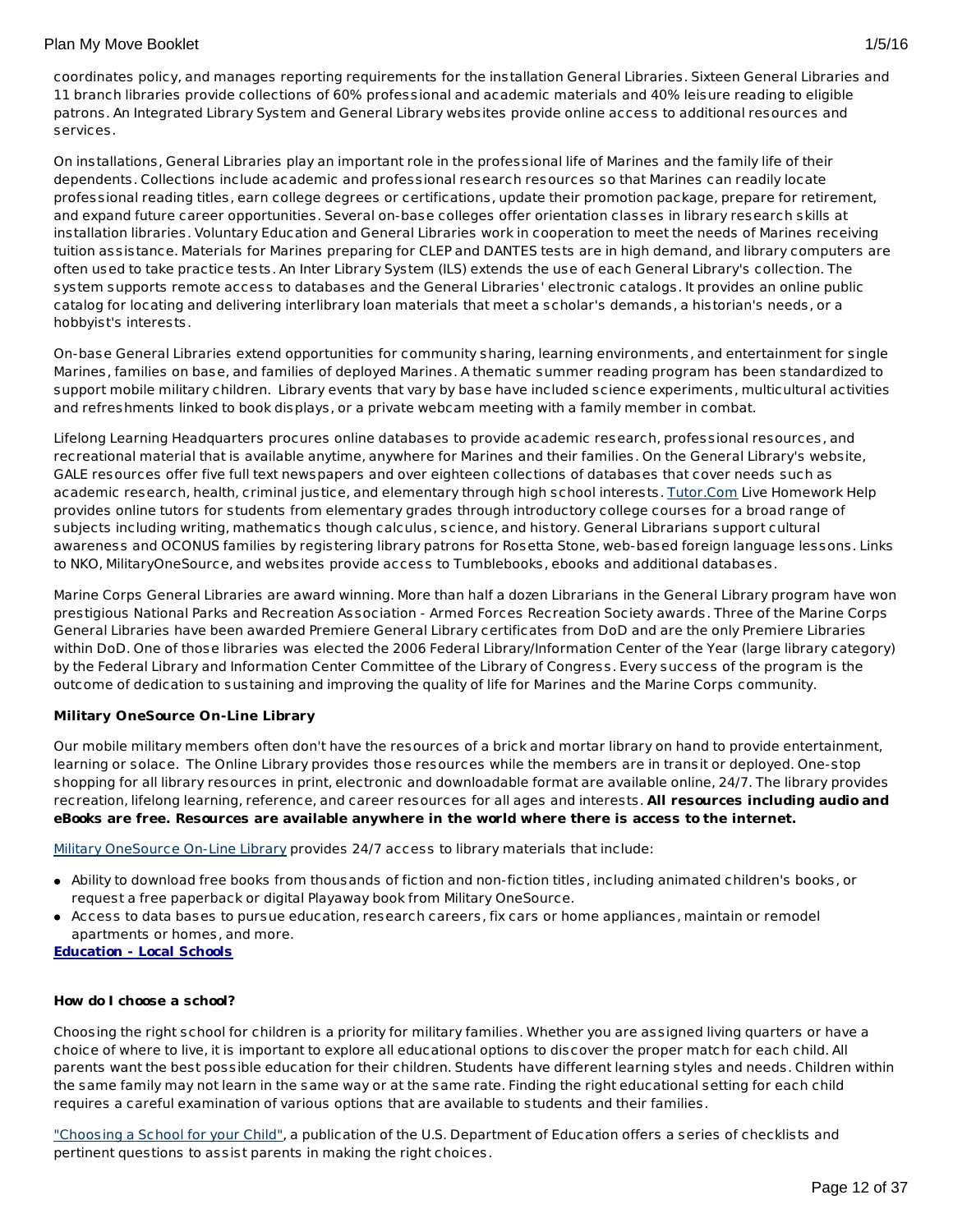Several high quality commercial tools are available to assist in making decisions about which school to choose for your child.

[GreatSchools](http://www.greatschools.org/) offers listings of 200,000 public and private schools serving students from preschool through high school and more than 800,000 parent ratings and reviews. GreatSchools also has a new program called College Bound, an online approach to helping parents raise college-ready high school graduates.

Designed for military students, their families and the caring professionals who support them, [SchoolQuest](http://www.schoolquest.org/) is an educational resource tool from the Military Child Education Coalition. It is meant to facilitate the search for new schools and centralize resources.

It's also a secure storage site for students' educational, extra-curricular, award, volunteer and work information. Please note, though, that is NOT a replacement for a school transcript. It can be viewed as a safe, centralized virtual "file drawer" where a student (or parent) can keep track of all the details that are so difficult to organize, but so necessary when students move or apply for college, jobs or military service.

In addition, SchoolQuest guests are granted access to research and time-tested information about successful educational transitions.

Military [OneSource](http://www.militaryonesource.mil/) is a free service provided by the Department of Defense to service members and their families to help with a broad range of concerns including money management, spouse employment and education, parenting and child care, relocation, deployment, reunion, and the particular concerns of families with special-needs members.

## How can I help plan for a successful transition in this new school and for my child's school career?

Parents often want to know about the availability of extracurricular activities and sports, or the availability of advanced classes. For these questions, it is best to contact the schools directly. It is important to ask the right questions. The following resources can help with these questions and others.

Military Child [Education](http://www.militarychild.org/) Coalition

Military Impacted Schools [Association](http://militaryimpactedschoolsassociation.org/)

**Education - Local Schools/Overseas**

#### **Overseas Schools -- What You Should Know**

Moving your family from one installation to another in the U.S. can be challenging enough; but moving your family overseas presents an even more complex situation. One of the most important challenges can be summed up by this question, "Where are my children going to go to school?"

This article will provide resources to help guide military families through the many questions and decisions regarding local schools abroad.

#### **Where do I start?**

Start with the information on your new installation. Visit [MilitaryINSTALLATIONS](http://www.militaryinstallations.dod.mil) and review the installation's Education - article. All of the overseas installations have dedicated a portion of the Education article to discussing the education options available in the local community as well as the DoD schools located on the installation, if available. Most installations overseas that allow accompanied family travel have one or more DoD schools.

#### **What is the difference between a DoD school and an international or national school?**

[DoDEA](http://www.dodea.edu/) is the Department of Defense Education Activity. DoDEA operates DoD schools in 12 foreign countries, Guam and Puerto Rico. All DoDEA schools are fully accredited by U.S. accreditation agencies and maintain high academic standards with well-rounded educational programs. Visit the DoDEA School Report Card [website](https://webapps.dodea.edu/SRC) to find a detailed discussion of each DoD School.

In addition to DoDEA, the U.S. [Department](http://www.state.gov/m/a/os/) of State's Office of Overseas Schools mission is to promote quality educational opportunities for dependents of American citizens overseas at the elementary and secondary level. If a DoD school is not available on your installation there may be a school in the local community that is an American-Sponsored Elementary and Secondary School.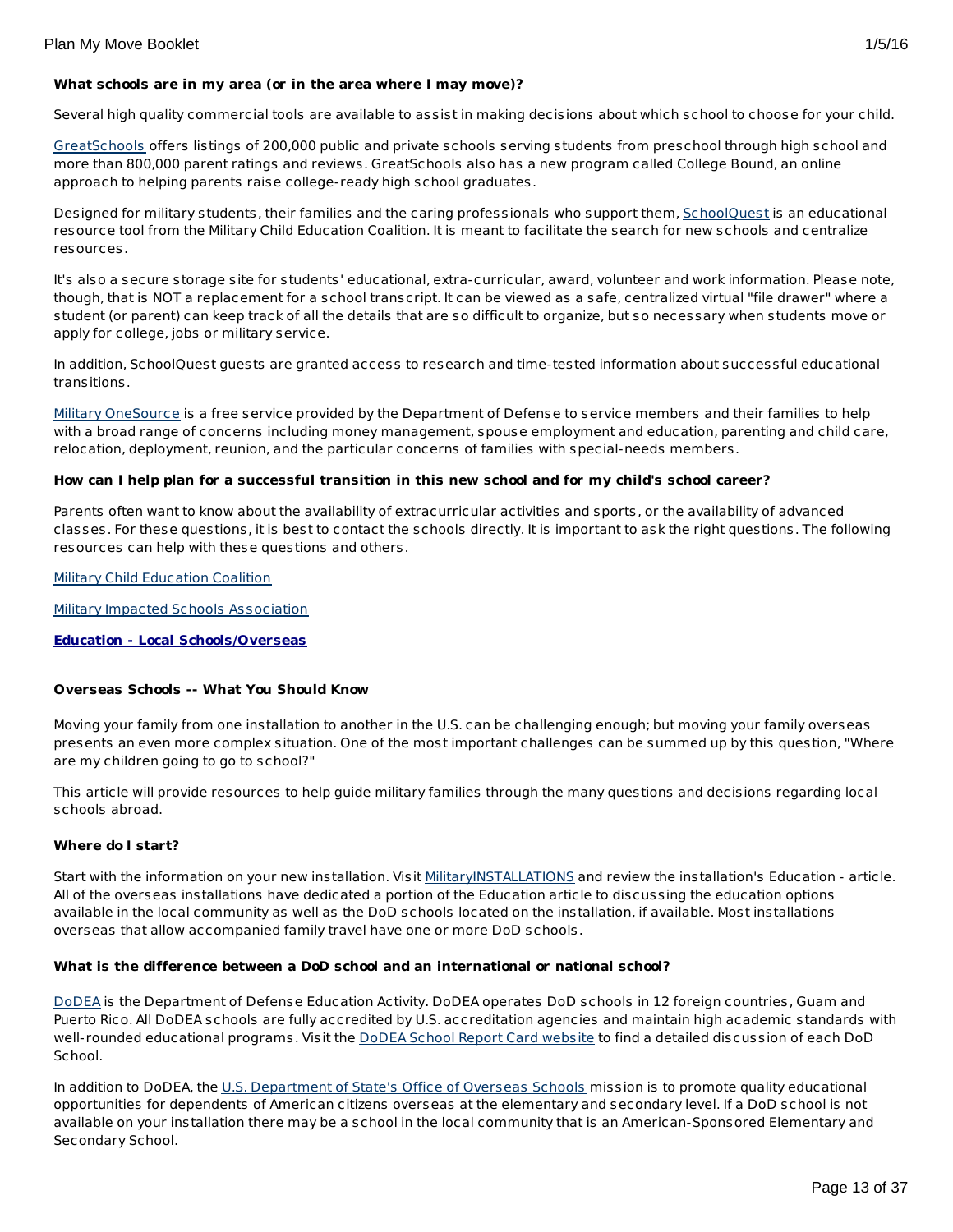# **Where can I find a list of International schools in the country where my family is moving?**

The Internet can be an excellent resource for finding International Schools overseas. You can find a complete directory of overseas schools on the [International](http://www.iss.edu/) Schools Services' website.

In addition, the World Wide [Schools](http://www.english-schools.org/index.htm) website is an excellent resource. From the homepage you can select the country. Once you have done this, a list of schools will appear and you can then choose which one you are interested in researching. All of the information appearing on this website is provided by the schools directly. Some of the information you may find on a school includes: a background summary about the school, the school's address, phone number, website, and even the email address of the director of the school. This information should be explored so that you can make comparisons with other International schools in the area to determine the best place for your child/children.

## **How do I decide what school is best for my child?**

This process is much the same as it would be in the U.S. You may not have as many choices but it is important to make a list of possible schools and then begin to ask around. This is a daunting task since it is likely that there will be a language barrier. However, talk to the Relocation Personnel in the Family Center and your sponsor at your new installation who may be able to put you in touch with other families with children around the same age as your child/children. Always contact the school directly and ask for references.

Once you have narrowed down your options, interview the school or schools directly. This is best done in person, if possible. Ask about: attendance, atmosphere, curriculum; grading system, tuition, accreditations, the staff and administration; as well as other practical details such as, does the school provide meals, what types of extra curricular programs are available, is there transportation, holidays and schedule, sports programs, before and after school care programs, and how is the facility maintained.

# **Now that I have chosen a school, how do I successfully facilitate the transition for my child?**

A successful transition should be a priority during planning the move and once the move has been completed. The more knowledge you provide your child with, the more confident he/she will feel once he/she arrives at the new school. Allow your child to be a part of the decision making process, if he/she is old enough, and take his/her opinions into account.

[MilitaryStudent](http://militaryk12partners.dodea.edu/) provides several valuable tools to facilitate the transition process. Although many of these tools are not geared specifically to an international move the resources provided do apply to any military student transitioning to a new school in the U.S. or overseas.

# **Employment - Overview**

#### **Employment Options**

The major problem affecting this region is that the Morongo Basin does not have a strong tourist or industrial base which provides for a variety of professional or technical positions. The Palm Springs area has an outstanding tourist base and offers many opportunities in the hospitality industry as well as several major hotels, casinos and high-end retail stores. The majority of the employment opportunities are in the service fields or in small businesses.

#### Good Prospects

Regarding job opportunities in the local community, there are good prospects with the doctors' and dentists' offices, the school district, and in the fast food branches.

#### Fair Prospects

There are a fair amount of prospects with the restaurants, medical centers and local small businesses.

#### On Base Employment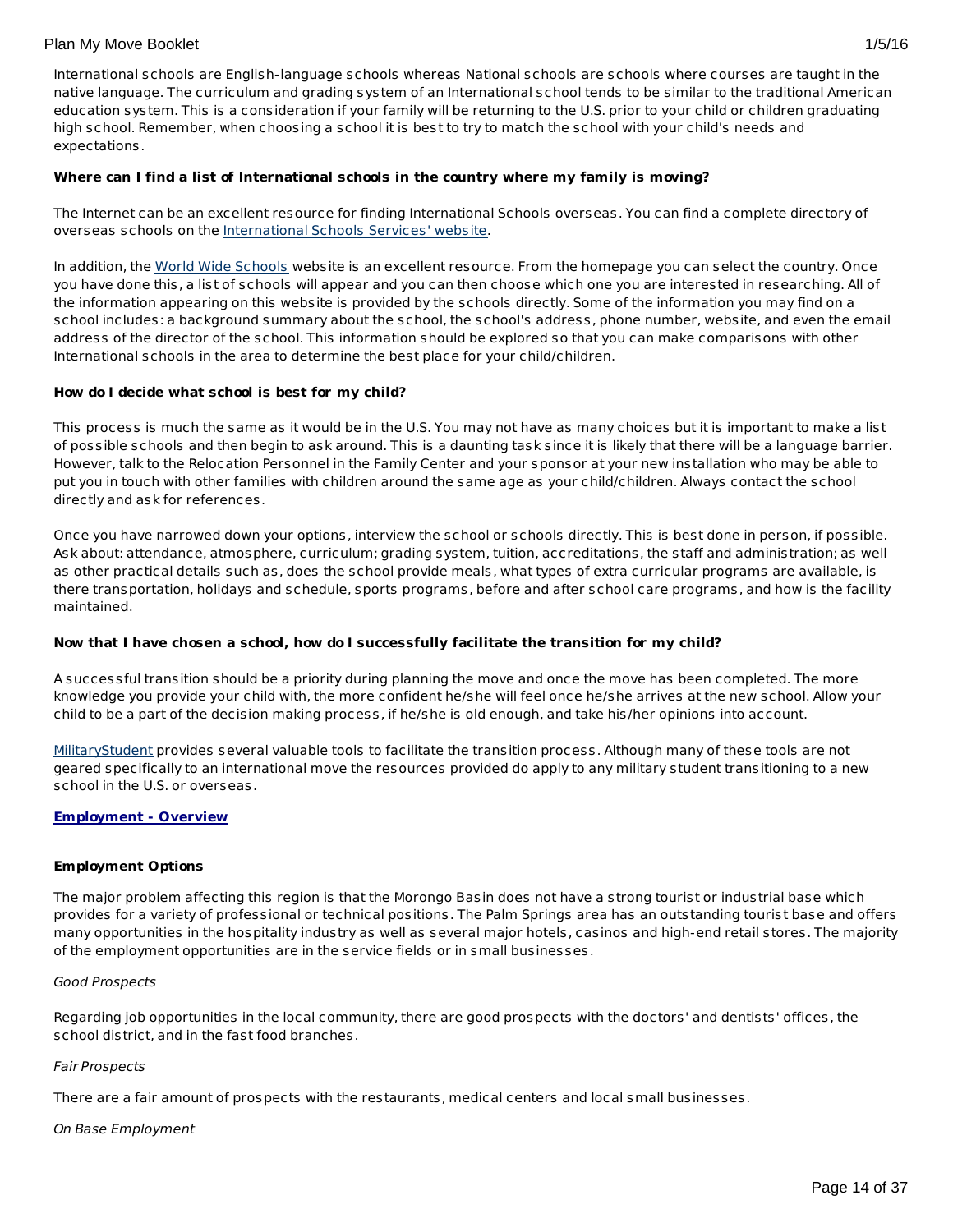# **Career Resources Office**

There are many opportunities throughout the Morongo Basin, for the military spouse to seek gainful employment. The local merchants are very willing to assist the military community by employing the family members.

The Spousal Family Members' Referral Service located in the Career Resource Office, Bldg 1438, Telephone: 760-830-7225 can provide up-to-date information regarding job availability in the Morongo Basin.

Finding a job in the high desert can be tricky; however, there are jobs available both on and off the base. The Career Resources Office aboard MCGACC can help finding a job in the high desert a lot easier for relocating spouses. The Family Member Employment Assistance Program specifically offers career counseling, educational workshops and can assist with job searches. Contact the Career Resources Office at 760-830-7225 to schedule an appointment with a counselor.

## **Employment Documentation**

To speed up the job finding process, be sure to hand carry all employment documentation with you when moving to MCAGCC. Documents to remember include: Resume, SF 171, SF 50, Transcripts and Certificates and licenses.

## **Unemployment Benefits**

[Unemployment](http://www.edd.ca.gov/) Benefits may be available to relocating spouses. Visit the State of California's Employment Development Department website to see if you qualify.

## **Transition Assistance**

The Career Resources Office can provide transition assistance to separating and retiring service members and their families. Call CRO at 760-830-7225 for more information.

## **Tuition Assistance**

The MCGACC Education Center is staffed with knowledgeable personnel who can assist service members and their families identify education options and tuition assistance programs available to them. Contact the Education Center at 760-830-6881 to see if you qualify for tuition assistance. Copper Mountain College and National University also have offices aboard MCAGCC.

Copper Mountain College is a two-year community college that offers a variety of Certificates and Associates Degree Programs. Active duty military students are eligible for 100% tuition assistance. Family members are eligible for in-state tuition rates. CMC is on an 18-week semester schedule and offers accelerated courses and other short-term classes. Visit their [website](http://www.cmccd.edu/) for more information and course schedules.

National University is a private college that offers a four week accelerated schedule. Each term is one month long. Classes meet for two days per week and two Saturdays for half a day per month. Visit their [website](http://www.nu.edu/) for more information on courses offered aboard the base.

#### MyCAA

For information on MyCAA and Military Spouse Education and Career Opportunities, visit Military [OneSource](http://www.militaryonesource.mil/MOS/f?p=MOS:TOPIC:0::::SV,UT,LG,CID,TID:ArmyActive,Member,EN,23.50.40.0.0.0.0.0.0,23.50.40.10.0.0.0.0.0).

## **New Parent Support Program**

### **Marine Corps New Parent Support Program**

The New Parent Support Program is an early intervention service for families who are expecting or have a child 5 years of age or younger. The primary focus of the New Parent Support Program is intensive home visitation services tailored to meet the unique needs of each family and help them cope with stress, isolation, deployment, post-deployment reunions and the everyday demands of parenthood. In addition to home visits, expectant parents and parents of newborns and young children can participate in a variety of programs, such as support groups and parenting classes designed to help parents learn new parenting skills and provide an optimal learning environment for their children. Confidential services also offer new and expecting parents the opportunity to express concerns and ask questions.

# **Program highlights**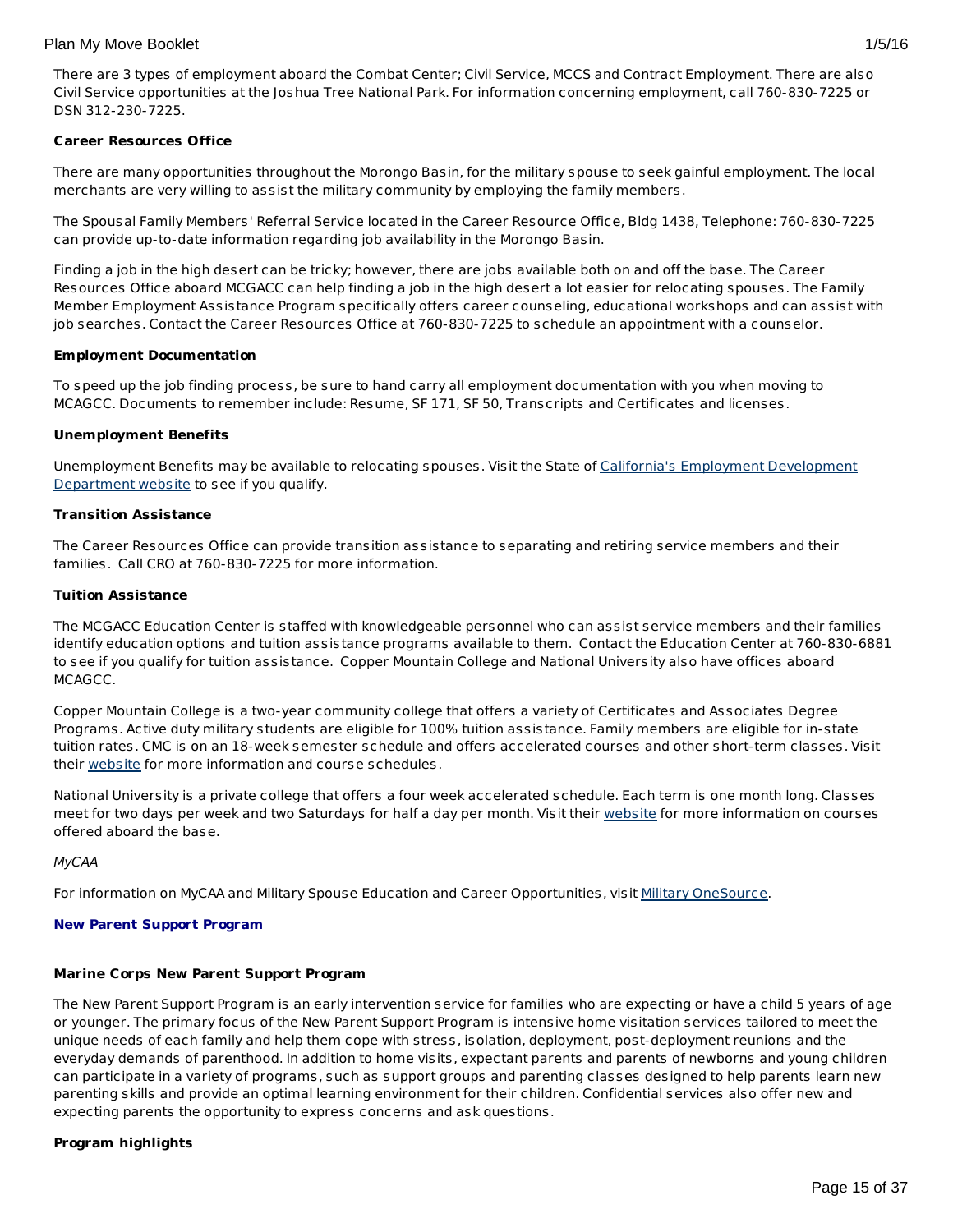These programs and services are available through the Marine Corps New Parent Support Program:

- **Baby Boot Camp** These classes provide new and expectant parents with an understanding of an infant's world and the basic skills necessary for loving, safe care. Classes include topics such as breastfeeding, bonding and attachment, and self-care.
- **Parenting classes** These classes provide hands-on parenting education to support healthy children and positive family relationships. Parenting topics include infant massage, newborn care and discipline.
- **Referrals** Assistance with information and referrals link families with appropriate military and community services.
- **Play morning** This interactive playgroup helps teach parents about developmentally appropriate play and helps children improve their social, cognitive and motor skills. Parents must provide signed documentation of their child's immunizations to participate.
- **Home visits** Parents receive education and support by a caring professional in the privacy of their home.

These services are available to families regardless of whether they live on or off the military installation.

#### **Staff qualifications**

The New Parent Support Program is a professional team of licensed social workers, marriage and family therapists and registered nurses skilled in child development and sensitive to the challenges facing military families.

## **Eligibility**

Service members and their families stationed at or near a Marine Corps installation who are expecting a child or have a child under 6 years of age are eligible for all services, free of charge, offered by the New Parent Support Program.

#### **Getting started**

Enrollment is easy. Just call the New Parent Support Program on your installation during regular business hours. Find the program through [MilitaryINSTALLATIONS](http://www.militaryinstallations.dod.mil/). Select New Parent Support Program and your installation from the drop-down menus.

#### **Installation Specific Information**

A team of nurses and social workers provide support services to military families who are expecting a child or have a child under six. Services include information and referrals, parenting classes, monthly infant classes for moms and dads, weekly stroller walks, home visits, and social activities. Call for a schedule of classes and activities or to schedule a home visit. Services are provided at your request and convenience. The New Parent Support Program is in Building 1438 and is open Monday through Friday. For more information call 760-830-7622.

#### **Child and Youth Programs**

The Department of Defense takes great pride in the variety and quality of services provided to children and youth on installations worldwide. While the services provided may vary by location, the standards and quality of services are consistent and meet established regulations.

#### **Child development centers**

Child development centers generally offer child care for children ages 6 weeks to 5 years. Care is available Monday through Friday, with some locations offering options, such as extended hours, weekend care and respite care. Child development centers vary in size and larger installations may operate multiple facilities. Programs are certified by the Department of Defense and accredited by a national accrediting body, such as the National [Association](http://www.naeyc.org/) for the Education of Young Children.

#### **Family child care**

Children ages 2 weeks to 12 years may receive care in the private home of a certified care provider living in governmentowned or leased housing. Care may also be provided in a state-licensed home in the community. In-home child care is typically available weekdays and with additional care provided during evenings, weekends and flexible hourly care for shift work. Regulations limit the number of children who receive care at any one time to no more than six children under age 8 and no more than two children under age 2. Family child care providers must be certified to operate by the installation. Individual providers may voluntarily seek national accreditation from the National Association of Family Child Care.

#### **School-age programs**

School-age programs provide care to children in kindergarten through sixth grade. Care is offered before and after school, during non-school days and summer vacations. School-age programs may be located in Department of Defense youth centers, child development centers or in other suitable facilities. All programs are certified by the Department of Defense and accredited by a national accrediting body, such as the Council on Accreditation.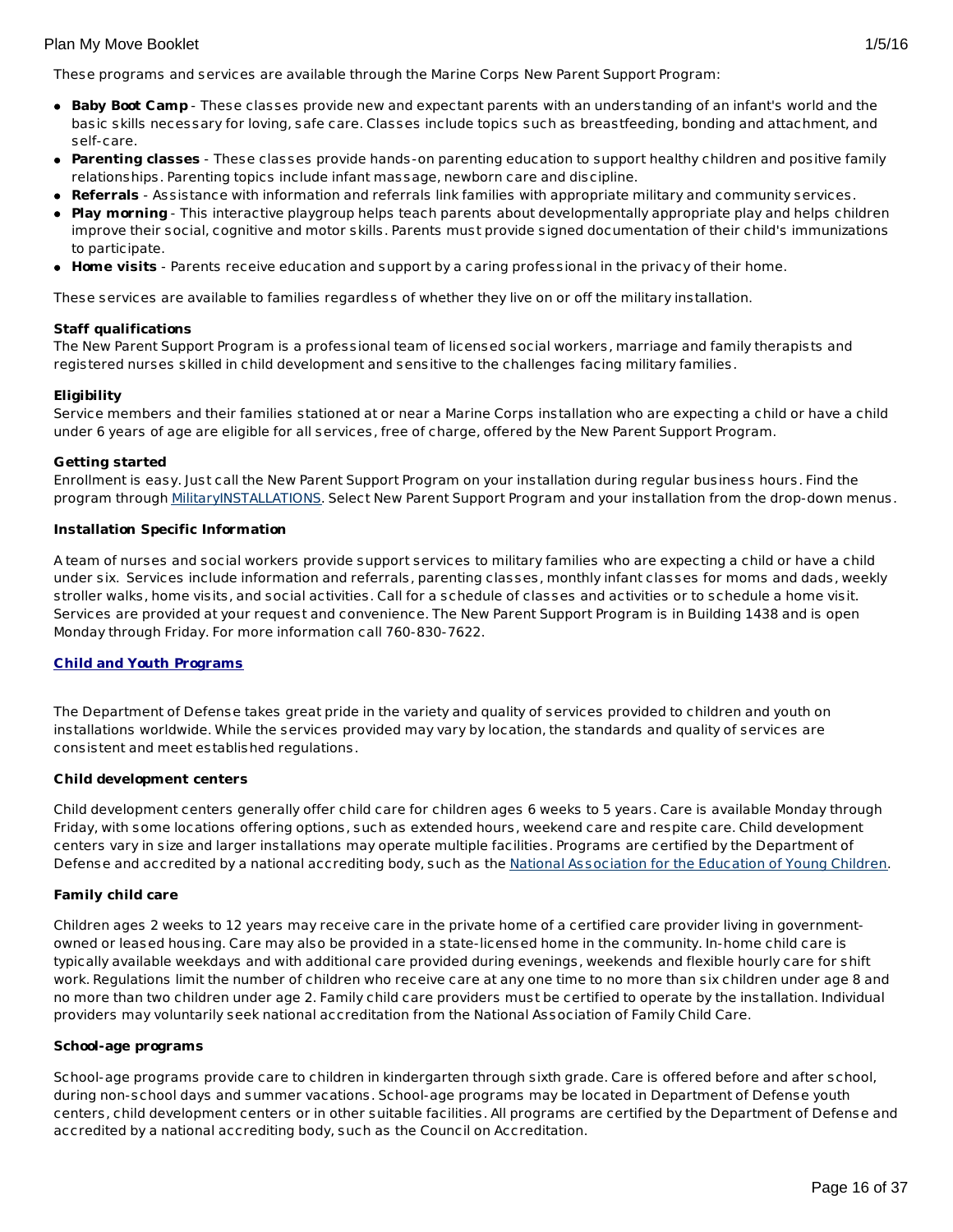## **Youth programs**

Dynamic programs for youth ages 5 through 18 years are provided in approximately 300 youth and teen program facilities worldwide. A wide variety of offerings includes activities in physical fitness and sports, the arts, life skills, career and volunteer opportunities. Installation programs may also collaborate with other youth-serving organizations, like the Boys & Girls Clubs of America and USDA/4-H programs.

## **Waiting lists**

Military families may be placed on a waiting list for child care when care is not available. Families may request child care through one of two processes:

- 1. Visit [MilitaryChildCare.com](https://militarychildcare.cnic.navy.mil/mcc-consumer/home/viewhome.action). The Department of Defense website for military families seeking child care provides access to military-operated child care options across all services. Families may search for and request care, manage their requests, and update their profile online, making it easier for them to find the child care they need.
- 2. Fill out DD Form 2606, Department of Defense Child [Development](http://www.dtic.mil/whs/directives/forms/eforms/dd2606.pdf) Program Request for Care Record and return it to the child development center, school-age care facility or resource and referral office on the installation.

#### **Child Care**

## **Child Development Center (CDC)**

The Child Development Centers consists of four programs: Bright Beginnings, Leaps and Bounds, New Horizons and Youth and Teen Oasis (YATO).

#### Centers on Installation

The Bright Beginnings is located in bldg 693 at 760-830-3422 and Leaps and Bounds bldg 696R1 at 760-830-3900 Child Development Center, offers full-time care and hourly care to children six weeks old to two years old. The Centers are open Monday through Friday 5:30 a.m. to 6:30 p.m., with extended hour's options of 5:15 a.m. to 6:00 p.m. For more information regarding this facility contact Resource and Referral 760-830-3342.

New Horizons is located in bldg 694, accepts three and four year old full-time children and also provides for school-age children in Kindergarten. There is a part-day Enrichment Program for three and four year old children Monday through Friday from 9:00 a.m. to Noon and 1:30 p.m. to 4:30 p.m. Hourly care is provided for these age groups and reservations can be made up to two weeks in advance. For more information regarding this facility contact Resource and Referral 760-830-3342.

YATO is located in bldg 692 at 760-830-4265, offers School Age Care for 1st grade to 6th grade on school days from 5:15 a.m. to 6:00 p.m. and the Teen center after school Mon-Thru till 8:00p.m. Fri till 10:p.m. For more information regarding this facility contact Resource and Referral 760-830-3342

#### Programs Offered

Some programs offered include:

- Part Day Preschool -- Available for 3 and 4 year olds in a preschool type environment. Available Monday through Friday 9am-12pm or 1:30pm-4:30pm. Morning snack and afternoon snack provided. Located at the New Horizons CDC.
- Hourly Care -- Available for 20 hours a week or less. Reservations can be made up to 2 weeks in advance. Additional walking fee to/from school for school age children. For more information contact Resource and Referral 760-830-3342.

#### Costs

Fees for child care programs are based on total family income. Leave and Earnings Statement(LES) must be provided to verify service member's income. If the spouse is working, the most recent W2 will be used to determine income.

#### **Eligibility**

Per Section 1003, eligible users shall include military personnel; DOD civilian personnel paid from appropriated funds (APF's) and non appropriated funds (NAF's), active duty Coast Guard, reservists on active duty or during inactive duty for training, and DOD contract personnel who are performing mission related duty on the installation. Retirees may be eligible when a waiting list does not exist and space is available.

#### Enrollment Criteria

Section 2006 & 2007 states that programs shall ensure the files of children enrolled are complete and contain current information. These files shall be updated annually and kept on file and readily available for inspection purposes. Child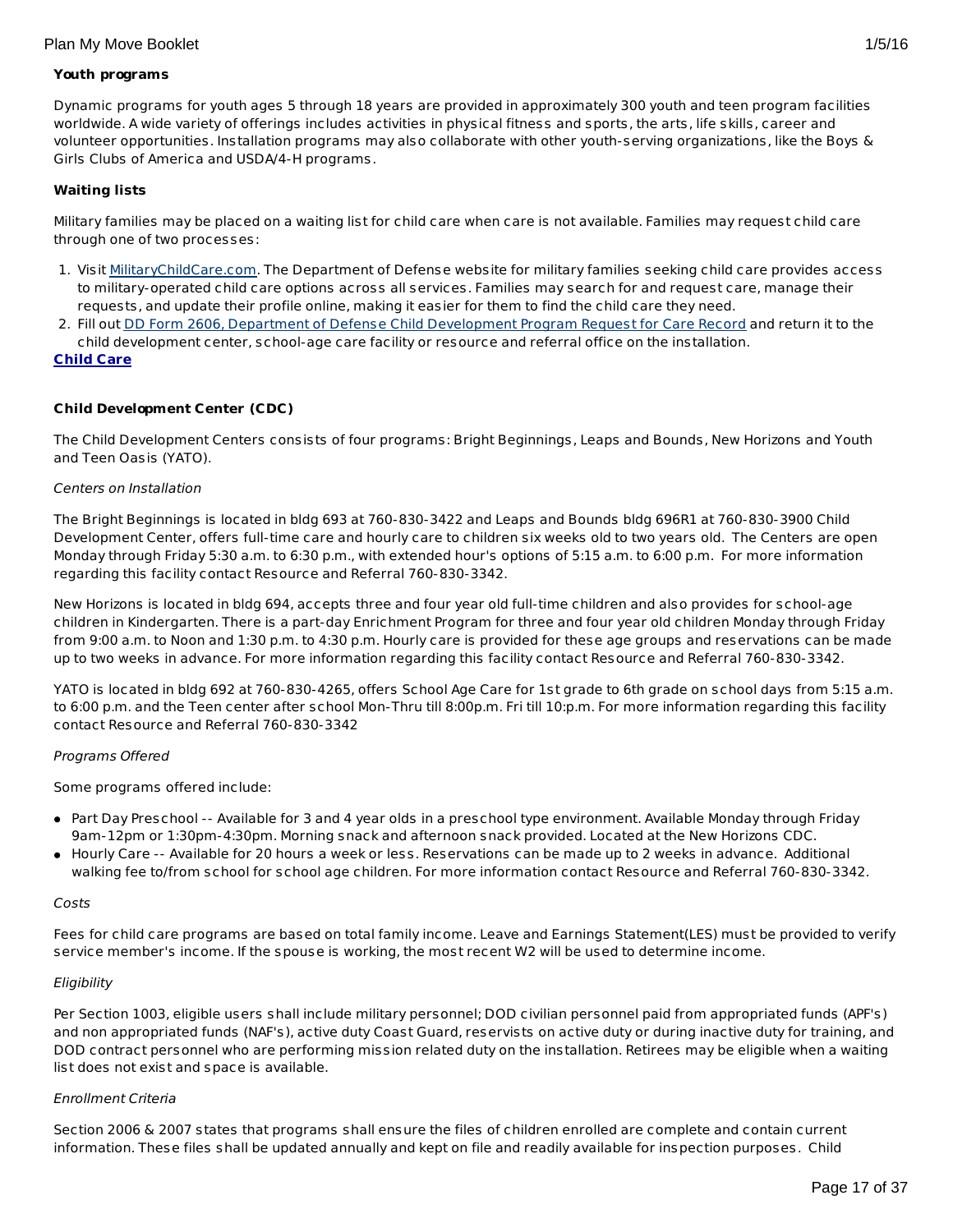development components include:

- Copy of Family Care Plan (if applicable)
- Health Assessment
- Current Immunization Record
- Child Release & Emergency Information
- Special Needs Evaluation Review Team meeting (if applicable)
- Request for Care (Form DD2606)
- Field Trip/ Walk/ Photo Permission Forms
- Medical Power of Attorney
- Computer/ Internet Usage Form (youth and teens)
- Administration of Prescription Medication (if applicable)

## Waiting List

Per Section 1008, Resource & Referral (R&R) office located in bldg 692 at 760-830-3342 serves as the central enrollment registry to all eligible patrons seeking programs/options. The R&R is open Mon-Fri 8:00a.m. to 4:00 p.m. R&R shall maintain four separate waiting lists for the CDC Programs. The information from the DD2606, Request for Care Record, shall determine family's placement on either of the waiting lists.

## Priority Care

Section 1003 states that if there is a waiting list for child care the individual installation commander may establish a more specific enrollment priority system. In all cases, a priority shall be given to full time care for children of active duty military and DOD civilian personnel who are: single parents, active duty dual military parents, a spouse who is employed on a full-time basis outside the home, or is a full-time student.

# **Family Child Care (FCC)**

The Family Child Care Program trains and certifies spouses to provide child care in their base quarters. Family Child Care Providers offer flexible child care hours and provide a small, intimate environment for children's early development. Ratio for infant care ( up to 24 months) is 3:1. For children 24 months and older, ratio is 6:1. Meals are based on USDA guidelines. Call 760-830-3227 ext 232 for information on becoming a FCC provider.

The Family Child Care (FCC) provides a wide range of care for children, ages newborn through twelve years old. The FCC certifies homes in the different housing areas on base as well as in 801 housing and in the local community. Call 760-830- 3227 x232 for more information.

# **School Age Care**

School-Age Care (SAC) is for children in 1<sup>St</sup> through 6<sup>th</sup> grades. Children enrolled attend Condor Elementary or 29 Palms Elementary. Fore more information call 760-830-3227 x222.

# **Supplemental Services**

Supplemental Programs and Services are also provided for parent participation in programs such as Fellowship, LINKS, Chapel service, etc. Care may also be arranged for special group functions. Call 760-830-3227 x227 for more information.

New Horizons Child Development Center, locatregarding this facility ed in Building 694, accepts three and four year old fulltime children and also provides for school-age children in Kindergarten. There is a part-day Enrichment Program for three and four year old children Monday through Friday from 9:00 a.m. to Noon and 1:30 p.m. to 4:30 p.m. Hourly care is provided for these age groups and reservations can be made up to two weeks in advance. Fore more information regarding this facility call 760-830-3227 x222.

# **Youth Services**

# **Youth Services**

The Child Youth and Teen Programs assists duty and DoD civilian personnel in balancing the competing demands of family life and accomplishing their mission, while improving the economic viability of the family unit. This Branch provides a full range of services to support parents in raising their children. Services include parent information, education, out-of-home child care and youth services for children 6 weeks to 18 years of age.

#### Teen Program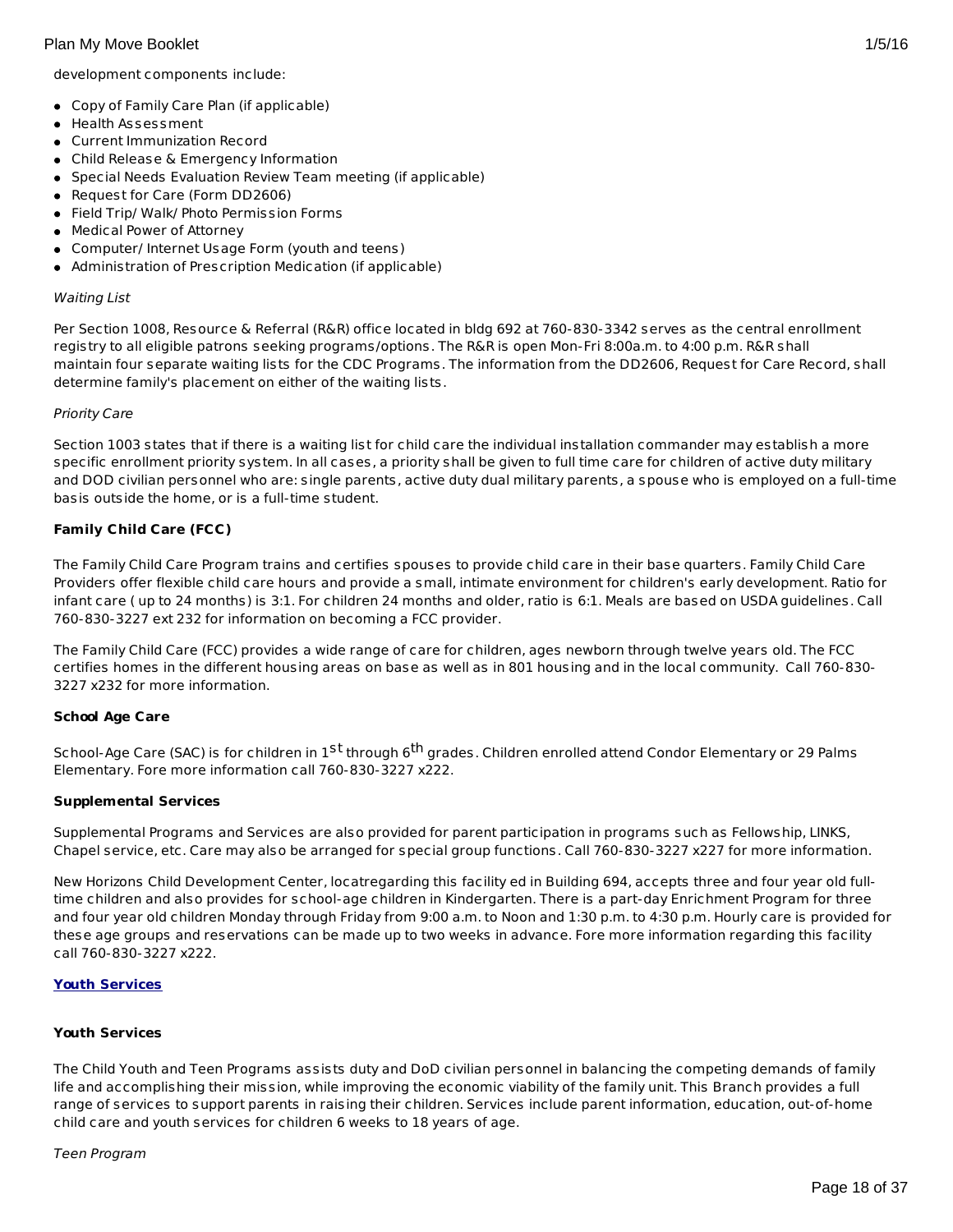# Youth and Teen Oasis

The MCCS Youth and Teen Oasis gives children, ages 6 through 12, something to do on Saturdays. This program is also available for special programs. Activities are open to children of MCCS-eligible patrons. The Youth and Teen Oasis is in Building 692 next to the Sleepy Tortoise Lodge on Del Valle Road. Call 760-830-3227, ext. 269 for more information.

Youth Activity Center, Building 692. For additional information, you may reach us at 760-830-3227, ext. 269.

# Youth Sports Program

The Youth Sports Program offers young people a great chance to participate in organized sports, cheer, dance and many other fine programs. The Youth Sports office is located in Building 1004. Call 760-830-3910 for more information.

## **Youth Sponsorship Program**

The Relocation Assistance Program works together with the Youth Centers to provide a special program for school age youths to assist them in learning about Twentynine Palms. The Youth Sponsorship Program helps youth moving to the Combat Center by matching them up with another age-appropriate youth presently living in Twentynine Palms. The youths correspond in order to find out exactly what to expect upon their arrival to MCGACC. To obtain a Youth Sponsor Request Form, you may contact the Relocation Assistance Program at 760-830-4028.

## **Family Center**

## **Programs and services**

As a gateway to the resources you need, the Military and Family Support Center provides information, support and services to help you balance the demands of military life. The Military and Family Support Center is one part of the overall Family Readiness System, which is the network of agencies, programs, services, partnerships and individuals that supports your personal and family life readiness, mobilization and deployment readiness, and mobility and economic readiness. It should be one of your first stops once you arrive at a new installation. The programs and services are a key resource for you and your family. They include:

- **Deployment support** assists you and your family during all phases of the deployment cycle, providing workshops and services to help meet the challenges of deployment, as well as information and referral to deployment-related resources. Services include education briefings for deploying members and families, support services, morale calls and servicespecific programs.
- **Relocation assistance** provides an array services to meet your moving needs. Relocation services include, but are not limited to, relocation workshops that help you prepare for a move, information on installations and communities worldwide and, where offered, a loan closet for basic household items. Relocation assistance also includes assistance with in-transit emergencies. Military and Family Support Centers work with other installation agencies to keep relocation information current, timely and relevant to allow you to make informed decisions and ensure you experience a smooth and successful move.
- **Personal financial management** provides information, education and one-on-one financial counseling to assist you and your family in maintaining your financial readiness. Services are designed to address money management issues throughout your active-duty lifecycle and into retirement. Financial readiness educational opportunities range from basic planning to long-term investing.
- **Employment assistance** offers comprehensive information, tools and resources to support career exploration, training and licensing, and employment readiness. Military and Family Support Centers may offer career counseling, local labor market information, trend tracking, skills and interests identification, job bank referrals and resources for selfemployment.
- **Family life education** provides information and education to assist you and your family in developing resilience skills that can help as you navigate your mobile military lives.
- **Information and Referral** can assist you in identifying and clarifying needs to determine appropriate forms of assistance and in locating services and programs available both on and off your installation.
- **The Transition Assistance Program** prepares separating, retiring and demobilizing service members (and their families) with the information, skills and knowledge necessary for a successful transition from military to civilian life. The first step in your transition process is to complete the congressionally mandated pre-separation counseling session, which furnishes detailed information on the various benefits and services available.

Military and Family Support Centers may provide other services, such as counseling and family advocacy. Services vary by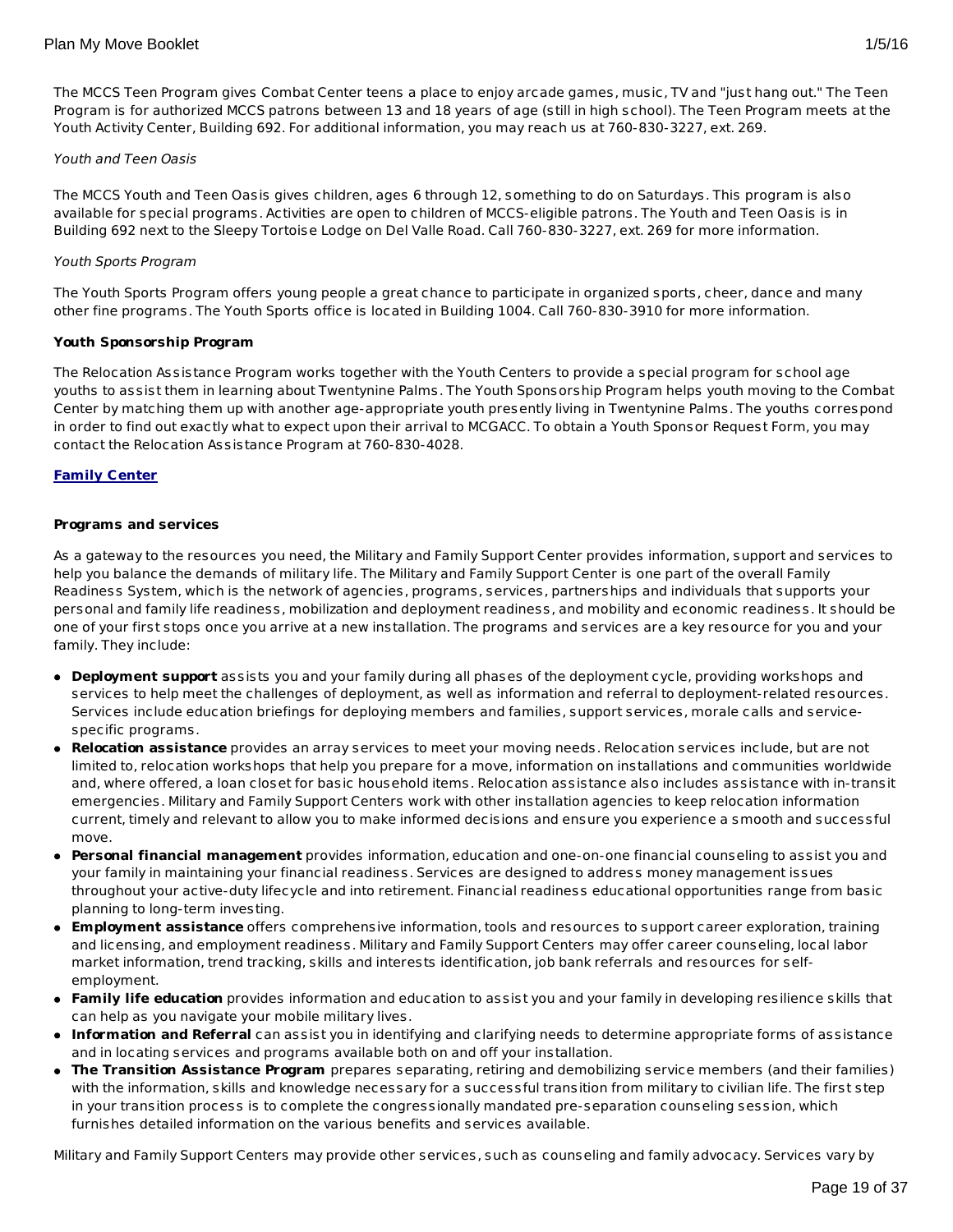location.

# **Financial Assistance**

# **Financial Assistance**

The Financial Management Counselor is located in Bldg 1551 - The Village Center. There are workshops available on various aspects of money management as well as one-on-one appointments which can be scheduled. For more information call 760- 830-7342.

Additionally, the Navy-Marine Corps Relief Society, located in Bldg 1551 - The Village Center - can be contacted at 760-830- 6323.

## **Personal Financial Management Program (PFMP)**

The Personal Financial Management Program (PFMP) directs, implements and monitors comprehensive personal financial management education, training and counseling programs. These programs emphasize personal financial responsibility and accountability through the basic principles and practices of sound money management, specialized counseling, consumer education, and information and referral. The program is designed as a working tool, giving assistance to the unit Commanders and his Marines by providing necessary education and training to the service members stationed aboard the Combat Center. This program is a starting point for service members and their families to acquire financial management skills and consumer knowledge.

Education classes are available, either as a one-on-one counseling session or as unit Professional Military Education. Classes include: Banking, Basic Budgeting, Car Buying, Credit Reports and more.

For individual appointments or seat reservations contact the Personal Readiness and Community Support Brach bldg 1551 at 760-830-4262 or the PFMP directly at 760-830-7342.

## **Legal Assistance**

#### **Legal Services**

The Legal Assistance Office provides assistance to active duty members, spouses and retirees. Hours of operation are Monday - Thursday 0730-1100 & 1230-1600 Fridays 0730-1030 bldg 1514 at 760-830-6111

Legal Assistance can help with the following:

- Adoption, stepparent with consent
- Advance medical directives
- **•** Affidavits
- Bills of sale
- Child support and custody
- Consumer law
- Divorce, uncontested
- Landlord/tenant
- Immigration (naturalization for service members/spouse)
- Paternity
- Powers of Attorney
- Servicemembers' civil relief act
- Wills, living
- Wills, simple
- Notarizations

Notary Public Information: Legal Assistance Notary hours are Wednseday 1300-1500 and Friday 0800-1030 in bldg 1514 at 760-830-6111, this is a free service.

Legal Assistance cannot help with the following:

- Annulments
- Bankruptcy
- Criminal matters
- Divorces, contested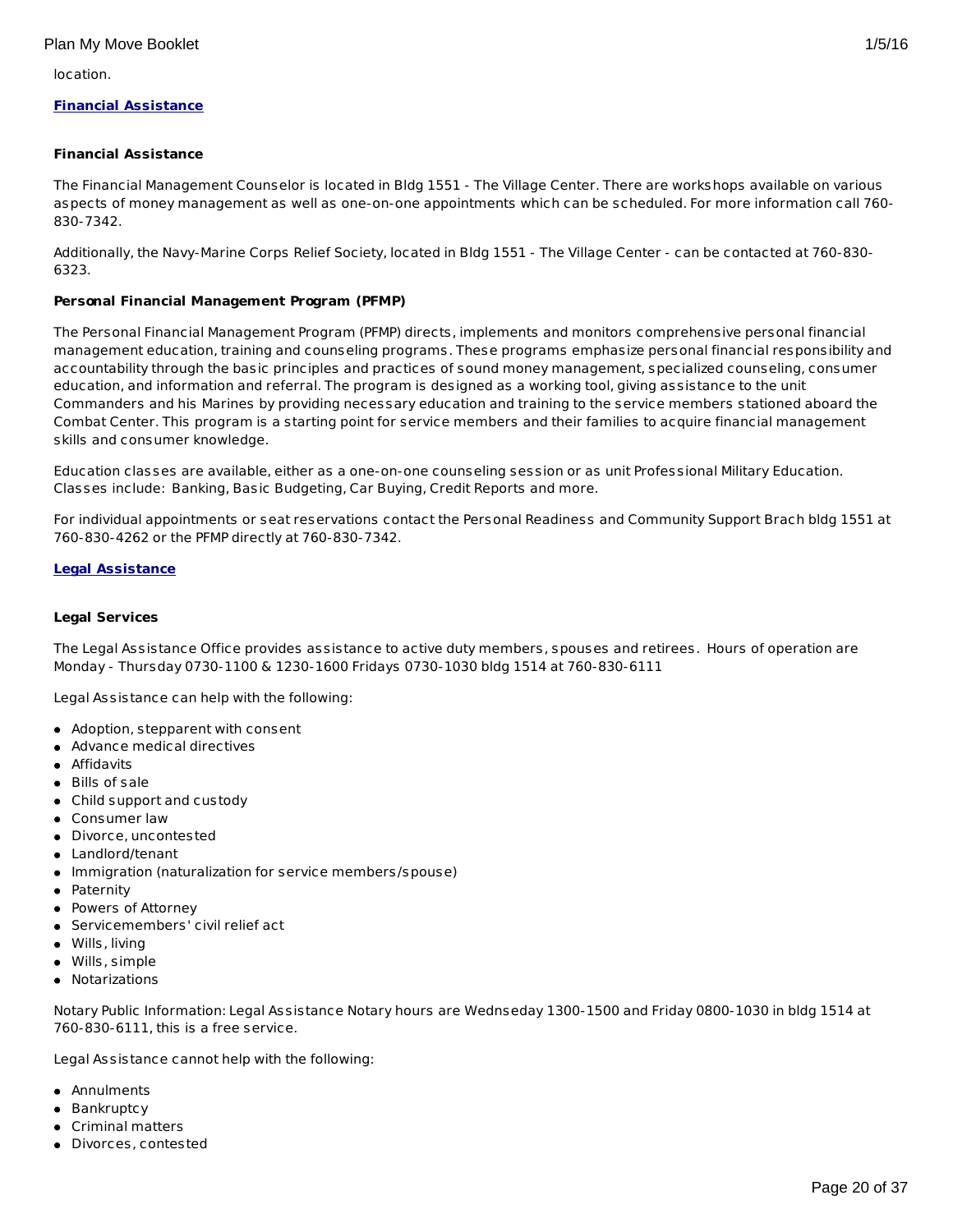#### Plan My Move Booklet 1/5/16

- $\bullet$  DUI
- **•** Employment disputes
- Guardianships
- Military issues
- Military protective orders
- Probate
- Restraining orders, civilian

## **Deployment Support**

#### **Marine Corps Family Team Building**

Marine Corps Family Team Building (MCFTB) programs enhance unit readiness by providing educational programs to deploying and returning troops in an effort to build confident military families. Please call 760-830-3110, if you have any questions regarding deployment issues.

## **L.I.N.K.S (Lifestyles, Insight, Networking, Knowledge & Skills)**

L.I.N.K.S. is a spouse-mentor program that helps spouses adjust to life in the military. The program provides a positive environment for spouses to learn to manage the demands of Marine Corps life and to work together as a team in balancing family needs as well as meeting Marine Corps expectations. For more information call 760-830-1696.

## **Family Readiness Officer (FRO)**

The Family Readiness Officer (FRO) is the face of the Commander's visioin, the hub of communication and the Commander's main point of contact in coordination of the Family Readiness Program. They conduct proactive outreach, rapport development and multi-faceted communication efforts to facilitate meaningful two-way communication between the command its Marines and families. The goal of the FRO is to provide resource information and training in addition to support services to enhance a Marines personal and family readiness in response to life, career and mission events. For more information on this program call 760-830-4163.

#### **Family Readiness Program (FRP)**

The Marine Corps most valuable asset is the individual Marine and their family. The Family Readiness Program (FRP) will educate and empower both Marines and family members to achieve and maintain a high state of personal readiness and resiliency in response to life, career and mission. The FRP provides infomation, tools and resources to empower them to take care of themselves and successfully balance the challenges of a military lifestyle. The FRP also provides the following workshops: Command Team Training, Command Team Advisor/Family Readiness Assistance and CO/Senior Enlisted Spouse.

#### **Readiness and Deployment Support**

Readiness and Deployment Support Trainers are here to help families stay strong throughout the deployment cycle with Predeployment seminars, Kids-N-Deployment workshops, Return & Reunion workshops and more. We are located in Bldg 1551 at 760-830-3674/3127.

#### **Life Skills Education and Training**

Life Skills encompasses the capabilities necessary to meet the challenges of everyday life with the mobile military lifestyle as well as the heightened operational and deployment tempo. With the use of Four Lenses personality assessment, Parenting for Teens, How to Avoid Marrying a Jerk/Jerkette of (PICK), Prevention and Relationship Enhancement Program for Couples (PREP), Family Care Plan brief, Conflict Management Workshop, Basic Anger Management Workshop, Single Parenting Workshop and the Seven Habits of Highly Effective Military Families. We are located in bldg 1551 at 760-830-3115.

#### **MCCS Area Coordinator**

The Area Coordinator provides support for unit morale functions, such as Family Days. Call 760-830-8106 for more information on services provided.

#### **Health Care - Overview**

#### **Moving With TRICARE**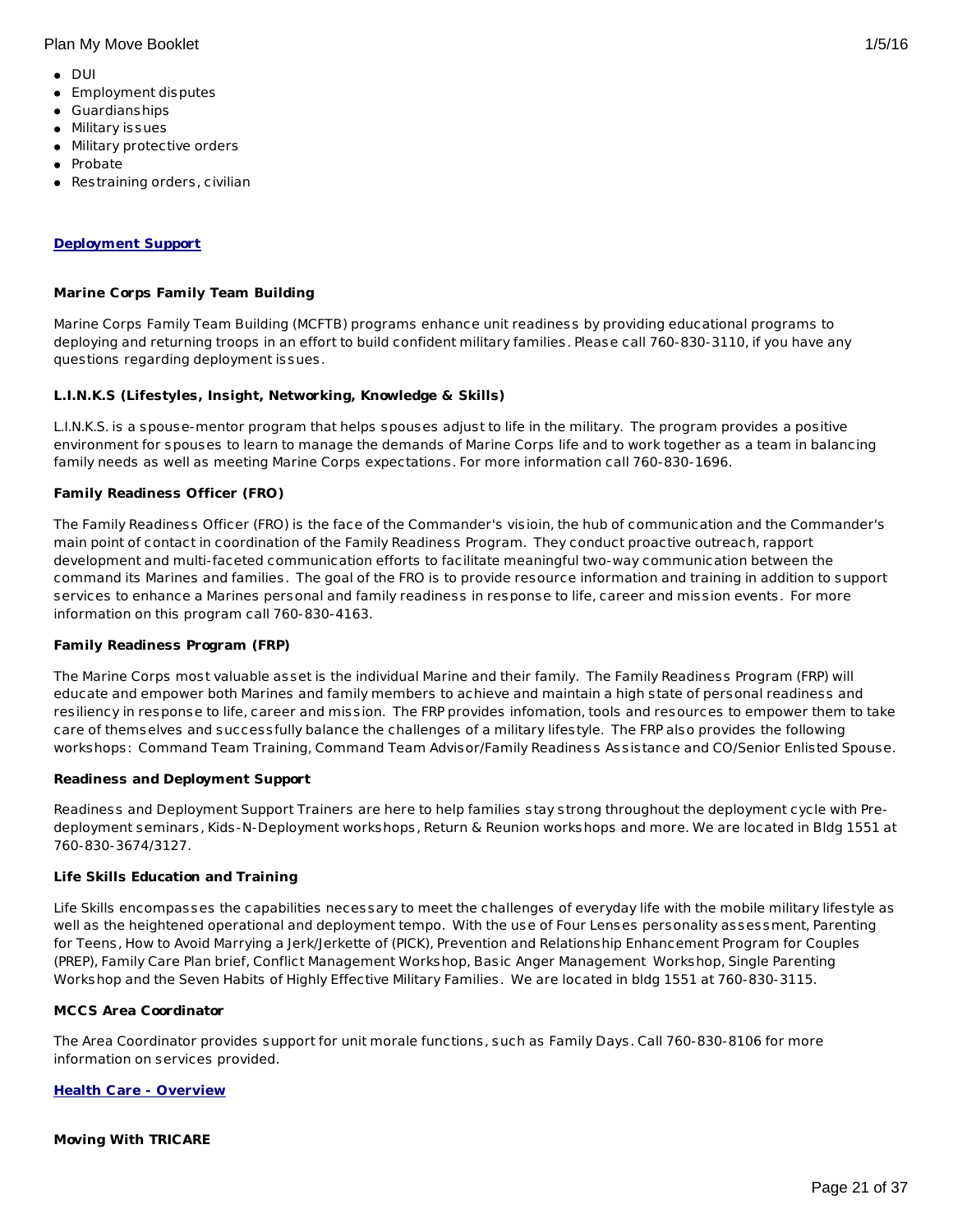Whether moving stateside or overseas, active duty families can now switch their TRICARE Prime enrollment by phone! Before you start your move, contact your losing TRICARE health care contractor to see if you need to switch to a new region. TRICARE does the rest! You must update DEERS (Defense Enrollment Eligibility Reporting System) with your new address so you do not have any disruptions in service and your enrollment moves with you. Get contact information, and more TRICARE [moving](http://www.tricare.mil/moving) tips on the TRICARE website.

Your [TRICARE](http://www.tricare.mil/) coverage is completely portable-meaning it moves with you. You are covered worldwide-both in-transit to your new duty location and once you arrive-but depending on where you go, you may use a different TRICARE health plan option. Additionally, you may have different enrollment steps depending on which health plan option is available in your new area.

# When Enrolled in a TRICARE Prime Option

The TRICARE Prime options include TRICARE Prime and TRICARE Prime Remote for stateside and TRICARE Prime Overseas and TRICARE Prime Remote Overseas for overseas. Follow these simple steps to set-up Prime coverage in your new location without a break in coverage.

- 1. Do not disenroll from your TRICARE Prime option before you move.
- 2. Call your losing contractor and provide information about your upcoming move; new duty station, expected date of arrival, cell phone number, valid email address, and eligible family members moving to the new location.
- 3. Your losing contractor passes the information along to your new contractor.
- 4. Within five days of your anticipated arrival, your new contractor will try to call/contact you to confirm your arrival and enrollment choices.
- 5. Once you agree to the transfer, the process is complete. It could take up to four days, but you never lose TRICAREPrime/Prime Remote coverage.

There are other ways to set-up Prime in your new area:

- 1. Before moving, visit your local TRICARE Service Center to complete an enrollment change form.
- 2. Go online and set-up your new enrollment via the [Beneficiary](https://www.dmdc.osd.mil/appj/bwe/indexAction.do;jsessionid=7962ecfc6b86dfb33476ab70607f4835a6bef5c6f4af875ca0a4ac0a6b3b2fe3) Web Enrollment website.
- 3. Download and complete a TRICARE Prime [Enrollment](http://www.tricare.mil/Forms/Enrollment/Prime.aspx) Application and PCM Change Form. Mail it to the new contractor or drop it at a local TRICARE Service Center.
- 4. Enroll when you in-process at your new duty station.

Enrollment and assignment of a new primary care manager (PCM) should occur within 30 days when moving within the same region, a new region or overseas.

Update your personal information in the Defense [Enrollment](https://www.dmdc.osd.mil/self_service/rapids/unauthenticated;jsessionid=5DgBRmXRqGc3NBSmDVTbTrDzTH3Pcz9QSnKjGsXnGSYnw3n5gGHL!-250999068?execution=e1s1) Eligibility Reporting System (DEERS) immediately, as your new location reflected in DEERS is the key to transferring enrollment.

Where you are moving determines which Prime option is available.

# **Prime Options in the United States**

#### TRICARE Prime

TRICARE Prime is offered in Prime Service Areas-geographic areas typically located around a military treatment facilitythroughout the country.

#### **TRICARE Prime Remote**

In non-Prime service areas, which are generally 60 minutes (one hour) drive-time or 50 miles from the nearest MTF, TRICARE offers TRICARE Prime Remote. Enrollment is normally with a network provider when available; otherwise, enrollment is with a TRICARE authorized provider who manages all of your care. Any TRICARE-eligible family members living with you in a TRICARE Prime Remote area can enroll in TRICARE Prime Remote for active duty family members. Be sure to include them on the enrollment form.

| <b>TRICARE</b> | <b>Managed Care Support Partner</b>       | <b>Call Toll-Free</b> | Website                         |
|----------------|-------------------------------------------|-----------------------|---------------------------------|
| Region         |                                           |                       |                                 |
| llNorth        | Health Net Federal Services, Inc.         | 1877-874-2273         | $\ www.hnfs.com\ $              |
| llSouth        | Humana Military Healthcare Services, Inc. | 1800-444-5445         | www.humana-military.com         |
| lWest          | UnitedHealthcare Military & Veterans      | 1877-988-9378         | http://www.uhcmilitarywest.com/ |

#### **Prime Options Outside the United States**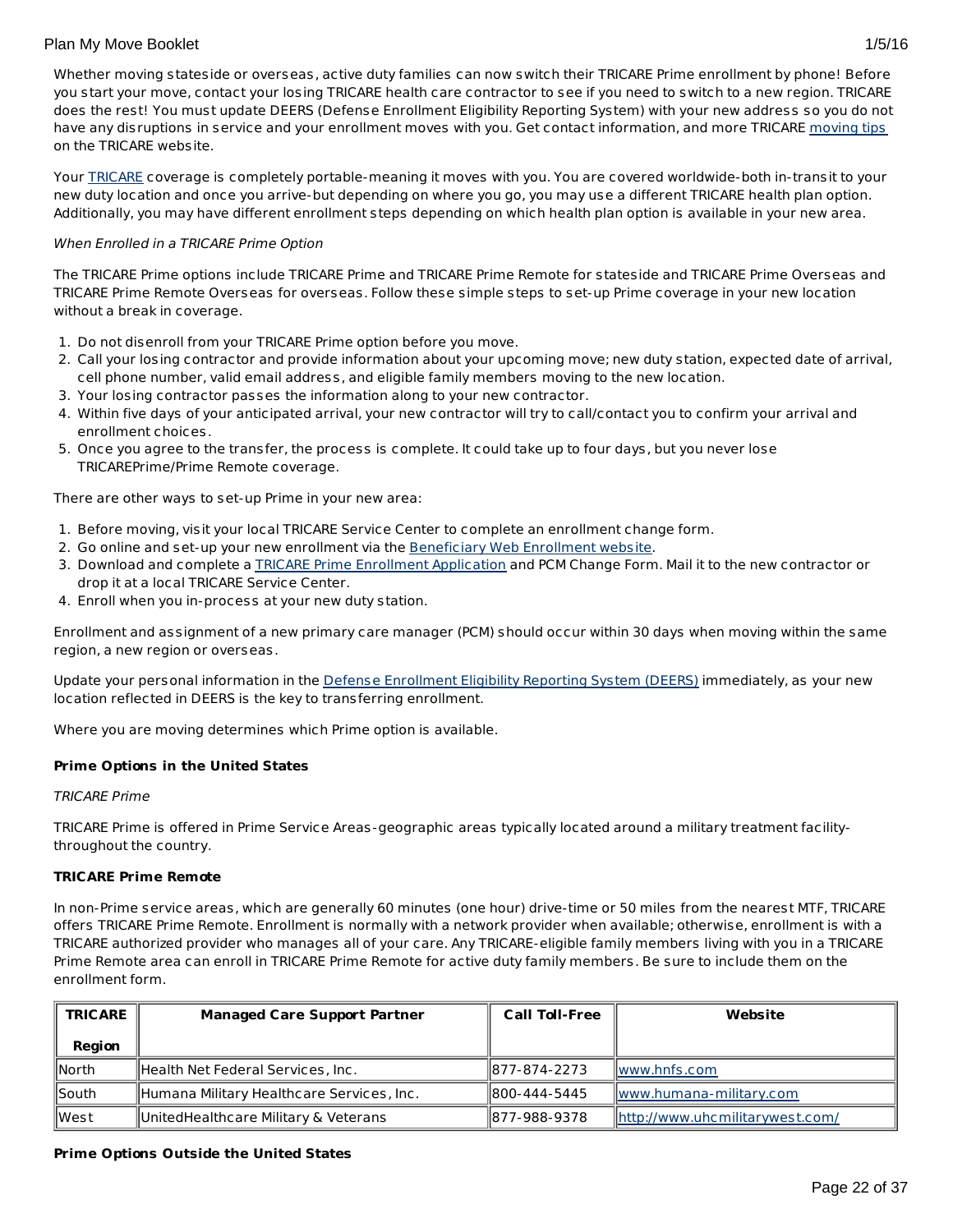# TRICARE Prime Overseas (TOP)/TRICARE Prime Remote Overseas

TRICARE Prime Remote Overseas is a Prime option offered in designated remote overseas locations. Command-sponsored family members who reside with you are eligible for TRICARE Prime Overseas. Be sure to include all family members who wish to use TRICARE Prime Overseas.

Before you move to another overseas area or to an area within the United States, contact the nearest TRICARE Service Center or managed care contractor for assistance.

| <b>TRICARE - Eurasia - Africa</b>                                                                                                                                                               | <b>TRICARE - Latin America and Canada</b>                                                                                                                                                         | <b>TRICARE - Pacific</b>                                                                                                                                                                                                                                                                                                                               |
|-------------------------------------------------------------------------------------------------------------------------------------------------------------------------------------------------|---------------------------------------------------------------------------------------------------------------------------------------------------------------------------------------------------|--------------------------------------------------------------------------------------------------------------------------------------------------------------------------------------------------------------------------------------------------------------------------------------------------------------------------------------------------------|
| <b>TOP Regional Call Center (1)</b><br>+44-20-8762-8384<br>1-877-678-1207<br>(Toll-free from the U.S.)<br>http://www.tricare-overseas.com/<br><b>Medical Assistance (2)</b><br>+44-20-8762-8133 | <b>TOP Regional Call Center (1)</b><br>$+1-215-942-8393$<br>1-877-451-8659<br>(Toll-free from the U.S.)<br>http://www.tricare-overseas.com/<br><b>Medical Assistance (2)</b><br>$+1-215-942-8320$ | <b>TOP Regional Call Center (1)</b><br>Singapore: +65-6339-2676<br>1-877-678-1208<br>(Toll-free from the U.S.)<br>http://www.tricare-overseas.com/<br>Sydney: +61-9273-2710<br>1-877-678-1209<br>(Toll-free from the U.S.)<br>http://www.tricare-overseas.com/<br><b>Medical Assistance (2)</b><br>Singapore: +65-6338-9277<br>Sydney: +61-2-9273-2760 |
| <b>TRICARE Area Office</b><br>+49-6302-67-6314<br>314-496-6314 (DSN)<br>Toll Free: 1-888-777-8343, option #1<br>teoweb@europe.tricare.osd.mil<br>www.tricare.mil/eurasiaafrica                  | <b>TRICARE Area Office</b><br>$+1-210-292-8520$<br>312-554-8520 (DSN)<br>Toll Free: 1-888-777-8343 option #3<br>taoloc@tma.osd.mil<br>www.tricare.mil/tlac                                        | <b>TRICARE Area Office</b><br>+81-6117-43-2036<br>315-643-2036 (DSN)<br>Toll Free (If calling from U.S.):<br>Singapore: 1-877-678-1208<br>Sydney: 1-877-678-1209<br>tpao.csc@med.navy.mil<br>http://www.tricare.mil/pacific                                                                                                                            |
| <b>Health Care Claims</b><br>(Active Duty)<br><b>TRICARE Active Duty Claims</b><br>PO Box 7968<br>Madison, WI 53707-7968 USA                                                                    | <b>Health Care Claims</b><br>(Active Duty)<br><b>TRICARE Active Duty Claims</b><br>P.O. Box 7968<br>Madison WI 53707-7968 USA                                                                     | <b>Health Care Claims</b><br>(Active Duty)<br><b>TRICARE Active Duty Claims</b><br>PO Box 7968<br>Madison, WI 53707-7968 USA                                                                                                                                                                                                                           |
| <b>Health Care Claims</b><br>(Non-active duty)<br>TRICARE Overseas Program<br>P.O. Box 8976<br>Madison, WI 53708-8976 USA                                                                       | <b>Health Care Claims</b><br>(Non-active duty)<br><b>TRICARE Overseas Program</b><br>PO Box 7985<br>Madison, WI 53707-7985 USA                                                                    | <b>Health Care Claims</b><br>(Non-active duty)<br><b>TRICARE Overseas Program</b><br>PO Box 7985<br>Madison, WI 53707-7985 USA                                                                                                                                                                                                                         |

(1) For toll-free numbers contact www.tricare-overseas.com

(2) Only call Medical Assistance numbers to coordinate overseas emergency care

# **When Using TRICARE Standard and Extra**

TRICARE Standard and Extra are available to family members only. Active duty service members are required to enroll in one of the Prime options described above.

TRICARE Standard and Extra are available throughout the United States and enrollment is not required. Any eligible active duty family member who is registered in DEERS may use these programs by seeing any network (Extra) or non-network TRICARE authorized provider. In areas outside of the United States, active duty family members who do not want to use a Prime option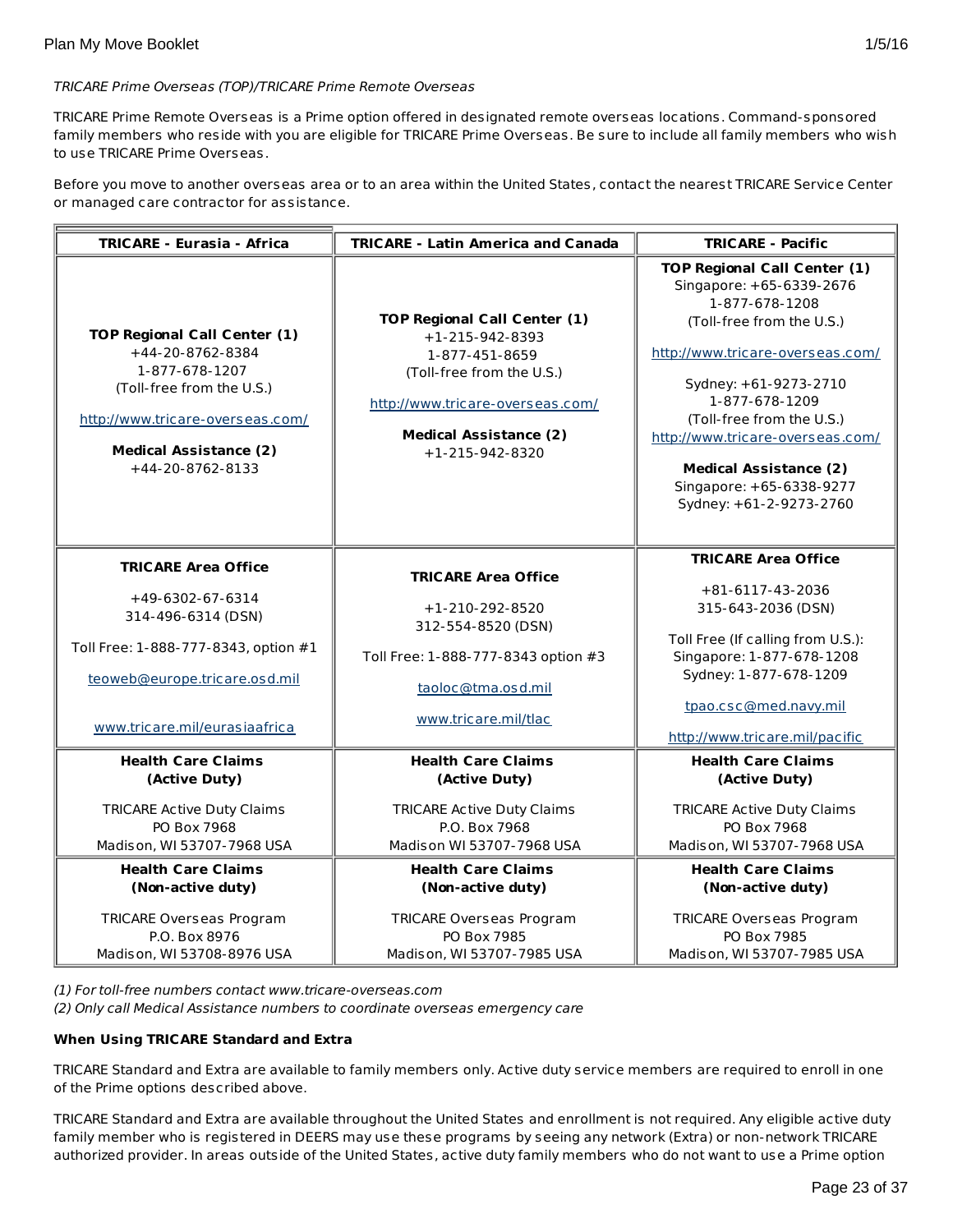may use TRICARE Standard Overseas by seeing qualified host nation providers.

If you are already using TRICARE Standard and Extra, moving is easy.

- 1. Once you arrive at your new location, update your personal information in the Defense Enrollment Eligibility Reporting System (DEERS) immediately.
- 2. Find TRICARE-authorized providers in your new area.

Here are a few things to remember about using TRICARE Standard and Extra in a new region

- In the U.S.: Visit your new regional contractor's website for a list of network providers. Remember, if you see network providers, you will be using the Extra option and pay lower cost shares.
- Outside of the U.S.: Contact International SOS or the MTF Service Center for help locating a qualified host nation provider. The TRICARE Extra option is not available in overseas areas.
- If you move to a new region, you will have a new claims address for submitting your TRICARE claims.
- Learn your new region's prior authorization requirements because these requirements can differ by region.

## **When Using TRICARE For Life**

TRICARE For Life-TRICARE's supplemental coverage for those who are eligible for Medicare **and have purchased Medicare** Part B - requires no enrollment and you will have a smooth transition when you move. TRICARE for Life contact information: WPS [TRICARE](https://www.tricare4u.com/apps-portal/tricareapps-app/static/) For Life, P.O. Box 7889, Madison, WI 53707-7889; 1-866-773-0404; TDD 1-866-773-0405.

- Once you arrive at your new location, update your personal information in the Defense Enrollment Eligibility Reporting System (DEERS) immediately.
- Find Medicare providers in your new area.
- **visit [Medicare's](http://www.medicare.gov/) website.**

If you move overseas, your TRICARE For Life coverage may change depending on where you move. In U.S. Territories such as Guam, Puerto Rico and the U.S. Virgin Islands, TRICARE For Life coverage works the same as the stateside program. But, in all other overseas locations, TRICARE For Life Overseas works differently because Medicare does not provide coverage in most overseas locations. Therefore, TRICARE is the primary payer. You can get care from any host nation provider and may have to pay up front for care received. You will be responsible for TRICARE deductibles and cost shares.

Contact International SOS, or the TRICARE Area Office for the overseas area where you are moving, or the nearest American Embassy Health Unit for assistance finding a host nation provider.

Note\*\*\* Active Duty and Active Duty Family Members are not required to purchase Medicare Part B until the sponsor is ready to retire or during the special enrollment period. However, it is highly encouraged to purchase it **once eligible to avoid loss of TRICARE coverage.**

#### **Getting Care Along the Way**

Routine Medical and Dental Care-Get it before you go.

Before you move, make sure you have received any routine medical or dental care you think you might need during the time you will be traveling. Or, delay the care until you get to your new duty location. Check supply of all prescription medications and get refills/new prescriptions until you can make an appointment with your new Primary Care Manager (PCM) at your new duty site.

#### Emergency Care in the United States-Call 911 or go to the nearest emergency room.

TRICARE defines emergency care as medical services provided for a sudden or unexpected medical or psychiatric condition, or the sudden worsening of a chronic (ongoing) condition that is threatening to life, limb, or sight and needs immediate medical treatment, or which has painful symptoms that need immediate relief to stop suffering. If you are near a military treatment facility (MTF), you should go to the MTF or military dental treatment facility for emergency services. If you are seen in a civilian facility, contact your PCM or regional contractor within 24 hours.

#### Urgent care in the United States-Coordinate with your PCM and/or regional contractor.

TRICARE defines urgent care as medical care for a condition that will not result in disability or death if not treated immediately but should be treated within 24 hours to avoid further complications. If you are in a Prime program, you must coordinate urgent care with your primary care manager and/or regional contractor before receiving the care. If you are in TRICARE Standard and Extra or TRICARE For Life, you can receive care as you normally would. You should, however, contact your contractor as soon as possible to coordinate any prior authorizations that are needed.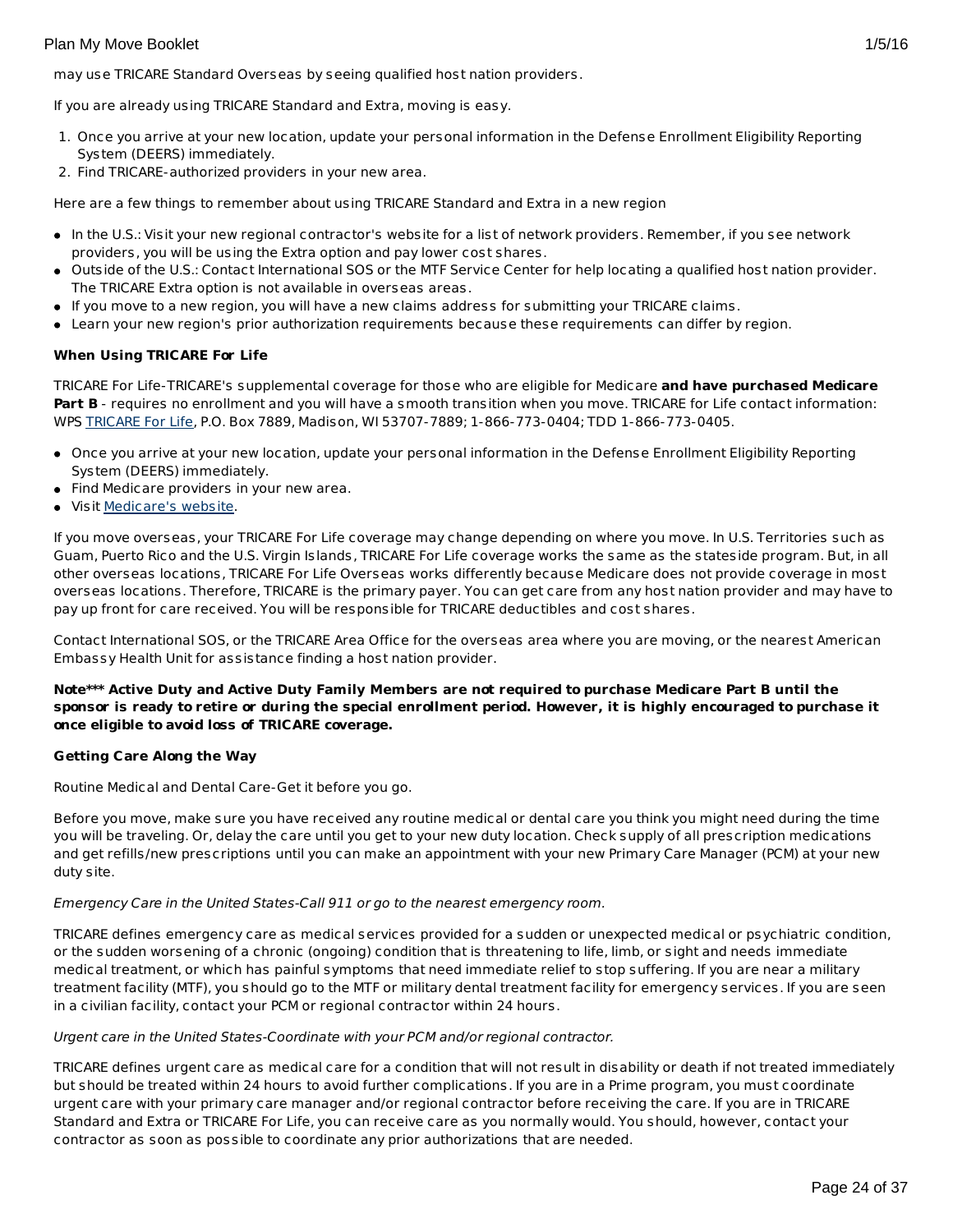• Contact the TRICARE Area Office, or go to their [website](http://www.internationalsos.com/en/) for assistance finding Emergency or Urgent care.

AD and ADFM stationed overseas:

- For Urgent care coordination, contact your MTF PCM, or
- Contact the closest TRICARE Area Office, or
- Contact the TRICARE Overseas Regional Call Center, or
- Go to their [website](http://www.internationalsos.com/en/) (internationalsos.com)

You do not need prior authorization for emergency or urgent care but the TRICARE Area Office or TRICARE Global Remote Call Center will help you find the best care available in the overseas area in which you are traveling.

#### **Filling Prescriptions on the Road**

You should have all your prescriptions filled before you leave, but if you need a prescription filled while you are traveling in the United States, you have several options:

- If near an MTF, fill the prescription at the MTF pharmacy.
- Find the closest TRICARE network pharmacy.
- If a network pharmacy is not available, you can visit a non-network pharmacy. In this case, you may have to pay up front for your medications and file a claim with Express Scripts, Inc., for reimbursement. For more details, visit the [TRICARE](http://www.tricare.mil/) website.
- The TRICARE home-delivery is not recommended for a prescription you need right away, but if you'll be away for a long time, you can arrange for any regular prescriptions to be filled via the mail-order pharmacy.

Your pharmacy coverage is limited overseas:

- TRICARE network pharmacies are only located in the United States, Puerto Rico, Guam and the U.S. Virgin Islands. You can have prescriptions filled at host-nation pharmacies, if necessary. Host-nation pharmacies are treated the same as nonnetwork pharmacies. If you have prescriptions filled at a host-nation pharmacy, you should expect to pay for the total amount up front and file a claim with Wisconsin Physicians Service for partial reimbursement. To learn more about pharmacy claims, visit the [TRICARE](http://www.tricare.mil/) website.
- To use the mail-order pharmacy overseas, the prescription must be from a U.S. licensed provider and you must have an APO or FPO address.

#### **If You Have Questions**

Your regional contractors and TRICARE Area Offices are available to answer your questions. These offices are listed above. Find even more information about moving, updating DEERS, the [TRICARE](http://www.tricare.mil/) regions and much more at the TRICARE website.

#### **Installation Specific Information**

#### Installation Hospital

The Naval Hospital, Twentynine Palms is the No. 2 Small Treatment Facility in the Department of the Navy and the No. 1 Small Treatment Facility in the Marine Corps. We are very proud of our hospital.

Naval Hospital Twentynine Palms, located in Building 1145, is a general medical and surgical hospital offering both inpatient and outpatient care. The hospital is fully accredited by the Joint Commission on the Accreditation of Health Care Organizations (JCAHO). Accreditation is a professional recognition of hospitals which strive to provide high-quality health care.

You may reach us by calling 760-830-2190.

TRICARE Prime patients enrolled at the Naval Hospital 29 Palms have priority for access to care.

TRICARE Enrollment -- For Enrollment into TRICARE, patients should contact the Benefits Services Representative for family members at the Naval Hospital at 800-242-6788 or for active duty members, call 760-830-2526.

#### Dental Care

The 23<sup>rd</sup> Dental Company provides routine and emergency dental care for all military personnel assigned to MCGACC. Clinic hours are Monday through Friday, 7:00 a.m. to 4:00 p.m. Emergencies are seen at anytime. There is 24-hour clinic coverage seven days a week.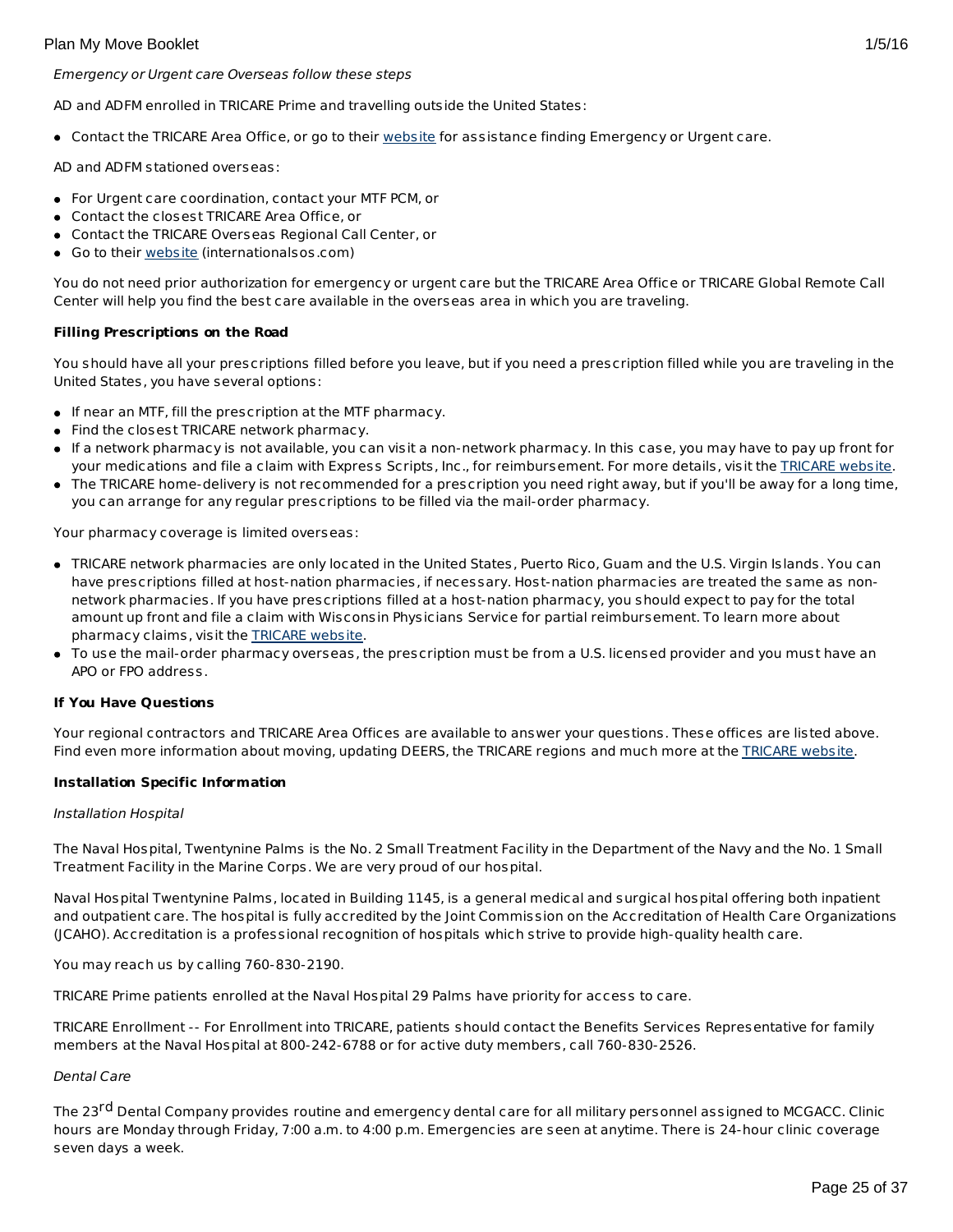Although emergency care is available for all military beneficiaries, family members and retirees are strongly encouraged to enroll in their respective dental insurance programs. Third party insurance programs afford an opportunity to receive comprehensive dental care from civilian dentists in the communities serving the Combat Center. The dental insurance provided through TriCare is United Concordia and is the dental provider for most military dependents. To learn more about the services they provide, visit the United [Concordia](http://www.tricaredentalprogram.com/) website.

## **Special Needs - Health Care**

#### **Exceptional Family Member Program**

The **[Exceptional](http://www.militaryhomefront.dod.mil/MOS/f?p=MHF:HOME1:0::::SID:20.40.500.570.0.0.0.0.0) Family Member Program** (EFMP) is mandatory for all family members who have been identified with a medical or emotional/mental health diagnosis, and/or a need for educational services. Enrolling in the EFMP ensures that the family member's medical needs will be considered during the assignment coordination process.

#### **Military Treatment Facility**

The clinics and services available at Military [Treatment](http://tricare.mil/mtf/main1.aspx) Facilities vary by location. Before you move, identify the MTF that will serve you, visit the MTF's website to learn about the clinics and services available and to get relevant contact information.

#### **Moving to a New TRICARE Region**

If you anticipate a move to another [TRICARE](http://www.tricare.mil/mhshome.aspx) region, work with your local TRICARE Service Center (TSC) or case manager before your move to ensure the transition is as smooth as possible. Upon arrival at the new duty location, your sponsor should contact the Beneficiary Counseling and Assistance Coordinator (BCAC)or TSC to ensure the transition plans are in place and to obtain authorizations for TRICARE [Extended](http://tricare.mil/mybenefit/ProfileFilter.do?puri=%2Fhome%2Foverview%2FSpecialPrograms%2FECHO) Care Health Option (ECHO) services, if applicable.

## **Beneficiary Counseling and Assistance Coordinator (BCAC)**

All TRICARE Regional Offices and most MTFs are staffed with [BCACs](http://www.tricare.mil/bcacdcao/) (formerly known as Health Benefits Advisors.) BCACs provide information, guidance and assistance on benefit options, TRICARE Prime enrollment, special authorizations, status of claims and eligibility, plus assistance with referrals and appointments. If you or your family member has a more severe medical need, contact your assigned case [manager](http://www.militaryhomefront.dod.mil/tf/efmp).

#### **Case Management**

Case management involves a team of health care professionals who help you and your family to find solutions to complex health problems. It is important to inform your case manager if you are moving as he/she will connect you with the case manager at your new location.

#### **Extended Care Health Option (ECHO)**

TRICARE [ECHO](http://tricare.mil/mybenefit/ProfileFilter.do?puri=%2Fhome%2Foverview%2FSpecialPrograms%2FECHO) provides financial assistance to beneficiaries of active duty service members who qualify based on specific mental or physical disabilities. ECHO offers an integrated set of services and supplies beyond the basic TRICARE program. ECHO is administered by regional contractors in the TRICARE North, South, and West Regions and by TRICARE Regional Offices in overseas locations.

#### **Transporting Medical Equipment**

Your Installation [Transportation](http://www.militaryinstallations.dod.mil/) Office has special procedures to follow for the transportation of medical equipment that is necessary for medical treatment required by the sponsor or family member. Some types of medical equipment may be shipped in the same manner as Professional Books, Papers, and Equipment (PBP&E).

#### **Federal and State Health Care Programs**

[Medicaid](http://www.militaryhomefront.dod.mil/tf/efmp/resources) - Medicaid pays for medical assistance for certain individuals and families with low incomes and resources. State Medicaid programs are usually administered by departments of social service or departments of medical assistance.

Supplemental Security Income ([SSI](http://www.socialsecurity.gov/pgm/ssi.htm)) - SSI is a cash assistance program intended to meet basic needs for food, clothing and shelter for those who are aged, blind or disabled. It provides cash to meet basic needs for food, clothing, and shelter. Families must reapply upon each move to another state.

Title V of the Social Security Act - Many states have services for children with special health care needs that are funded by the Maternal and Child Health Services Block Grant, or [Title](http://www.socialsecurity.gov/OP_Home/ssact/title05/0500.htm) V. State departments of health web sites and local health departments will provide information on state health benefits for children with special health care needs. The Maternal and Child Health Bureaus' web site has Title V information organized by State that provide you with Title V points of [contact](https://perfdata.hrsa.gov/mchb/TVISReports/ContactInfo/StateContactSearch.aspx) and other pertinent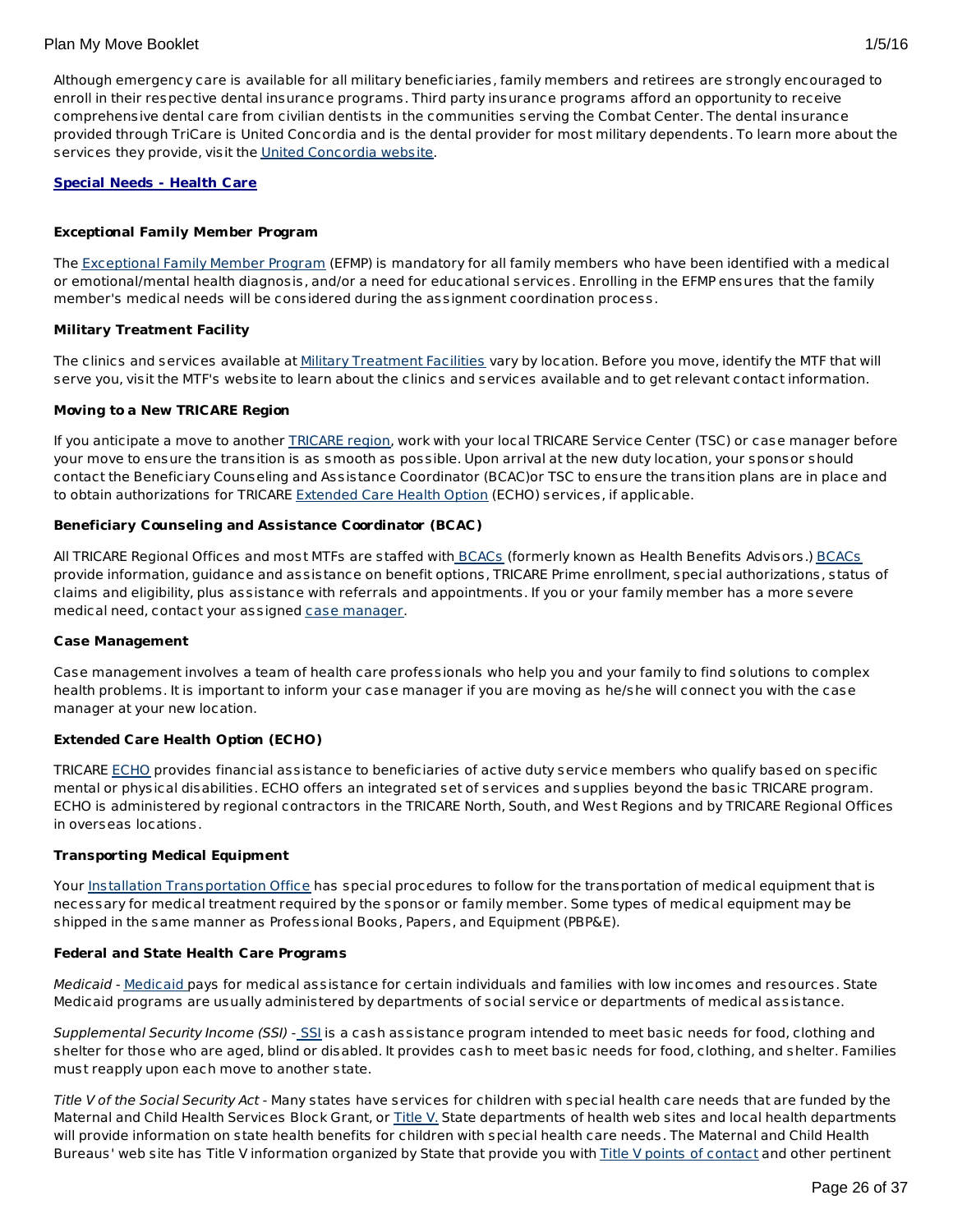information.

#### **Other Important Resources**

Debt Collection Assistance Officer ([DCAO](http://www.tricare.mil/bcacdcao/)) - TRICARE has a DCAO assigned to TRICARE Regional Offices and MTFs worldwide to help beneficiaries understand and get assistance with debt collection problems related to TRICARE. Individuals who have received a notice from a collection agency or a negative credit report because of a medical or dental bill should be referred to the nearest [DCAO](http://www.tricare.mil/bcacdcao/).

Family Voices - Family [Voices](http://www.familyvoices.org) is a national, grassroots clearinghouse for information and education concerning the health care of children with special health needs. Family Voices also has State points of contacts with useful links to State programs and organizations.

#### **Installation Specific Information**

The Marine Corps Exceptional Family Member Program is coordinated by the EFMP Program Manager, located at the Village Center, Bldg 1551, and can be reached at 760-830-7740.

The Navy EFMP is coordinated at the Naval Hospital and can be reached at 760-830-2190.

#### **Education - Special Education/EIS**

#### **Exceptional Family Member Program**

The [Exceptional](http://www.militaryhomefront.dod.mil/tf/efmp) Family Member Program (EFMP) is mandatory for all family members who have been identified with a medical or emotional/mental health diagnosis, and/or a need for educational services. Enrolling in the EFMP ensures that the family member's medical needs will be considered during the assignment coordination process.

#### **Children from Birth to Three Years of Age**

The Individuals with Disabilities Education Act (IDEA) requires all States and territories to provide early [intervention](http://www.militaryhomefront.dod.mil/tf/efmp) services to children from birth to age three who are developmentally delayed, or who are at high risk of being developmentally delayed. Early intervention services may be provided by local school districts or health departments. There is no common name across States for the programs, but you may hear them referred to as Part C programs (because Part C is the section of the IDEA that pertains to early intervention).

The National Early Childhood Technical [Assistance](http://www.nectac.org/) Center provides a list of State Part C directors and funded programs at their web site. Military [OneSource](http://www.militaryonesource.mil/) can identify local early intervention programs for you.

Parents of children who receive early intervention services should hand-carry a copy of the Individual Family Service Plan (IFSP) and most current evaluation reports to the new location.

#### **Children from 3 through 21 Years of Age**

The Individuals with Disabilities Education Act (IDEA) requires all States and Territories to provide special [education](http://www.militaryhomefront.dod.mil/tf/efmp) services to children who are from 3 through 21 year of age.Each local school district has a special education director, and each school should have a case study committee or school based committee (terms differ) that attends to special education students' needs.

Parents of children receiving special education and related services should hand-carry all pertinent school and medical documents to include their children's Individualized Education Program (IEP) and current testing and evaluation reports to the new school.

The IDEA requires that if a child transfers to a district in the same state, the receiving school must provide comparable services to those in the child's IEP from the sending district's until the new school develops and implements a new IEP.If a child transfers to another State, the receiving district must provide comparable services to those in the child's IEP from the sending district until the receiving district completes an evaluation and creates a new IEP.

#### **Others who can help you:**

Parent Training and Information Centers Each state is home to at least one Parent Training and Information Center (PTI). PTIs serve families of children and young adults from birth to age 22 with all disabilities: physical, cognitive, emotional, and learning. They help families obtain appropriate education and services for their children with disabilities; work to improve education results for all children; train and inform parents and professionals on a variety of topics; resolve problems between families and schools or other agencies; and connect children with disabilities to community resources that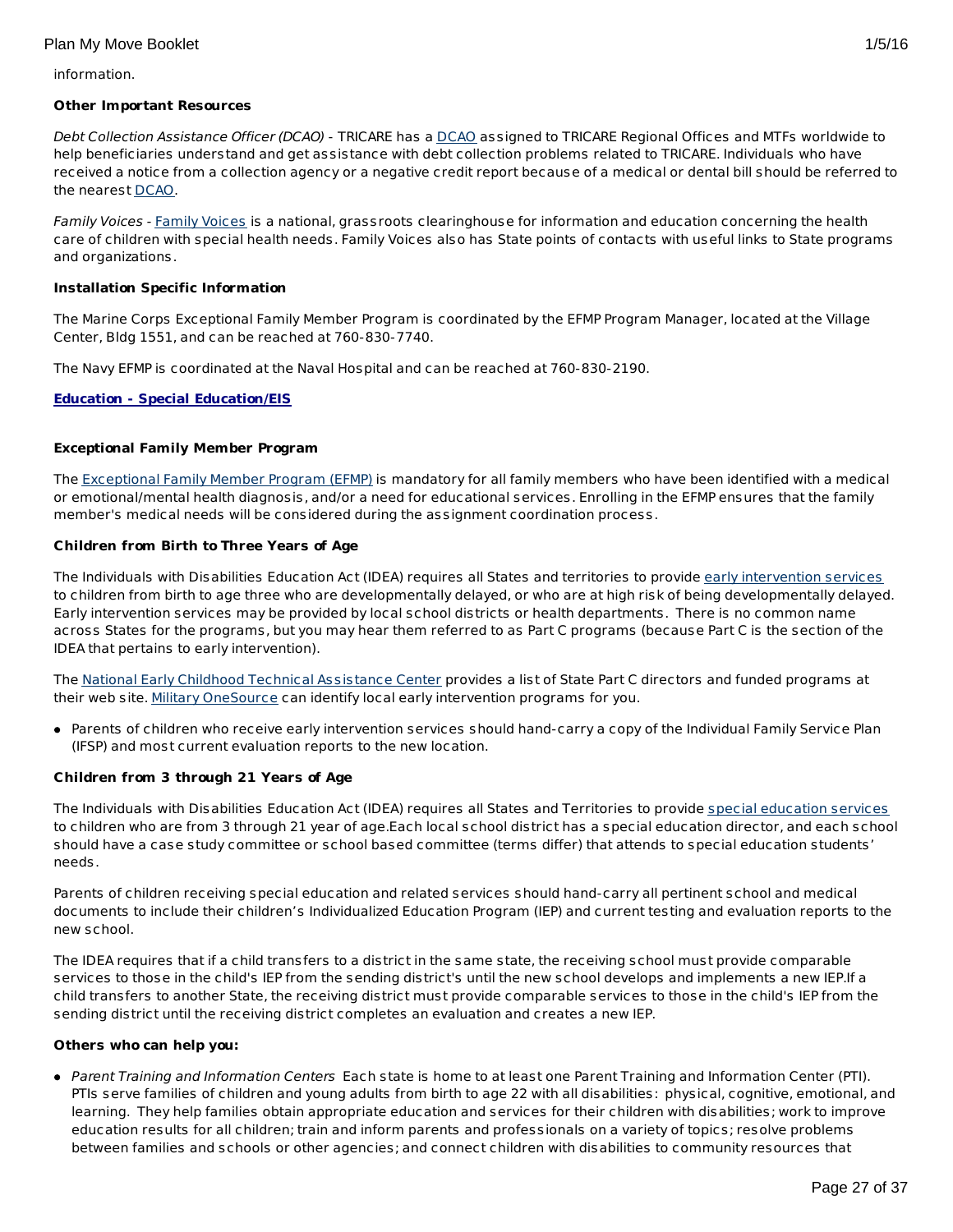address their needs. The Technical [Assistance](http://www.taalliance.org) Alliance for Parent Centers provides addresses and phone number of the centers in your state.

• STOMP (Specialized Training of Military Parents) is a federally funded Parent Training and Information (PTI) Center [established](http://www.stompproject.org/) to assist military families who have children with special education or health needs. The staff of the STOMP Project are parents of children who have disabilities and have experience in raising their children in military communities and traveling with their spouses to different locations.

Washington PAVE STOMP Project 6316 So. 12th St. Tacoma, WA 98465 253-565-2266 (v/tty) 1-800-5-PARENT (v/tty) Fax: 253-566-8052 [Email](http://apps.militaryonesource.mil/MOS/f?p=108:5:0::NO::P5_APP_NAME,P5_MSG_TYPE,P5_EID:STOMP Project,Consultant,1000001266)

- Team of Advocates for Special Kids (TASK): Specialists are available to help with IEP planning and tips. 951-328-1200 [www.taskca.org](http://www.taskca.org)
- Inland Regional Centers: Currently, nearly 600 Inland Regional Center staff members provide services to more than 25,000 people with developmental disabilities and their families in San Bernardino and Riverside counties. Once a consumer is found eligible, he/she is paired with a Consumer Services Coordinator (CSC) who becomes their primary contact at the center. They will meet on an ongoing basis to develop an annual Individual Program Plan (IPP) that lists specific, agreed upon goals and objectives that will enhance opportunities to live more closely in line with the core values of the agency.
- California's Children Services: California Children's Services (CCS) is a state program for children with certain diseases or health problems. Through this program, children up to 21 years old can get the health care and services they need. CCS will connect you with doctors and trained health care people who know how to care for your child with special health care needs.

# **Installation Specific Information**

For early intervention assistance, school districts request individuals contact them for specific information. You may obtain additional information by contacting:

National Information Center for Children & Youth with Handicaps at P.O. Box 1492 Washington, D.C. 20010, Telephone 1-800- 695-0285.

# **Contact Information**

1551 Fifth Street Rm 23 The Village Center **MCAGCC** Twentynine Palms, CA 92278-8150 Phone 760-830-6344 Phone (DSN) 312-230-6344 Fax (DSN) 312-230-8323 **[Email](http://apps.militaryonesource.mil/MOS/f?p=AMS:5:0::::P5_APP_NAME,P5_MSG_TYPE,P5_EID:Plan My Move,Installation Address (I R Office),86567) [Website](http://www.29palms.usmc.mil)** 

#### **Beauty/Barber Shops**

Main Exchange Barber Shop 1502 Fifth Street **MCAGCC** Twentynine Palms, CA 92278 Phone 760-830-0342 Phone (DSN) 312-230-0342 **[Website](http://www.mccs29palms.com)** Mon - Fri 7:00 a.m. - 8:00 p.m.

#### **Adult Education Centers**

Adult Education Center 1427 South MCAGCC Twentynine Palms, CA 92278 Phone 760-830-6881/6085 Phone (DSN) 312-230-6881 Fax 760-830-7243 Fax (DSN) 312-230-7243 **[Email](http://apps.militaryonesource.mil/MOS/f?p=AMS:5:0::::P5_APP_NAME,P5_MSG_TYPE,P5_EID:Plan My Move,Adult Education Center,197432) [Website](http://www.mccs29palms.com)** Mon - Thu 7:30 a.m. - 5:00 p.m. Fri 7:30 a.m. - 4:30 p.m. Sat, Sun & Holidays - Closed

# **Beauty/Barber Shops**

MCCES Barber Shop 1863 Griffin Road **MCAGCC** Twentynine Palms, CA 92278 Phone 760-830-4101 Phone (DSN) 312-230-4101 **[Website](http://www.mccs29palms.com/)** Mon-Fri 6:30 a.m. - 5:30 p.m.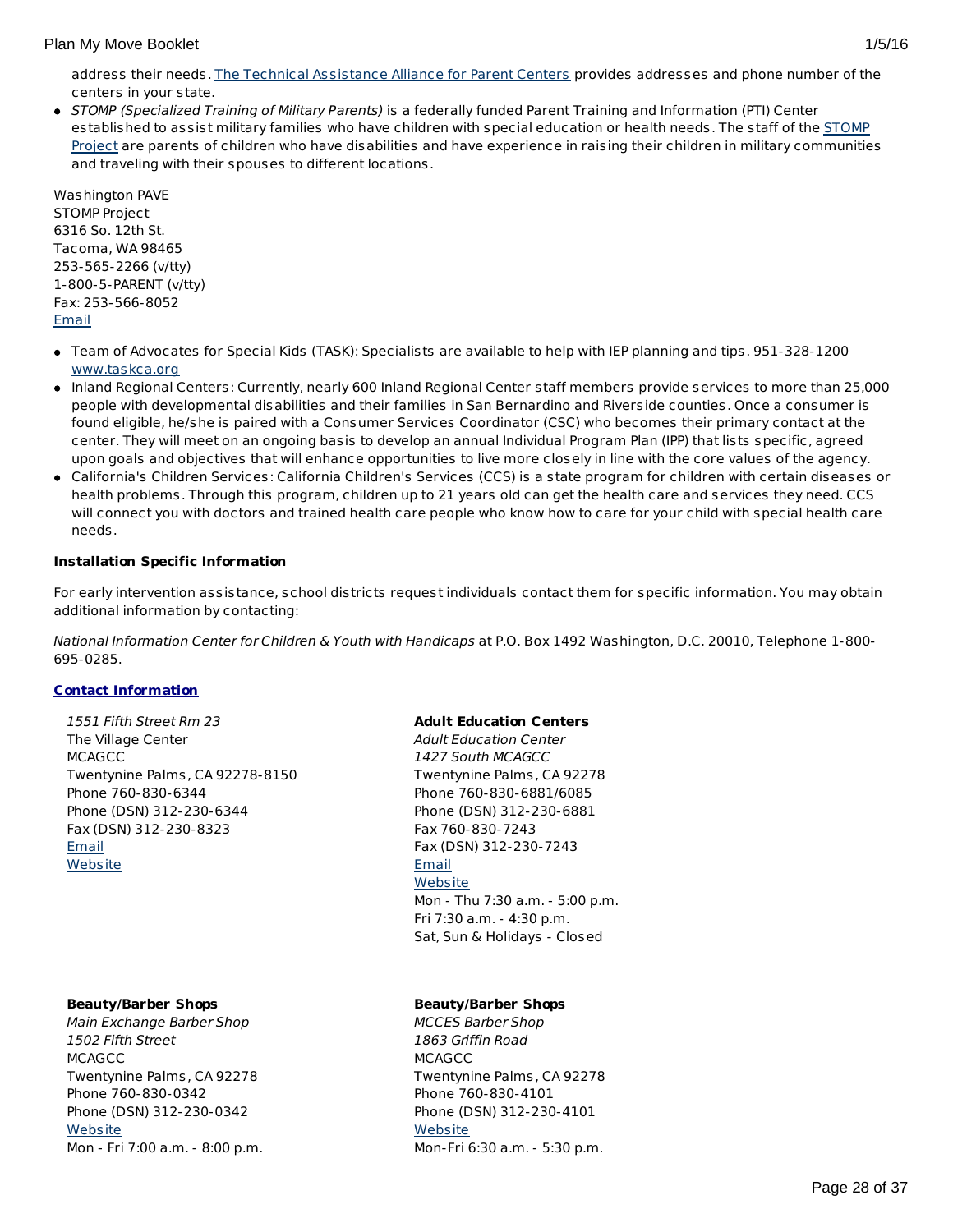## Plan My Move Booklet 2012 1/5/16

Sat 8:00 a.m. - 8:00 p.m. Sun 8:00 a.m. - 8:00 p.m. (Expect a 15-20 min delay) Holidays 10:00 a.m. - 5:00 p.m. Closed Thanksgiving & Christmas and New Years

## **Beauty/Barber Shops**

Camp Wilson Barber Shop 5400 Wilson Road Bldg 2347 **MCAGCC** Twentynine Palms, CA 92278 Phone 760-830-4633 Phone (DSN) 312-230-4633 **[Website](http://www.mccs29palms.com)** Mon-Sun 8:00 a.m. - 3:00 p.m.

## **Chapels**

Religious Ministries Directorate (RMD) 1551 Fifth Street The Village Center **MCAGCC** Twentynine Palms, CA 92278 Phone 760-830-6304 Phone (DSN) 312-230-6304 Fax 760-830-4279 Fax (DSN) 312-230-4279 [Email](http://apps.militaryonesource.mil/MOS/f?p=AMS:5:0::::P5_APP_NAME,P5_MSG_TYPE,P5_EID:Plan My Move,Religious Ministries Directorate (RMD),128416) **[Website](http://www.29palms.usmc.mil)** Mon - Fri 7:30 a.m. - 4:30 p.m.

Sun 7:30 a.m. - 7:30 p.m. Sat & Most Holidays - closed

# **Child Development Centers**

Bright Beginnings CDC 693 Del Valle Road **MCAGCC** Twentynine Palms, CA 92278 Phone 760-830-3227 Fax 760-830-3228 **[Website](http://www.mccs29palms.com)** Mon - Fri 6:30 a.m. - 5:30 p.m. Sat, Sun & Holidays - closed

# **Civilian Personnel Office**

Human Resource Office (HRO) 1551 Fifth Street **MCAGCC** Twentynine Palms, CA 92278 Phone 760-830-7704 Phone (DSN) 312-230-7704 Fax 760-830-6328 Fax (DSN) 312-230-6328 **[Website](http://www.usajobs.gov)** 

Sat 9:00 a.m. - 3:00 p.m. Sun 9:00 a.m. - 5:00 p.m. Holidays - Closed

#### **Beneficiary Counseling Assistance Coordinators**

Heath Benefits Advisory Manager 1145 Del Valle Road **MCAGCC** Twentynine Palms, CA 92278 Phone 760-830-2978 Phone (DSN) 312-230-2978 Fax 760-830-2882 Fax (DSN) 312-230-2882 [Email](http://apps.militaryonesource.mil/MOS/f?p=AMS:5:0::::P5_APP_NAME,P5_MSG_TYPE,P5_EID:Plan My Move,Heath Benefits Advisory Manager,197434) **[Website](http://www.nhtp.med.navy.mil)** Mon - Fri 7:30 a.m. - 4:30 p.m. Sat, Sun & Holidays Closed

#### **Child Development Centers**

New Horizons CDC 694 Del Valle Road **MCAGCC** Twentynine Palms, CA 92278 Phone 760-830-4264 Fax 760-830-4899 [Website](http://www.mccs29palms.com) Mon - Fri 6:30 a.m. - 5:30 p.m. Sat, Sun & Holidays - closed

#### **Child and Youth Registration and Referral**

Family Care Homes, Resource and Referral - Family Day Care Coordinator 694 Del Valle Road **MCAGCC** Twentynine Palms, CA 92278 Phone 760-830-3342 Phone (DSN) 312-230-3227 Fax 760-830-7539 Fax (DSN) 312-230-7539 **[Email](http://apps.militaryonesource.mil/MOS/f?p=AMS:5:0::::P5_APP_NAME,P5_MSG_TYPE,P5_EID:Plan My Move,Family Care Homes  Resource and Referral - Family Day Care Coordinator,197436) [Website](http://www.mccs29palms.com)** Mon - Fri 0730-1600 Sat, Sun & Holidays - closed

#### **Commissary/Shoppette**

**Commissary** Building 1025 **MCAGCC** Twentynine Palms, CA 92278 Phone 760-830-7572 Phone (DSN) 312-230-7572 Fax 760-830-6325 Fax (DSN) 312-230-6325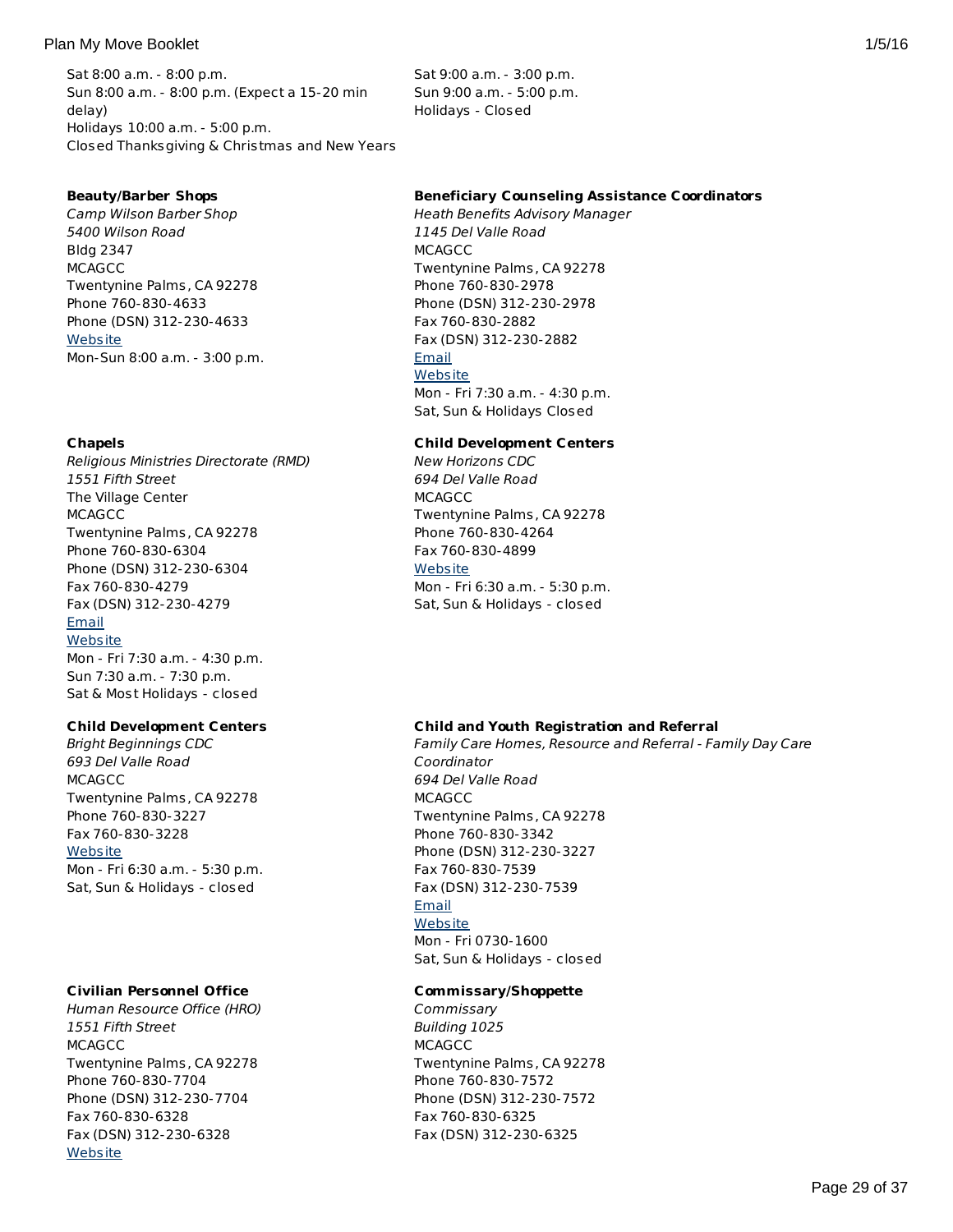## Plan My Move Booklet 2008 1/5/16 and 2008 1/5/16 and 2008 1/5/16 and 2008 1/5/16 and 2008 1/5/16 and 2008 1/5/16

Mon - Fri 7:00 a.m. - 4:00 p.m. Sat and Sun - closed

# **Dental Clinics**

23rd Dental Company 1591 Griffin Road **MCAGCC** Twentynine Palms, CA 92278 Phone 760-830-7054 Phone (DSN) 312-230-7054 Fax 312-230-7053 Fax (DSN) 312-230-7074 [Email](http://apps.militaryonesource.mil/MOS/f?p=AMS:5:0::::P5_APP_NAME,P5_MSG_TYPE,P5_EID:Plan My Move,23rd Dental Company,128446) **[Website](http://www.29palms.usmc.mil)** Mon - Fri 7:30 a.m. - 4:00 p.m. Sat, Sun & Holidays - closed

# **EFMP - Family Support**

EFMP - Family Support/Enrollment Marine Corps Air ground Combat Center P.O. Box 788150 Attn: MCCS EFMP Twentynine Palms, CA 92278-8150 Phone 760-830-7740 / 312-230-7740 Fax 760-830-8997 Fax (DSN) 312-230-8997 [Email](http://apps.militaryonesource.mil/MOS/f?p=AMS:5:0::::P5_APP_NAME,P5_MSG_TYPE,P5_EID:Plan My Move,EFMP - Family Support/Enrollment ,1000007465) [Website](http://www.mccs29palms.com/pages/mFamServices/EFMP/EFMP.html) Mon-Fri 7:30 a.m. - 4:30 p.m. Sat, Sun & Holidays Closed

# **Exchange(s)**

Marine Corps Exchange (MCX) Building 1502 The Main Exchange Complex **MCAGCC** Twentynine Palms, CA 92278 Phone 760-830-6163 Phone (DSN) 312-230-6163 [Email](http://apps.militaryonesource.mil/MOS/f?p=AMS:5:0::::P5_APP_NAME,P5_MSG_TYPE,P5_EID:Plan My Move,Marine Corps Exchange (MCX),128247) **[Website](http://www.mccs29palms.com)** Mon - Fri 0600-2100 Sat – Sun 0800-2100 Sun - Sat 6:00 a.m. - 10:00 p.m. Call for Holiday Special Hours

# **Exchange(s)**

Exchange - MCCES Branch Exchange 1863 Griffin Road **MCAGCC** Twentynine Palms, CA 92278 Phone 760-830-4104 Phone (DSN) 312-230-4104 **[Website](http://www.mccs29palms.com)** Mon - Fri 0630 - 1730 Sun 1100-1700 Sat & Holidays Closed

Tue - Sun 1000 - 1900 Closed Mon & Holidays

# **Deployment/Mobilization**

Marine Corps Family Team Building 1551 Fifth Street The Village Center Twentynine Palms, CA 92278 Phone 760-830-3110 Phone (DSN) 312-230-3110 Fax 760-830-8981 Fax (DSN) 312-230-8981 [Email](http://apps.militaryonesource.mil/MOS/f?p=AMS:5:0::::P5_APP_NAME,P5_MSG_TYPE,P5_EID:Plan My Move,Marine Corps Family Team Building,1000005957) **[Website](http://www.mccs29palms.com/)** Mon - Fri 7:30 a.m. - 4:30 p.m. Sat, Sun & Holidays - closed

# **Emergency Relief Services**

American Red Cross The Village Center Bldg 1551 **MCAGCC** 29 Palms, CA 92278 Phone 760-830-6685 / 24 Hour Phone Number 1-877-272-7337 Phone (DSN) 312-230-6685 Fax 760-830-7190 Fax (DSN) 312-230-7190 [Email](http://apps.militaryonesource.mil/MOS/f?p=AMS:5:0::::P5_APP_NAME,P5_MSG_TYPE,P5_EID:Plan My Move,American Red Cross,128361) **[Website](http://www.mccs29palms.com)** Mon - Fri 0730 - 1600 Sat, Sun & Holidays - closed

# **Exchange(s)**

Exchange (Marine Corps Main Exchange Building) MCX Building 1502 **MCAGCC** Twentynine Palms, CA 92278 Phone 760-830-6163 Phone (DSN) 312-230-6163 **[Website](http://www.mccs29palms.com/)** Mon - Fri 6:00 a.m. - 9:00 p.m. Sat – Sun 8:00 a.m. - 9:00 p.m. Call for Holiday Special Hours

# **Exchange(s)**

Exchange(s) - Ocotillo Branch 3851 Berkeley Road MCAGCC Twentynine Palms, CA 92278 Phone 760-830-5614 Phone (DSN) 312-230-5614

Mon - Fri 0600-2000 Sat 0630-2000 Sun 1000-1900 Closed Holidays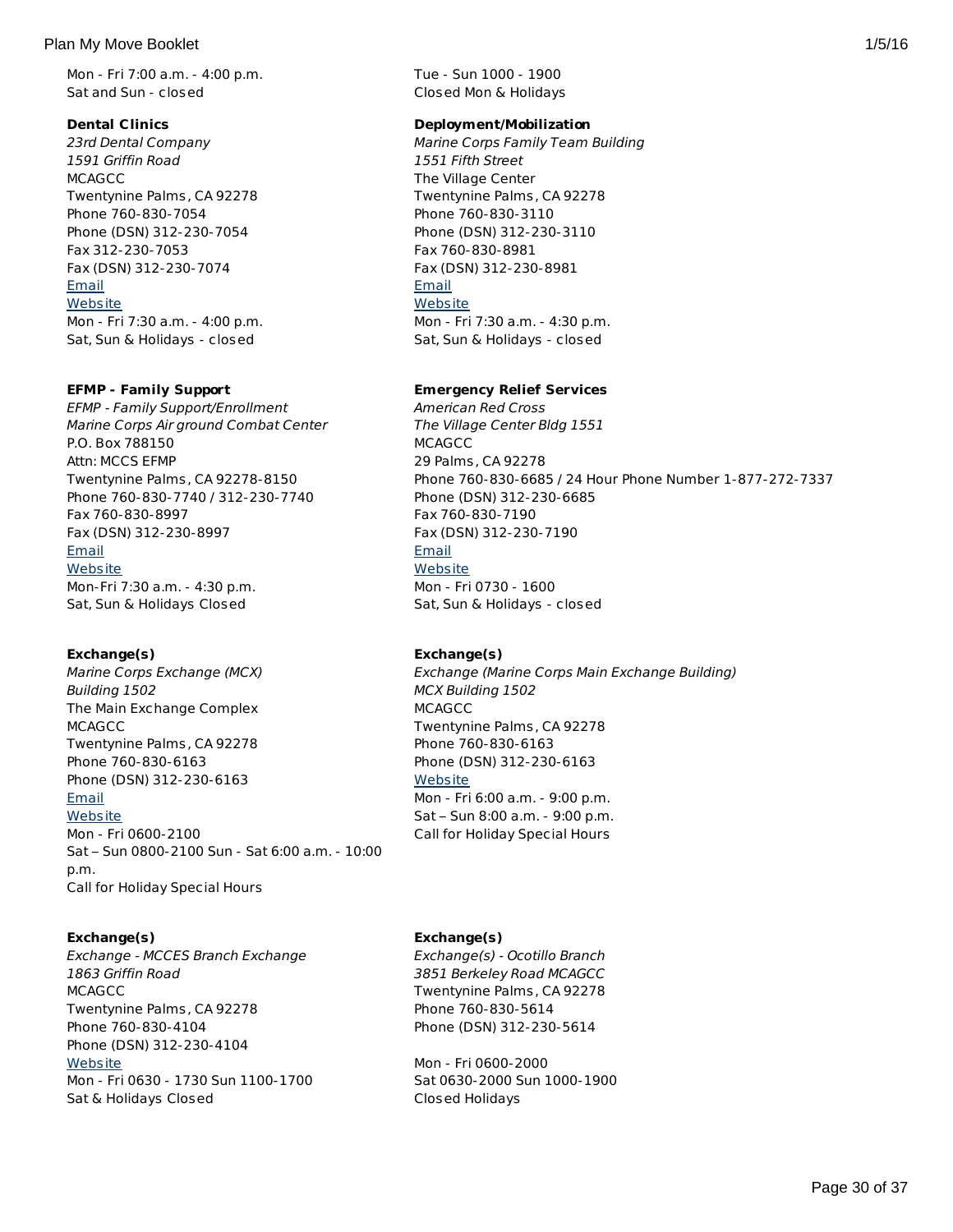## Plan My Move Booklet 2012 1/5/16

# **Exchange(s)**

Exchange(s) - Marine Mart Branch 1090 Del Valle Road **MCAGCC** Twentynine Palms, CA 92278 Phone 760-830-1573/1572 Phone (DSN) 312-230-1573

Mon - Thu 0500-2200 Fri 0500-2400 Sat 0700-2400 Sun 0700-2200 Holidays 0700-2200

# **Exchange(s)**

Home Store Bldg 1024 MCAGCC Twentynine Palms, CA 92278 Phone 760-830-3100/3101/3102

Mon-Fri 10:00 a.m. - 8:00 p.m. Sat-Sun 10:00 a.m. - 6:00 p.m. Call for Holiday Hours

# **Family Center**

MCCS Wood Hobby Shop Building 1342 Second Street MCAGCC Twentynine Palms, CA 92278 Phone 760-830-7214 Phone (DSN) 312-230-7214

Wed - Fri 1100 - 1900 Sat & Sun 1000-1800 Mon,Tues & Holidays Closed

## **Family Child Care/Child Development Homes**

New Horizons CDC 694 Del Valle Road **MCAGCC** Twentynine Palms, CA 92278 Phone 760-830-4264 Fax 760-830-4899 **[Website](http://www.mccs29palms.com)** Mon - Fri 6:30 a.m. - 5:30 p.m. Sat, Sun & Holidays - closed

## **Exchange(s)**

Exchange(s) - Camp Wilson Branch Building 5400 MCAGCC Twentynine Palms, CA 92278 Phone 760-830-7821 Phone (DSN) 312-230-7821

Sun - Sat 0800-2000 Call for Holiday Hours

## **Family Advocacy Program**

Family Advocacy Program 1438 Fourth Street **MCAGCC** Twentynine Palms, CA 92278 Phone 760-830-6345 Phone (DSN) 312-230-6345 Fax 760-830-5179 Fax (DSN) 312-230-5179 [Email](http://apps.militaryonesource.mil/MOS/f?p=AMS:5:0::::P5_APP_NAME,P5_MSG_TYPE,P5_EID:Plan My Move,Family Advocacy Program,197435) **[Website](http://www.mccs29palms.com)** Mon - Fri 7:30 a.m. - 4:30 p.m.

Sat, Sun & Holidays Closed

#### **Family Center**

Marine and Family Services Fifth Street Bldg. 1551 Rm 23 Twentynine Palms, CA 92278 Phone 760-830-6344 / 760-830-7479 Phone (DSN) 312-230-6344, 7479 Fax 760-830-8323 Fax (DSN) 312-230-8323 **[Email](http://apps.militaryonesource.mil/MOS/f?p=AMS:5:0::::P5_APP_NAME,P5_MSG_TYPE,P5_EID:Plan My Move,Marine and Family Services,128353) [Website](http://www.mccs29palms.com)** Mon - Fri 7:30 a.m. - 4:30 p.m. Sat, Sun & Holidays Closed

#### **Family Child Care/Child Development Homes**

Family Care Homes, Resource and Referral - Family Day Care Coordinator 694 Del Valle Road **MCAGCC** Twentynine Palms, CA 92278 Phone 760-830-3342 Phone (DSN) 312-230-3227 Fax 760-830-7539 Fax (DSN) 312-230-7539 [Email](http://apps.militaryonesource.mil/MOS/f?p=AMS:5:0::::P5_APP_NAME,P5_MSG_TYPE,P5_EID:Plan My Move,Family Care Homes  Resource and Referral - Family Day Care Coordinator,197436) **[Website](http://www.mccs29palms.com)** Mon - Fri 0730-1600 Sat, Sun & Holidays - closed

**Gymnasiums/Fitness Centers** Community Center Gym/Fitness Center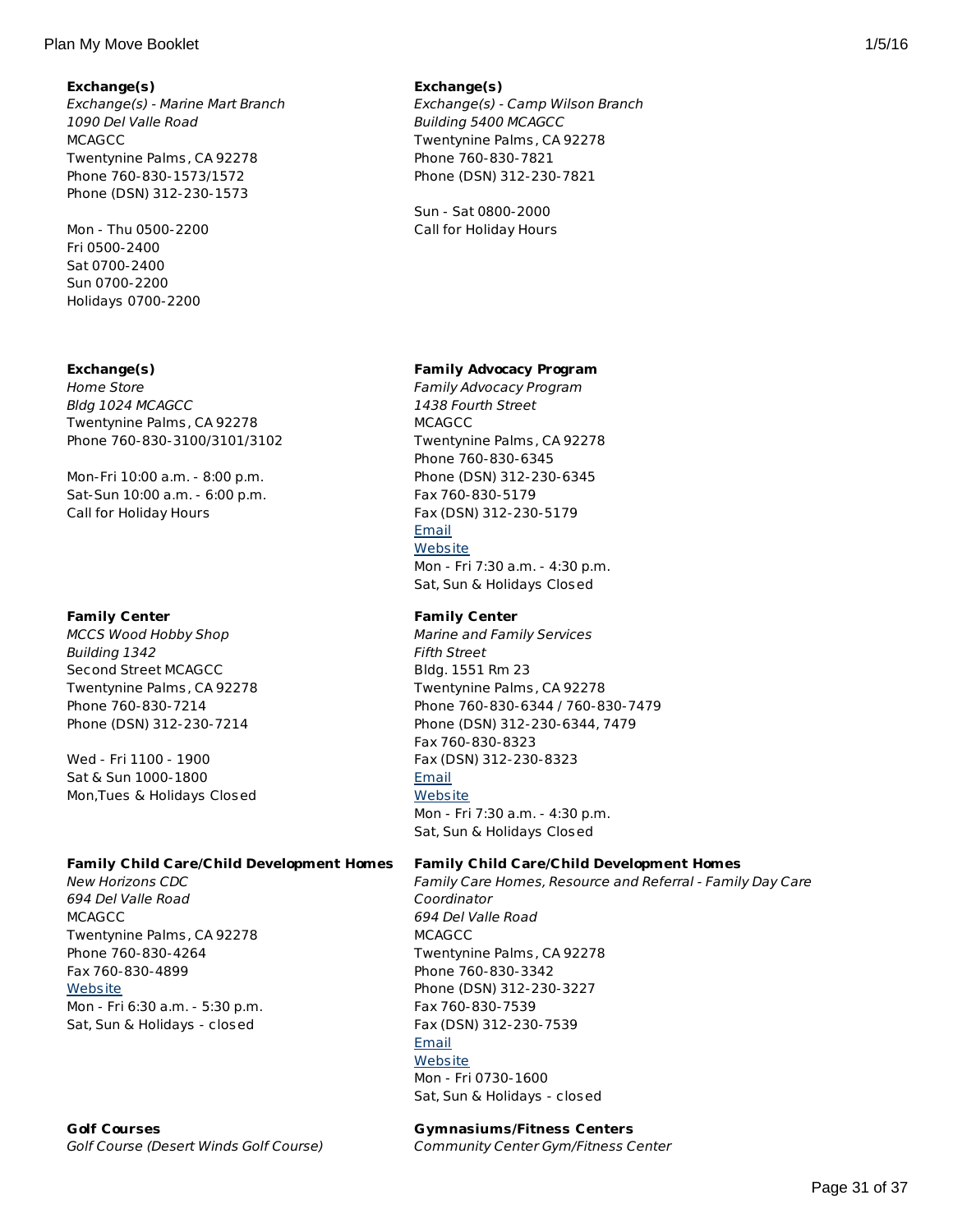## Plan My Move Booklet 2012 1/5/16

3812 West Side Road **MCAGCC** Twentynine Palms, CA 92278 Phone 760-830-4094/ 3011 Phone (DSN) 312-230-4094/3011 Fax 760-830-7934 Fax (DSN) 312-230-7934 [Email](http://apps.militaryonesource.mil/MOS/f?p=AMS:5:0::::P5_APP_NAME,P5_MSG_TYPE,P5_EID:Plan My Move,Golf Course (Desert Winds Golf Course),128405) **[Website](http://www.mccs29palms.com)** Sun up to Sun Down Weather Permitting

# **Gymnasiums/Fitness Centers**

West Gym/Fitness Center Building 1518 Sixth Street MCAGCC Twentynine Palms, CA 92278 Phone 760-830-6451 Phone (DSN) 312-230-6451

Sun - Sat 0430 - 2200

# **Gymnasiums/Fitness Centers**

Camp Wilson Gym/Fitness Center Building 5411 MCAGCC Twentynine Palms, CA 92278 Phone 760-830-4353 Phone (DSN) 312-230-4353

Mon – Fri 6:00 a.m. - 8:00 p.m. Sat, Sun & Holidays 8:00 a.m. - 12:00 p.m. Call for Extended Hours

# **Household Goods/Transportation Office (inbound)**

Household Goods/Transportation Office (Inbound) (AKA Distribution Management Office DMO)

Phone 760-830-6119 / 760-830-6660 Phone (DSN) 312-230-6119 Fax 760-830-6628 Fax (DSN) 312-230-6628 [Email](http://apps.militaryonesource.mil/MOS/f?p=AMS:5:0::::P5_APP_NAME,P5_MSG_TYPE,P5_EID:Plan My Move,Household Goods/Transportation Office (Inbound) (AKA Distribution Management Office DMO),203793) **[Website](http://www.29palms.usmc.mil)** Mon - Fri 7:30 a.m. - 4:00 p.m. Sat, Sun & Holidays Closed

# **Housing Office/Government Housing**

Housing Office (Family) 1003 Cottontail Road

# Building 1004 Cottontail Road MCAGCC Twentynine Palms , CA 92278 Phone 760-830-3380 / 760-830-8421 Youth Sports Phone (DSN) 312-230-3380

Mon - Fri 7:00 a.m. - 9:00 p.m. Sat, Sun & Holiday Closed

Youth Sports Mon – Fri 8:00 a.m. - 6:00 p.m.

# **Gymnasiums/Fitness Centers**

East Gym/Fitness Center Building 1588 Fourth Street **MCAGCC** Twentynine Palms, CA 92278 Phone 760-830-6440 Phone (DSN) 312-230-6440 **[Email](http://apps.militaryonesource.mil/MOS/f?p=AMS:5:0::::P5_APP_NAME,P5_MSG_TYPE,P5_EID:Plan My Move,East Gym/Fitness Center,128410) [Website](http://www.mccs29palms.com)** Sun - Sat 0430 - 2200

# **Hospitals/Medical Treatment Facility(s)**

Naval Hospital Twentynine Palms (Robert E. Bush Naval Hospital) 1145 Del Valle Road MCAGCC Twentynine Palms, CA 92278 Phone 760-830-2190 Phone (DSN) 312-230-2190 Fax 760-830-2182 Fax (DSN) 312-230-2182 [Email](http://apps.militaryonesource.mil/MOS/f?p=AMS:5:0::::P5_APP_NAME,P5_MSG_TYPE,P5_EID:Plan My Move,Naval Hospital Twentynine Palms (Robert E. Bush Naval Hospital),128346) **[Website](http://www.nhtp.med.navy.mil)** Hospital: Mon - Fri 7:30 a.m. - 4:30 p.m. Sat, Sun & Holidays Closed Emergency Room: Open 24 hours a day, 7 days a week Adult Care Clinic: Mon - Fri 7:30 a.m. - 4:30 p.m. Sat, Sun & Holidays Closed

# **Household Goods/Transportation Office (outbound)**

Household Goods/Transportation Office (Outbound) (AKA Distribution Management Office DMO) 1102 Del Valle Road **MCAGCC** Twentynine Palms, CA 92278 Phone 760-830-6119 / 760-830-6660 Fax 760-830-6628 Fax (DSN) 312-230-6628 [Email](http://apps.militaryonesource.mil/MOS/f?p=AMS:5:0::::P5_APP_NAME,P5_MSG_TYPE,P5_EID:Plan My Move,Household Goods/Transportation Office (Outbound) (AKA Distribution Management Office DMO),203794) **[Website](http://www.29palms.usmc.mil)** Mon - Fri 7:30 a.m. - 4:00 p.m. Sat, Sun & Holidays Closed

# **Housing Referral Office/Housing Privatization**

Lincoln Military Housing Office 1003 Cottontail Road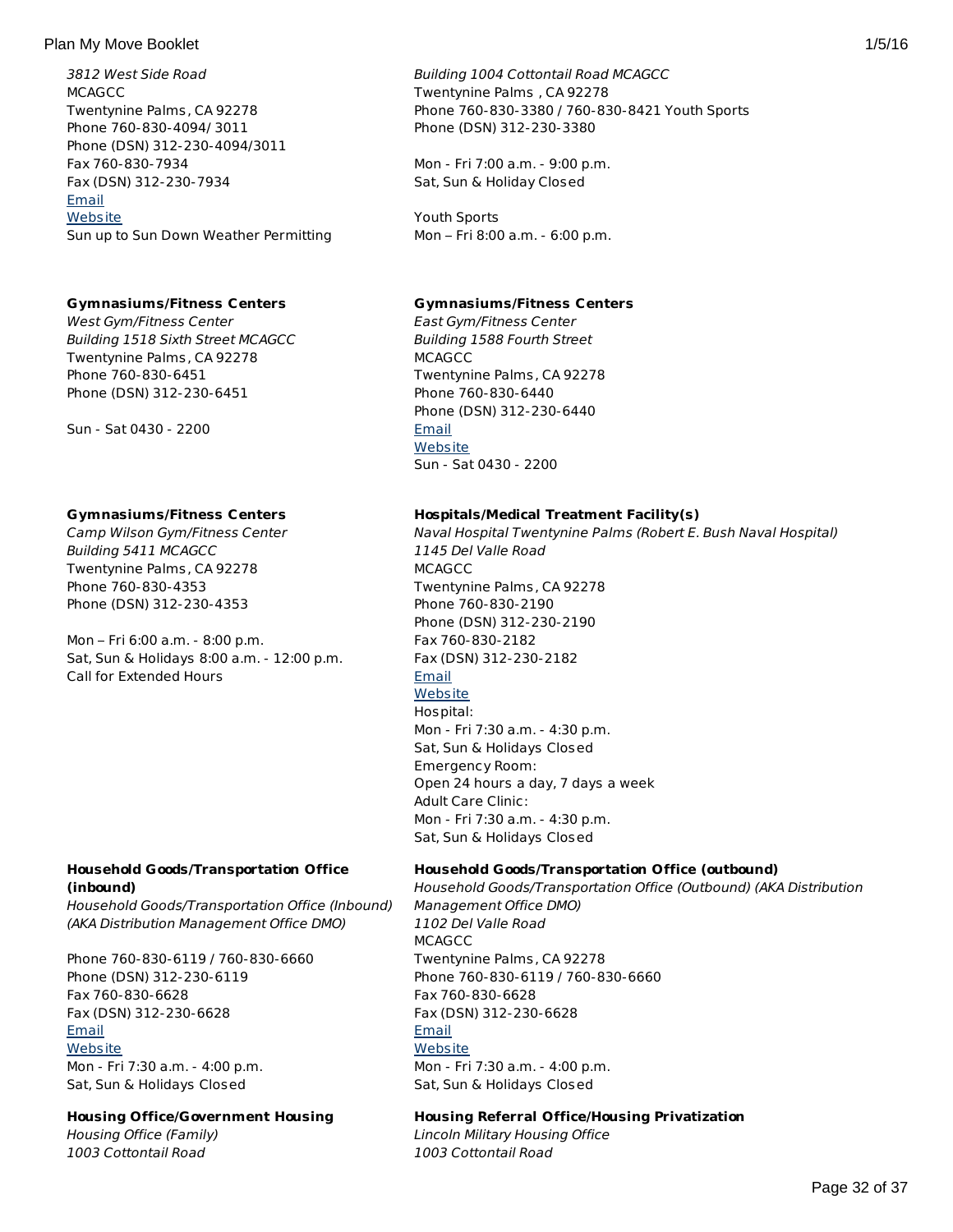## Plan My Move Booklet 2008 1/5/16 and 2008 1/5/16 and 2008 1/5/16 and 2008 1/5/16 and 2008 1/5/16 and 2008 1/5/16

**MCAGCC** Twentynine Palms, CA 92278 Phone 760-830-6611 Phone (DSN) 312-230-6611 Fax 760-830-6469 Fax (DSN) 312-230-6469 [Email](http://apps.militaryonesource.mil/MOS/f?p=AMS:5:0::::P5_APP_NAME,P5_MSG_TYPE,P5_EID:Plan My Move,Housing Office (Family),128313) [Website](http://www.29palms.usmc.mil) [Website](http://www.housing.navy.mil/onestop/housingoffices.aspx?bid=725&tab=mil) Mon - Fri 8:30 a.m. - 4:00 p.m.

Sat, Sun & Holidays Closed

# **Housing Referral Office/Housing Privatization**

Housing Referral Office 1003 Cottontail Road **MCAGCC** Twentynine Palms, CA 92278 Phone 760- 830-6611 Phone (DSN) 312-230-6611 Fax 760-830-6469 Fax (DSN) 312-230-6469 [Email](http://apps.militaryonesource.mil/MOS/f?p=AMS:5:0::::P5_APP_NAME,P5_MSG_TYPE,P5_EID:Plan My Move,Housing Referral Office,128110) [Website](http://www.29palms.usmc.mil) [Website](http://www.housing.navy.mil/onestop/housingoffices.aspx?bid=725&tab=mil) Mon - Fri 8:00 a.m. - 4:00 p.m.

Sat, Sun & Holidays Closed

#### **Information and Referral Services**

Marine and Family Services Fifth Street Bldg. 1551 Rm 23 Twentynine Palms, CA 92278 Phone 760-830-6344 / 760-830-7479 Phone (DSN) 312-230-6344, 7479 Fax 760-830-8323 Fax (DSN) 312-230-8323 [Email](http://apps.militaryonesource.mil/MOS/f?p=AMS:5:0::::P5_APP_NAME,P5_MSG_TYPE,P5_EID:Plan My Move,Marine and Family Services,128353) **[Website](http://www.mccs29palms.com)** Mon - Fri 7:30 a.m. - 4:30 p.m. Sat, Sun & Holidays Closed

#### **Legal Services/JAG**

Legal Service Support Team 1514 Brown Road **MCAGCC** Twentynine Palms, CA 92278 Phone 760-830-6111 Legal Assistance / 760-830- 5249 Admin Law Phone (DSN) 312-230-5249/ 6111 Fax 760-830-5255 Fax (DSN) 312-230-5255 [Email](http://apps.militaryonesource.mil/MOS/f?p=AMS:5:0::::P5_APP_NAME,P5_MSG_TYPE,P5_EID:Plan My Move,Legal Service Support Team,128422) **[Website](http://www.29palms.usmc.mil)** Mon - Fri 7:30 a.m. - 4:30 p.m. Sat, Sun & Holidays Closed

# **Loan Closet**

Hospitality Kits (Information and Refferal Specialist)

**MCAGCC** Twentynine Palms, CA 92278 Phone 760-830-4500 [Website](http://www.lpcmil.com) [Website](http://www.housing.navy.mil/onestop/housingoffices.aspx?bid=725&tab=mil) Mon - Sat 8:30 a.m. - 5:30 p.m. Sun & Holidays Closed

## **ID/CAC Card Processing**

I.D. /CAC Card Processing/DEERS 1551 Fourth Street **MCAGCC** Twentynine Palms, CA 92278 Phone 760-830-1922 Phone (DSN) 312-230-1922 Fax 760-830-4334 Fax (DSN) 312-230-4334 **[Email](http://apps.militaryonesource.mil/MOS/f?p=AMS:5:0::::P5_APP_NAME,P5_MSG_TYPE,P5_EID:Plan My Move,I.D. /CAC Card Processing/DEERS,128086) [Website](http://www.29palms.usmc.mil)** Mon - Fri 7:30 a.m. - 4:30 p.m. Sat, Sun & Holidays Closed

#### **Information and Referral Services**

Information and Referral (I&R) , Marine Corps Community Services (MCCS) Programs and Marine & Family Services Programs (M&FS) 1551 Fifth Street The Village Center **MCAGCC** Twentynine Palms, CA 92278 Phone 1-877-727-5300 / 760-830-6344/7479 Phone (DSN) 312-230-6344/7479 Fax 760-830-8323 Fax (DSN) 312-230-8323 [Email](http://apps.militaryonesource.mil/MOS/f?p=AMS:5:0::::P5_APP_NAME,P5_MSG_TYPE,P5_EID:Plan My Move,Information and Referral (I R)   Marine Corps Community Services (MCCS) Programs and Marine   Family Services Programs (M FS),197437) **[Website](http://www.mccs29palms.com)** Mon – Fri 7:30 a.m. - 4:30 p.m. Sat, Sun and Holidays Closed

#### **Library**

**Library** 1524 Sixth Street **MCAGCC** Twentynine Palms, CA 92278 Phone 760-830-6875 Fax 760-830-4497 Fax (DSN) 312-230-4498 [Email](http://apps.militaryonesource.mil/MOS/f?p=AMS:5:0::::P5_APP_NAME,P5_MSG_TYPE,P5_EID:Plan My Move,Library,128406) **[Website](http://www.mccs29palms.com)** Mon - Fri 8:00 a.m. - 9:00 p.m. Sat and Sun 10:00 a.m. - 6:00 p.m. Holidays 10:00 a.m. - 4:00 p.m. Closed Christmas,Thanksgiving and New Years

# **Military Clothing Sales**

Military Clothing Sales (Cash Sales) Building 1502 **MCAGCC**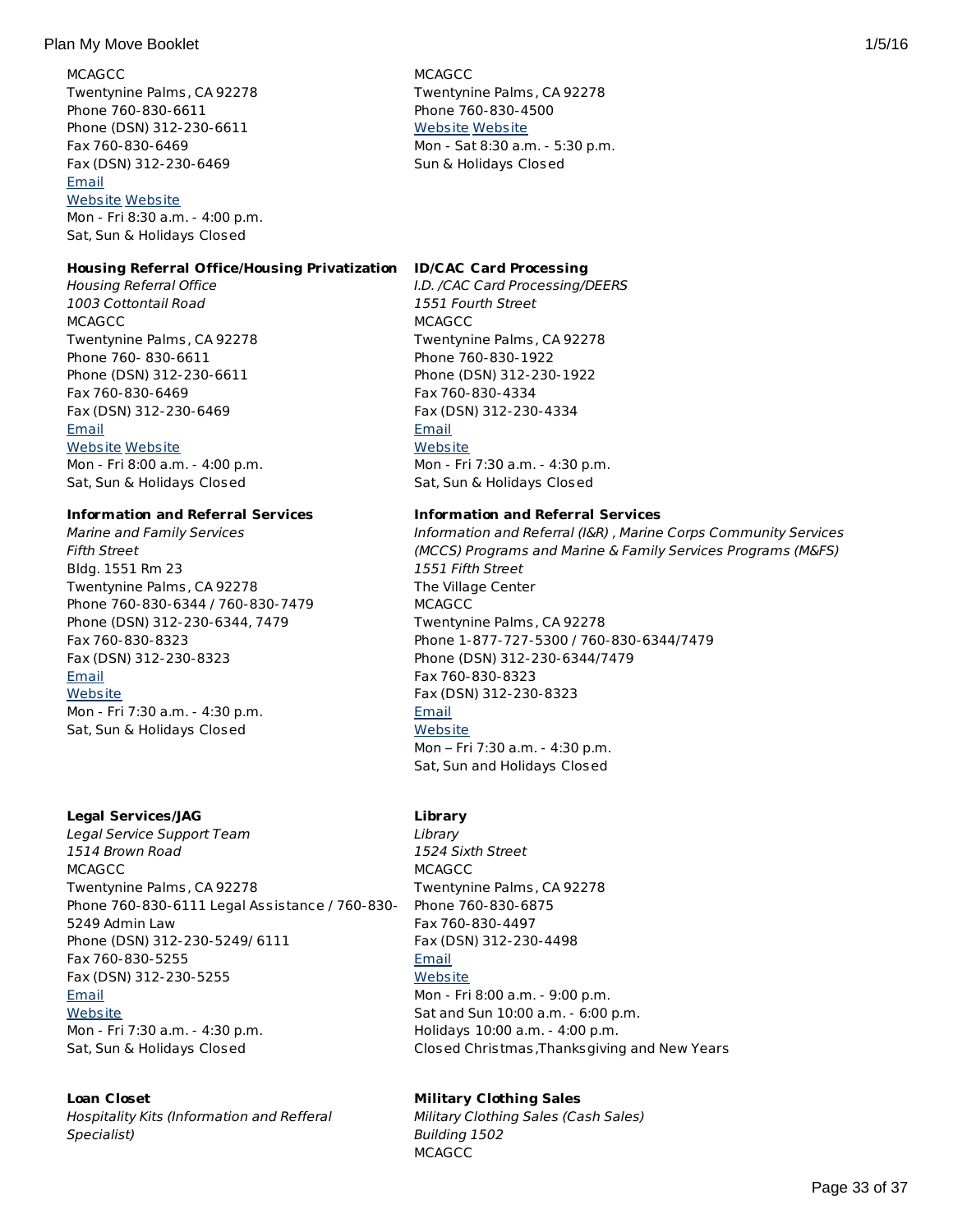## Plan My Move Booklet 2008 1/5/16 and 2008 1/5/16 and 2008 1/5/16 and 2008 1/5/16 and 2008 1/5/16 and 2008 1/5/16

Phone 760-830-4028 Phone (DSN) 312-230-4028 Fax 760-830-8323 Fax (DSN) 312-230-8323 **[Email](http://apps.militaryonesource.mil/MOS/f?p=AMS:5:0::::P5_APP_NAME,P5_MSG_TYPE,P5_EID:Plan My Move,Hospitality Kits (Information and Refferal Specialist),197380) [Website](http://www.mccs29palms.com)** Mon - Fri 7:30 a.m. - 4:30 p.m. Sat, Sun & Holidays Closed

# **New Parent Support Program**

New Parent Support Program 1438 Fourth Street **MCAGCC** Twentynine Palms, CA 92278 Phone 760-830-7622 Phone (DSN) 312-230-7622 Fax 760-830-4249 Fax (DSN) 312-230-7622 [Email](http://apps.militaryonesource.mil/MOS/f?p=AMS:5:0::::P5_APP_NAME,P5_MSG_TYPE,P5_EID:Plan My Move,New Parent Support Program,128426) **[Website](http://www.mccs29palms.com)** Mon - Fri 7:30 a.m. - 4:30 p.m.

Sat, Sun & Holidays - closed

**Personal Financial Management Services** Personal Financial Management Program 1551 Fifth Street The Village Center **MCAGCC** Twentynine Palms, CA 92278 Phone 760-830-7342 Phone (DSN) 312-230-7342 Fax 760-830-8323 Fax (DSN) 312-230-8323 **[Email](http://apps.militaryonesource.mil/MOS/f?p=AMS:5:0::::P5_APP_NAME,P5_MSG_TYPE,P5_EID:Plan My Move,Personal Financial Management Program,128383) [Website](http://www.mccs29palms.com)** Mon - Fri 7:30 a.m. - 4:30 p.m.

Sat, Sun & Holidays - closed

# **Restaurants/Fast Food**

Restaurants/Fast Food 1081 Del Valle Road **MCAGCC** Twentynine Palms, CA 92278 [Email](http://apps.militaryonesource.mil/MOS/f?p=AMS:5:0::::P5_APP_NAME,P5_MSG_TYPE,P5_EID:Plan My Move,Restaurants/Fast Food,197216) **[Website](http://www.mccs29palms.com)** Call each number for Hours

Officers Club: 760-830-6610 Di Carlos Italian Cafe: 760-830-7904 Hashmarks (SNCO): 760-830-5035 Gutter Grab Snack Bar: 760-830-6930 Carls Jr: 760-830-3685 Taco Bell: 760-368-1300 Five Guys: 760-865-0291 Domino's Pizza 760-830-1700 Extreme Pita: 760-748-2140 Starbucks : 760-830-3705 MCX Food Court: 760-830-6163

# **School Age Care**

Youth and Teen Oasis Bldg 692, MAGTFTC, MCAGCC Twentynine Palms, CA 92278 Phone 760-830-5794 Phone (DSN) 312-230-5794 [Email](http://apps.militaryonesource.mil/MOS/f?p=AMS:5:0::::P5_APP_NAME,P5_MSG_TYPE,P5_EID:Plan My Move,Military Clothing Sales (Cash Sales),197212) **[Website](http://www.mccs29palms.com)** Sun - Sat 6:00 a.m. - 10:00 p.m. Call for Holiday Special Hours

## **Non-appropriated Funds (NAF) Human Resources**

Non-Appropriated Fund (Human Resource Office) 1533 Sturgis Road **MCAGCC** Twentynine Palms, CA 92278 Phone 760-830-4606 [Email](http://apps.militaryonesource.mil/MOS/f?p=AMS:5:0::::P5_APP_NAME,P5_MSG_TYPE,P5_EID:Plan My Move,Non-Appropriated Fund (Human Resource Office),197433) **[Website](http://www.mccs29palms.com)** Mon - Fri 7:00 a.m. - 5:00 p.m. Sat, Sun & Holidays - closed

# **Personnel Support Office**

Installation Personnel Administration Center (IPAC) 1450 Fourth Street MCAGCC Twentynine Palms, CA 92278 Phone 760- 830-1818 Phone (DSN) 312-230-1818 Fax 760-830-1812 Fax (DSN) 312-230-1812 [Email](http://apps.militaryonesource.mil/MOS/f?p=AMS:5:0::::P5_APP_NAME,P5_MSG_TYPE,P5_EID:Plan My Move,Installation Personnel Administration Center (IPAC),128111) **[Website](http://www.29palms.usmc.mil)** Mon - Fri 7:30 a.m. - 4:30 p.m. Sat, Sun & Holidays - closed

# **Retirement Services**

Retired Activities Office 1551 Fourth Street Rm 19 **MCAGCC** Twentynine Palms, CA 92278 Phone 760-830-7550 [Email](http://apps.militaryonesource.mil/MOS/f?p=AMS:5:0::::P5_APP_NAME,P5_MSG_TYPE,P5_EID:Plan My Move,Retired Activities Office,128358) **[Website](http://www.mccs29palms.com)** Mon, Tue, Thur & Fri 10:00 a.m.-2:00 p.m. Sat, Sun & Holidays Closed

**Spouse Education, Training and Careers** Career Resource Office (AKA Family Member Employment Assistance Program)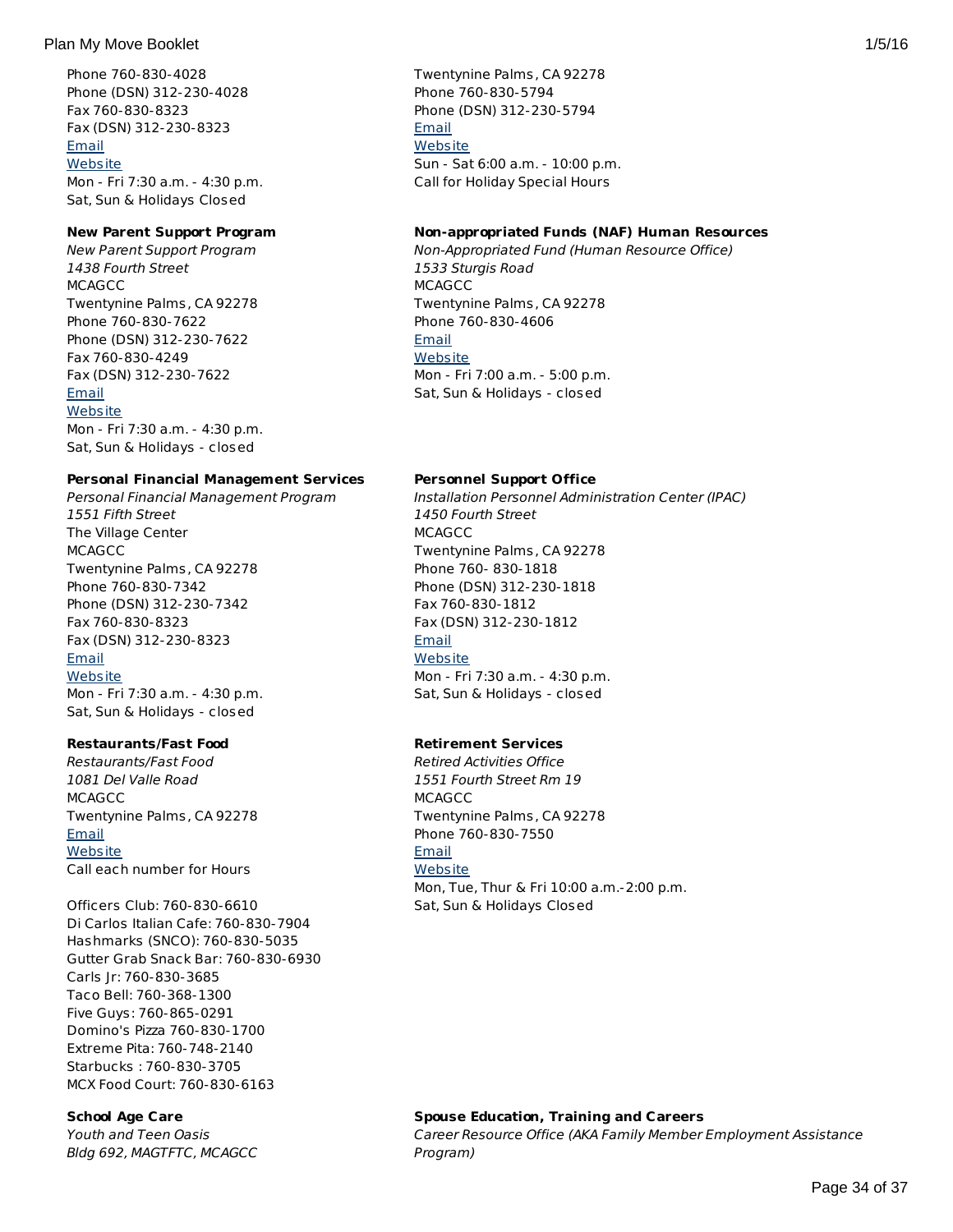## Plan My Move Booklet 2012 1/5/16

29 Palms, CA 92278 Phone 760-830-6440 Phone (DSN) 312-230-3227 ext 273 Fax 760-830-4899 Fax (DSN) 312-230-4899 [Email](http://apps.militaryonesource.mil/MOS/f?p=AMS:5:0::::P5_APP_NAME,P5_MSG_TYPE,P5_EID:Plan My Move,Youth and Teen Oasis,128423) **[Website](http://www.mccs29palms.com)** Mon - Fri 10:00 a.m. - 6:00 p.m. Sat, Sun & Holidays - closed

# **Temporary Lodging/Billeting**

Bachelor Housing Office 1565 Griffin Road **MCAGCC** Twentynine Palms, CA 92278 Phone 760-830-6642 Phone (DSN) 312-230-6642 **[Email](http://apps.militaryonesource.mil/MOS/f?p=AMS:5:0::::P5_APP_NAME,P5_MSG_TYPE,P5_EID:Plan My Move,Bachelor Housing Office,128314) [Website](http://www.29palms.usmc.mil)** Open 24 hours a day, 7 days a week

# **Transition Assistance Program**

Transition Readiness Seminar (TRS) 1427 Fourth Street **MCAGCC** Twentynine Palms, CA 92278 Phone 760-830-7225 Phone (DSN) 312-230-7225 Fax 760-830-5955 Fax (DSN) 312-230-5955 [Email](http://apps.militaryonesource.mil/MOS/f?p=AMS:5:0::::P5_APP_NAME,P5_MSG_TYPE,P5_EID:Plan My Move,Transition Readiness Seminar (TRS),128360) **[Website](http://www.mccs29palms.com)** Mon - Fri 7:30 a.m. - 4:30 p.m. Sat, Sun & Holidays - closed

# **Veterinary Services**

Veterinarian Services 1028 Cottontail Road **MCAGCC** Twentynine Palms, CA 92278 Phone 760-830-6896 / 760-830-7522 Phone (DSN) 312-230-6896/7522 Fax 760-830-7520 Fax (DSN) 312-230-7520 [Email](http://apps.militaryonesource.mil/MOS/f?p=AMS:5:0::::P5_APP_NAME,P5_MSG_TYPE,P5_EID:Plan My Move,Veterinarian Services,128134) **[Website](http://www.29palms.usmc.mil)** Call For appointment Mon., Tues, Wed, Fri - 0900-1600 Sat, Sun & Holidays - closed

# **Victim Advocate Services**

Sexual Assault Prevention and Response Program 1551 4th Street **MCAGCC** Twentynine Palms, CA 92278 Phone 760-830-4997 / 760-799-0273 (On Call Number) Phone (DSN) 312-230-4997 Fax 760-830-8131 Fax (DSN) 312-230-8131

1427 Fourth Street **MCAGCC** Twentynine Palms, CA 92278 Phone 760-830-7225 Phone (DSN) 312-230-7225 Fax 760-830-5955 Fax (DSN) 312-230-5955 [Email](http://apps.militaryonesource.mil/MOS/f?p=AMS:5:0::::P5_APP_NAME,P5_MSG_TYPE,P5_EID:Plan My Move,Career Resource Office (AKA Family Member Employment Assistance Program),1000010292) **[Website](http://www.mccs29palms.com)** Mon - Fri 7:30 a.m. - 4:30 p.m. Sat, Sun & Holidays Closed

# **Temporary Lodging/Billeting**

Temporary Lodging Facility (TLF) AKA Sleepy Tortoise Lodge 690 Saddleback Road **MCAGCC** Twentynine Palms, CA 92278 Phone 760-830-6573/6583 Phone (DSN) 312-230-6573/6583 [Email](http://apps.militaryonesource.mil/MOS/f?p=AMS:5:0::::P5_APP_NAME,P5_MSG_TYPE,P5_EID:Plan My Move,Temporary Lodging Facility (TLF) AKA Sleepy Tortoise Lodge,128349) **[Website](http://www.mccs29palms.com)** Open 24 hours a day, 7 days a week

# **Travel Office**

Scheduled Airline Ticket Office (SATO) 1102 Del Valle Road MCAGCC Twentynine Palms, CA 92278 Phone 1-866-950-1636 Fax 1-866-881-9996 [Email](http://apps.militaryonesource.mil/MOS/f?p=AMS:5:0::::P5_APP_NAME,P5_MSG_TYPE,P5_EID:Plan My Move,Scheduled Airline Ticket Office (SATO),128127) **[Website](http://www.29palms.usmc.mil)** Mon - Fri 7:30 a.m. - 4:30 p.m. Sat, Sun & Holidays - closed

# **Victim Advocate Services**

Victim Advocate Services - Counseling Center 1437 Fourth Street MCAGCC Twentynine Palms, CA 92278 Phone 760-830-6345 / 760-799-0273 (On Call Number) Phone (DSN) 312-230-6345 Fax 760-830-5179 Fax (DSN) 312-230-5179 [Email](http://apps.militaryonesource.mil/MOS/f?p=AMS:5:0::::P5_APP_NAME,P5_MSG_TYPE,P5_EID:Plan My Move,Victim Advocate Services - Counseling Center,128385) **[Website](http://www.mccs29palms.com/pages/mFamServices/counseling.html#vaa)** Mon - Fri 7:30 a.m. - 4:30 p.m. Sat, Sun & Holidays - closed Advocate on call 24/7

# **Youth Programs/Centers**

Youth and Teen Oasis Bldg 692, MAGTFTC, MCAGCC 29 Palms, CA 92278 Phone 760-830-6440 Phone (DSN) 312-230-3227 ext 273 Fax 760-830-4899 Fax (DSN) 312-230-4899 [Email](http://apps.militaryonesource.mil/MOS/f?p=AMS:5:0::::P5_APP_NAME,P5_MSG_TYPE,P5_EID:Plan My Move,Youth and Teen Oasis,128423) **[Website](http://www.mccs29palms.com)**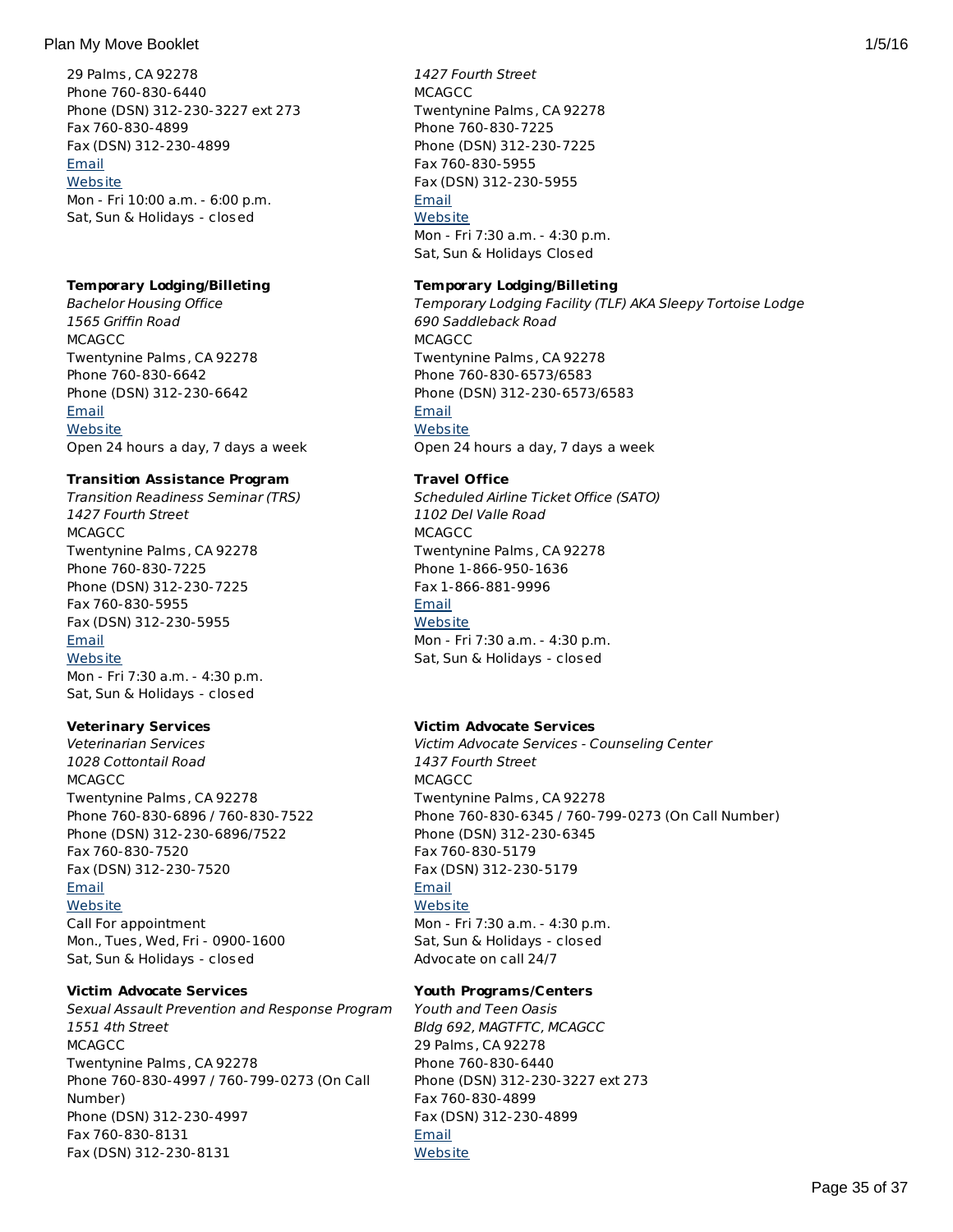[Email](http://apps.militaryonesource.mil/MOS/f?p=AMS:5:0::::P5_APP_NAME,P5_MSG_TYPE,P5_EID:Plan My Move,Sexual Assault Prevention and Response Program,1000008597) **[Website](http://www.marines.mil/unit/29palms/g1/pages/sapr/sapr.html)** Mon - Fri 7:30 a.m. – 4:30 p.m. Sat, Sun & Holidays - closed

# **Major Units**

## **WWBn**

Contact Information: Officer of the Day and Admin. COM: 760-830-3713 DSN: 312-230-3713

## **MCTOG**

Contact Information: Officer of the Day and Admin. COM: 760-830-3624 DSN: 312-230-3624

#### **MCCES Communication Training Battalion Admin 1st Tank BN**

Contact Information: COM: 760-830-1261/760-830-1263 DSN: 312-2301262/312-230-1263 COM FAX: 760-830-4814

# **3rd LAR Bn**

Contact Information: Officer of the Day and Admin. COM: 760-830-6620/760-830-3724 DSN: 312-230-6620/312-230-5228 COM FAX: 760-830-5224

# **CLB-7**

Contact Information: Officer of the Day and Admin. COM: 760-830-5134/760-830-5937 DSN: 312-230-5134/312-230-5937 COM FAX: 760-830-6645

#### **MCCES**

Contact Information: Officer of the Day and Admin. COM: 760-830-6157/760-830-6342 DSN: 312-230-6792/312-230-6053 COM FAX: 760-830-5917

# **Headquarters Bn**

Contact Information: Officer of the Day and Admin COM: 760-830-6806/760-830-7086 DSN: 312-230-6806/312-230-7086 COM FAX: 760-830-5381

# **Naval Hospital**

Contact Information: Officer of the Day and Admin. COM: 760-830-6806/760-830-7078 DSN: 312-230-6806/312-230-7078 COM FAX: 760-830-2182

Mon - Fri 10:00 a.m. - 6:00 p.m. Sat, Sun & Holidays - closed

#### **TTECG**

Contact Information: Officer of the Day and Admin. COM: 760-830-7403 DSN: 312-230-7403

#### **VMU-1**

Contact Information: Officer of the Day and Admin COM: 760-830-5680/760-830-4021 DSN: 312-230-5680/760-830-4021 COM FAX: 760-830-4025

Contact Information: Officer of the Day and Admin. COM: 760-830-6387/760-830-6653 DSN: 312-230-6387/312-230-6653 COM FAX: 760-830-8009

# **3rd AAV Bn**

Contact Information: Officer of the Day and Admin. COM: 760-830-7196/760-830-7182 DSN: 312-230-7196/312-230-7182 COM FAX: 760-830-5197

## **MWSS-374**

Contact Information: Officer of the Day and Admin. COM: 760-830-5681/760-830-5681 DSN: 312-230-5681/312-230-5681 COM FAX: 760-830-6791

# **23rd Dental Co.**

Contact Information: Officer of the Day and Admin. COM: 760-830-6189/760-830-6548 DSN: 312-230-6189/312-230-6548 COM FAX: 760-830-7074

# **MCLOG**

Contact Information: Officer of the Day and Admin. COM: 760-808-0494/760-830-3720

# **7th Marines**

Contact Information: Officer of the Day and Admin. COM: 760-830-2190/760-830-2517 DSN: 312-230-2190 COM FAX: 760-830-6737